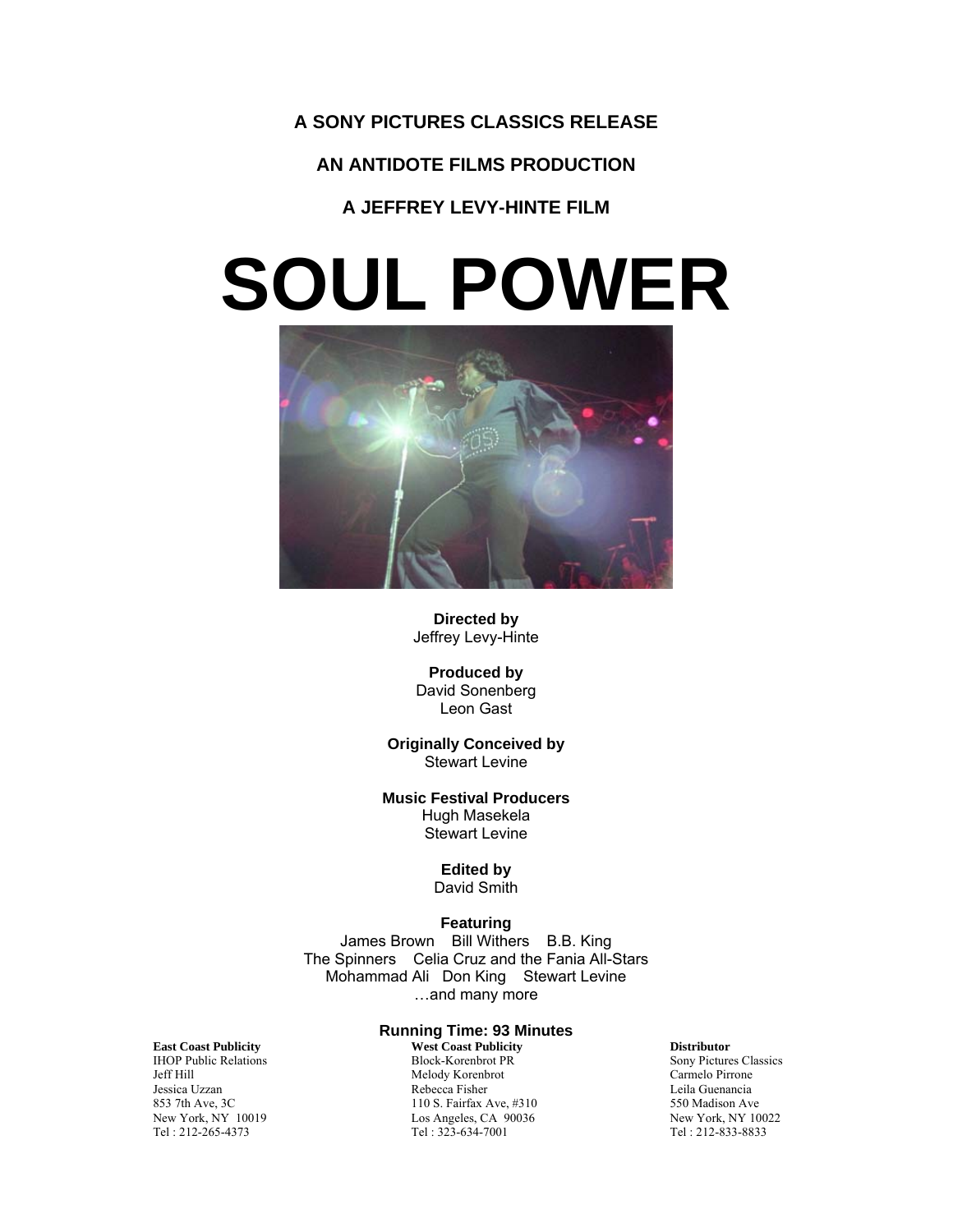## **SYNOPSIS**

In 1974, the most celebrated American R&B acts of the time came together with the most renowned musical groups in Africa for a 12-hour, three-night long concert held in Kinshasa, Zaire. The dream-child of Hugh Masekela and Stewart Levine, this music festival became a reality when they convinced boxing promoter Don King to combine the event with "The Rumble in the Jungle," the epic fight between Muhammad Ali and George Foreman, previously chronicled in the Academy Award-winning documentary WHEN WE WERE KINGS.

SOUL POWER is a verité documentary about this legendary music festival (dubbed "Zaire '74"), and it depicts the experiences and performances of such musical luminaries as James Brown, BB King, Bill Withers, Celia Cruz, among a host of others. At the peak of their talents and the height of their careers, these artists were inspired by this return to their African roots, as well as the enthusiasm of the Zairian audience, to give the performances of their lives. The concert has achieved mythological significance as the definitive Africa(n)-American musical event of the 20th Century.

SOUL POWER is crafted from the extensive "outtakes" that remained after making WHEN WE WERE KINGS, which documented the epic title fight, but relegated the music festival to a small, supporting role. The "outtakes" have remained vaulted for the past 34 years, until now. The film was ultimately edited down from over 125 hours worth of footage. Lensed primarily by celebrated cinematographers Albert Maysles, Paul Goldsmith, Kevin Keating and Roderick Young, SOUL POWER finally provides today's audience the opportunity to experience this historic musical event in all of its magnificent, filmed glory.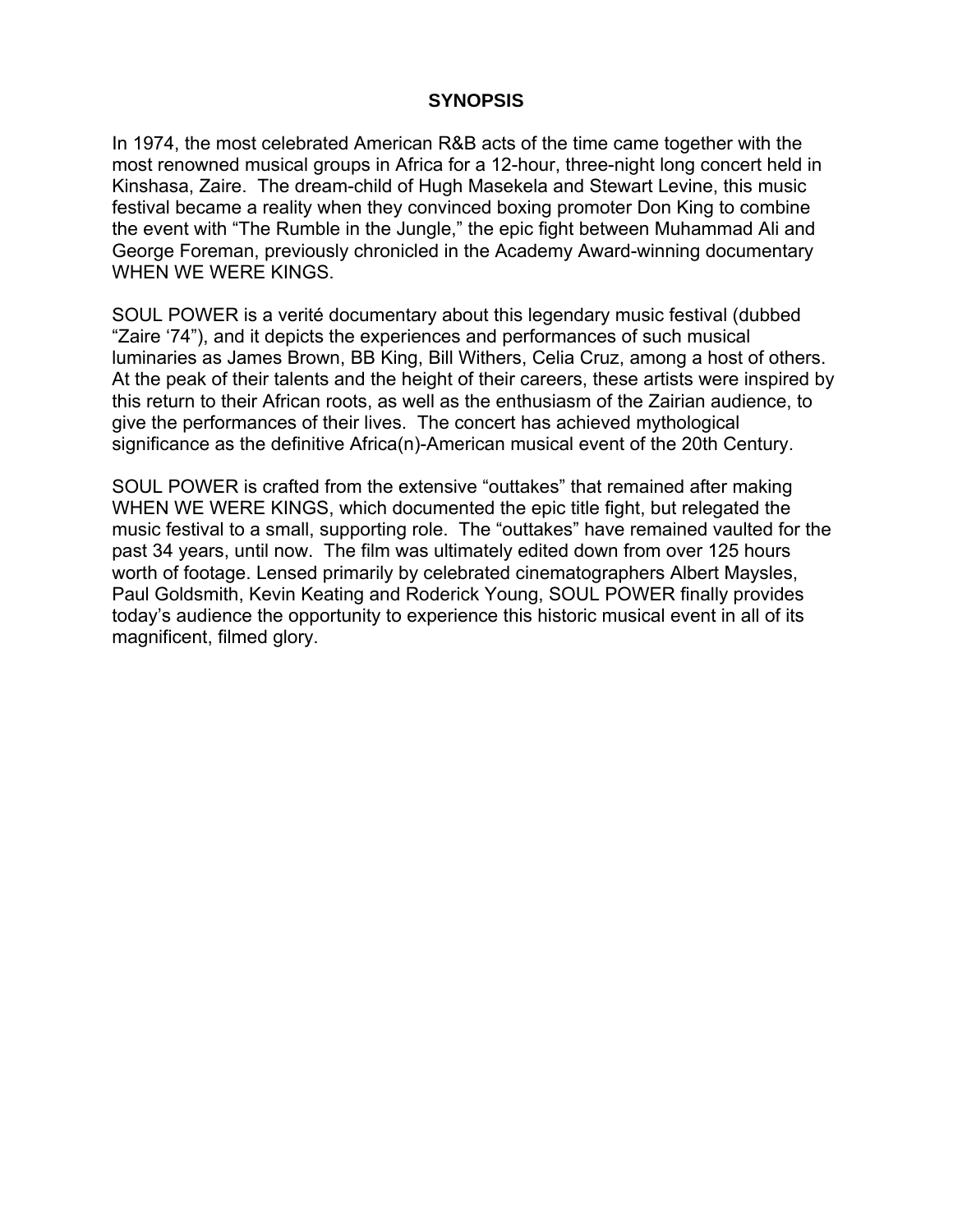# **DIRECTOR'S STATEMENT**

In 1995, I was hired as an editor for WHEN WE WERE KINGS, a documentary chronicling the renowned fight between Muhammad Ali and George Foreman (aka "The Rumble in the Jungle) held in Kinshasa, Zaire in the Fall of 1974. As that film neared completion, I became fixated on the notion that there was a tremendous wealth of material that was being sent back to the vault. This went beyond the typical situation where beloved scenes are left on the proverbial cutting room floor; rather, there was an entire aspect of the footage that was only superficially explored.

The neglected footage was the extensive coverage of "Zaire '74", the legendary threeday music festival featuring scintillating performances by, among others, James Brown, BB King, The Spinners, Miriam Makeba, Celia Cruz, and the most popular groups of Zaire. Besides the concert itself, there was wonderful footage of the efforts to organize the festival, prepare the stadium, and the experiences of the artists who made the lifechanging journey to Africa. Knowledge of this footage created a burden: I felt that if I didn't work to bring this material to the public that I would be complicit in obscuring these events, depriving people of the opportunity to "see" and "hear" what had transpired.

My original intention was to create a set of concert DVD's. However, as I waded through the hundreds of camera rolls and sound recordings with my gifted editor, David Smith, I was struck by the awesome strength of the material: from the small moments of intense humor and insight to amazing set pieces, the material was even more vibrant and compelling than I had remembered it, and there was a large portion of the material that I had never viewed because it was not relevant to the work on WHEN WE WERE KINGS. I soon concluded that a feature was warranted, and with the support and encouragement from David Sonenberg and Leon Gast, the producer and director of WHEN WE WERE KINGS, I embarked on making SOUL POWER.

Given the success of KINGS, I was nervous that "another" documentary would be viewed as derivative and parasitic, and it would be judged harshly against its very accomplished elder sibling. Though still afflicted by this anxiety, I was convinced that I could make a film quite distinct — in terms of the focus, themes, style, and, most critically, the footage actually used — from KINGS. I recalled that the greatest difficulty in making WHEN WE WERE KINGS was how to deal with the overabundance of worthwhile material. At bottom, the fight and the music festival was just too much for one film to contain. Ultimately, the decision was made to place the primary emphasis on the fight, and Muhammad Ali's seemingly impossible quest to regain the title. Given that the definitive film about the fight had already been made, I was released from the burden of having to balance these elements, and I could focus my efforts exclusively on the music festival, the artists, their entourage, and the process of pulling off this extremely complex venture.

Viewing the material for SOUL POWER was an unmitigated joy — day after day a beautiful, vibrant world came alive before my eyes. However, actually working with the material was daunting — between the hundreds of hours of film and sound and the expectations of WHEN WE WERE KINGS fans, I was keenly aware the difficult path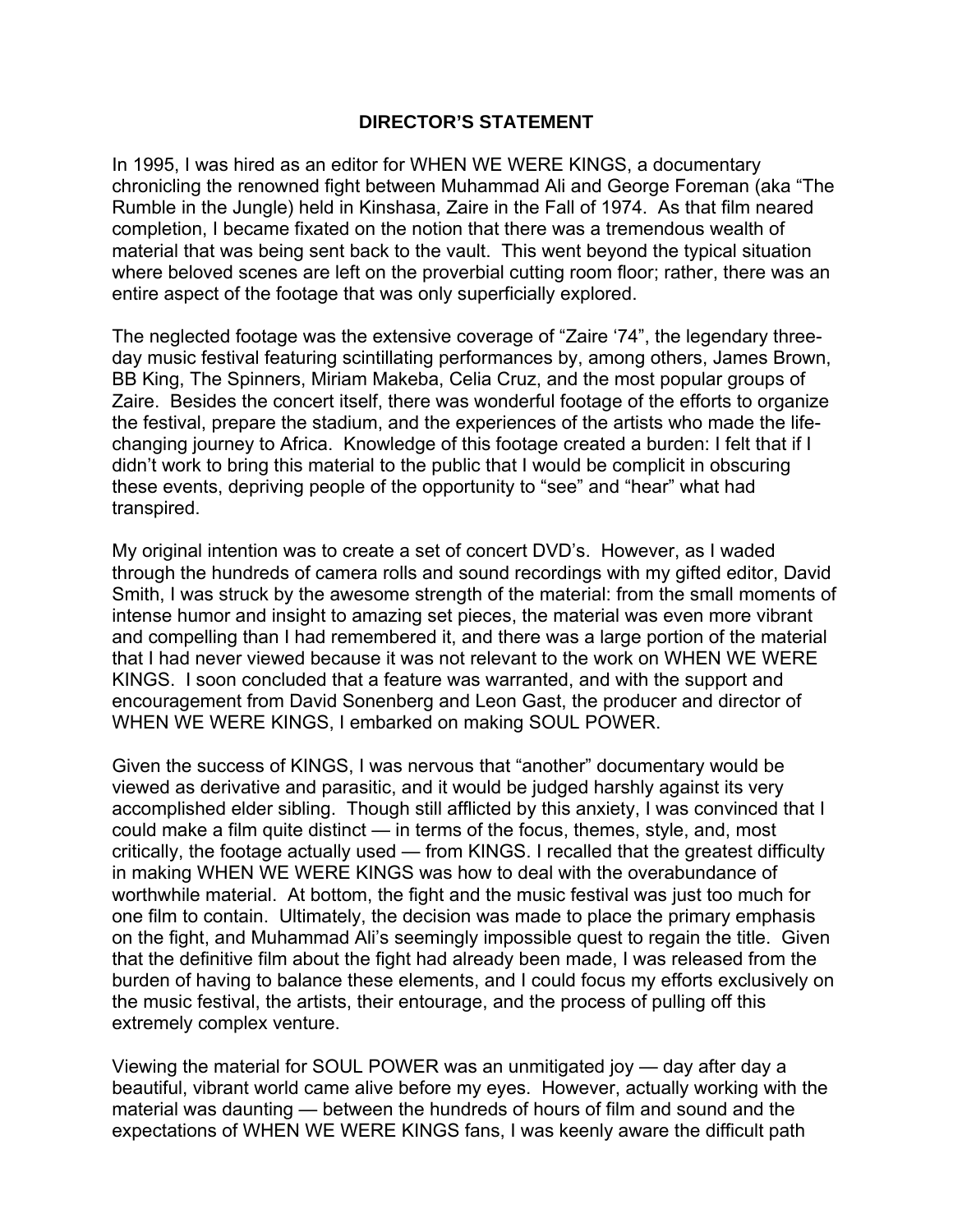upon which I had chosen to travel. Additionally, I decided that I would not include any retrospective interviews or archival materials; anything not part of the original film shoot was off limits. I wanted to make a film that would fully immerse the audience in all aspects of the music festival: the anticipation, frustration, joys, disappointment and, above all, the sheer pleasure of the musical performances. I wanted the filmed material — and the people and events it portrayed — to speak for itself.

We set about building scenes of everything and anything that that piqued our interest, without regard for how it would all hang together. Needless to say viewing the first assembly, which ran for several hours not including the concert, was a painful experience. That is when I printed out a graphic of trail leading to the summit of Mount Everest. I relabeled the graphic "Mount Zaire '74" and used a sticky note to trace our progress up the mountain. Knowing that the "summit" awaited us at the end of the long and arduous journey helped us persevere; it also reminded us to be prepared, careful, and not to be led astray by hubris, which is the surest path to failure for mountaineer and filmmaker alike.

After a few months of editing we felt happy with the shape of the film. That is until we screened it for an audience. Though there were many who appreciated what we were trying to achieve, the majority were perplexed, and urged us to provide more narrative signposts, to incorporate more information about the event, its meaning, context, and the consequence of the event. They suggested new interviews and archival materials to clarify the narrative. One audience member stated flatly that SOUL POWER was "not even a documentary!" Such responses were quite sobering.

Instead of following these prescriptions, I sought to respond to the feelings behind them. Many people became lost in the ambiguities of the material, so I attempted to craft a tighter more connected structure; others wanted to hear people speak about the meaning of the experiences, so I mined the footage for moments of reflection; some demanded more information on the context of the festival, so I placed explanatory cards at the beginning of the film. On a slightly different tack, a large number of people encouraged me to deemphasize the behind the scenes machinations of organizing the festival and to get right into the music. This was the most difficult note to hear as it ultimately entailed cutting a number of scenes that I found absolutely fascinating. Ultimately I am grateful for the passionate criticism that people all too freely heaped upon the film, and I am convinced that this "collaboration" enabled me to make not only a better film but one that was actually closer to the film I desired to make.

The diligent and perceptive on-the-ground direction of Leon Gast, and the phenomenal camera work of Paul Goldsmith, Kevin Keating, Albert Maysles, and Roderick Young, among a half dozen others, provided me the opportunity to make this film in the vérité tradition. Their camerawork was reliably patient, economical, insightful, and aesthetically sophisticated. Many of the camera rolls struck me as near-perfect short films, where each moment beautifully flowed into the next, while weaving in ample coverage so that scenes could be condensed at will. In a very literal sense, these cameramen are great filmmakers, and my approach to this film was wholly dependent upon their superlative ability to walk into situations and to dynamically convey what was going on.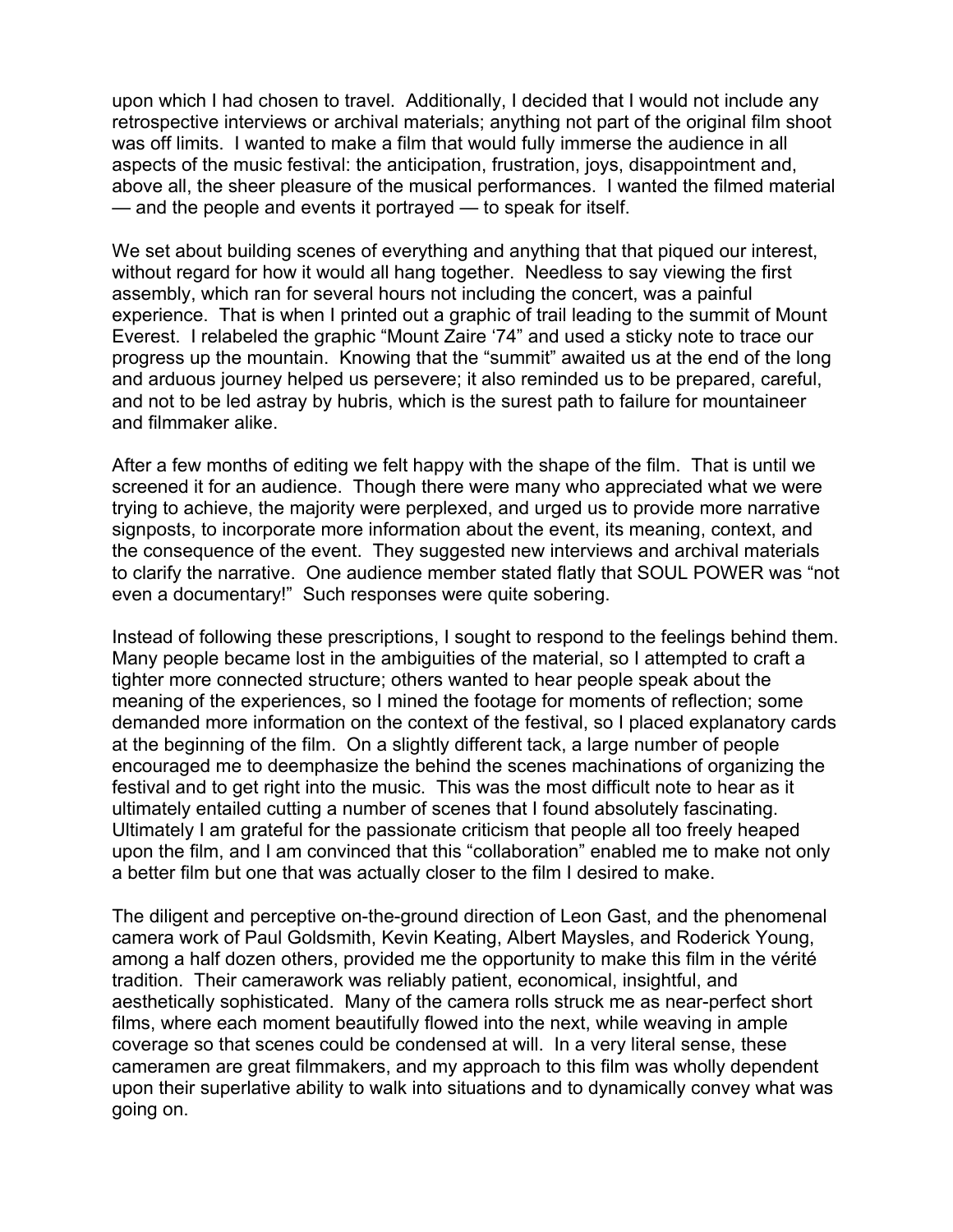Throughout the editorial process I was informed and guided by the masters of vérité cinema: Barbara Kopple, Albert Maysles, D.A. Pennebaker, and Frederick Wiseman. I was also emboldened by the great concert films of the era: GIMME SHELTER, WOODSTOCK, MONTEREY POP, WATTSTAX, and SOUL TO SOUL. Ultimately I hope that SOUL POWER is worthy of this heritage, but of course this is something that can only be decided by the audience. Ironically, having completed SOUL POWER, there is still a tremendous amount of material that has been left out. Fortunately, with the advent of DVD extras and the Internet, I anticipate ample opportunity to give this material a public life separate from in inclusion film. Most importantly, I intend to make the entire concert available, but that is another mountain.

Though the musical performances are very prominent in SOUL POWER, it was the opportunity to explore the experiences of the participants that intrigued me most. For many of the participants this was a profoundly moving experience of going back to "the roots." At times this is expressed directly, but more importantly it is found in the intensity of performances, the passion of Mohammad Ali's diatribes against racial injustice, the joy of spontaneous music making. (I deeply regret is that I was unable to provide greater attention to the experiences of the African participants, but the footage simply wasn't there). The music festival was the expression of a profound desire to forge musical, cultural, political, spiritual connections and to rediscover a common heritage and sensibility — it is this theme that animates SOUL POWER. Sadly this opening was all too brief, and the promise of greater understanding and interchange with the people of Africa is today very much diminished. However, with the election of Barack Obama, and its potentially transformative effect on policy and consciousness, I can not help but to hope that this will facilitate a resurgence of interest and interchange with Africa.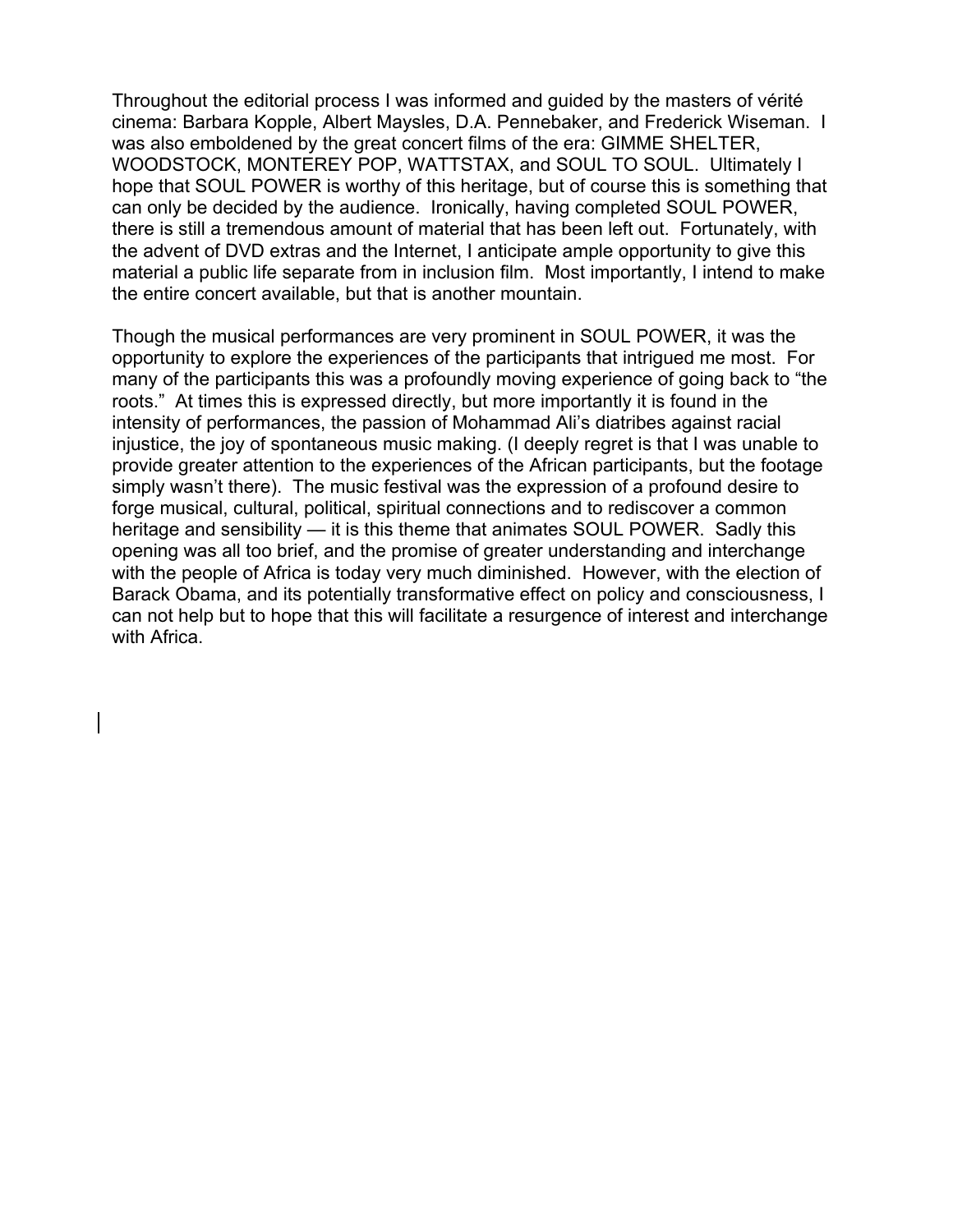## **Credits**

Produced & Directed By Jeffrey Levy-Hinte

> Produced By David Sonenberg Leon Gast

Originally Conceived by Stewart Levine

Music Festival Producers Hugh Masekela Stewart Levine

## Edited By David Smith

Cinematographers Paul Goldsmith, ASC Kevin Keating Albert Maysles Roderick Young

Originally Conceived by Stewart Levine

# CHARACTERS IN ORDER OF APPEARANCE

"Godfather of Soul" James Brown

J.B.'s Bandleader & Trombonist Fred Wesley

> J.B.'s Saxophonist Maceo Parker

Festival / Fight Promoter Don King

> "The Greatest" Muhammad Ali

Concert Lighting Director Bill McManus

Festival Coordinator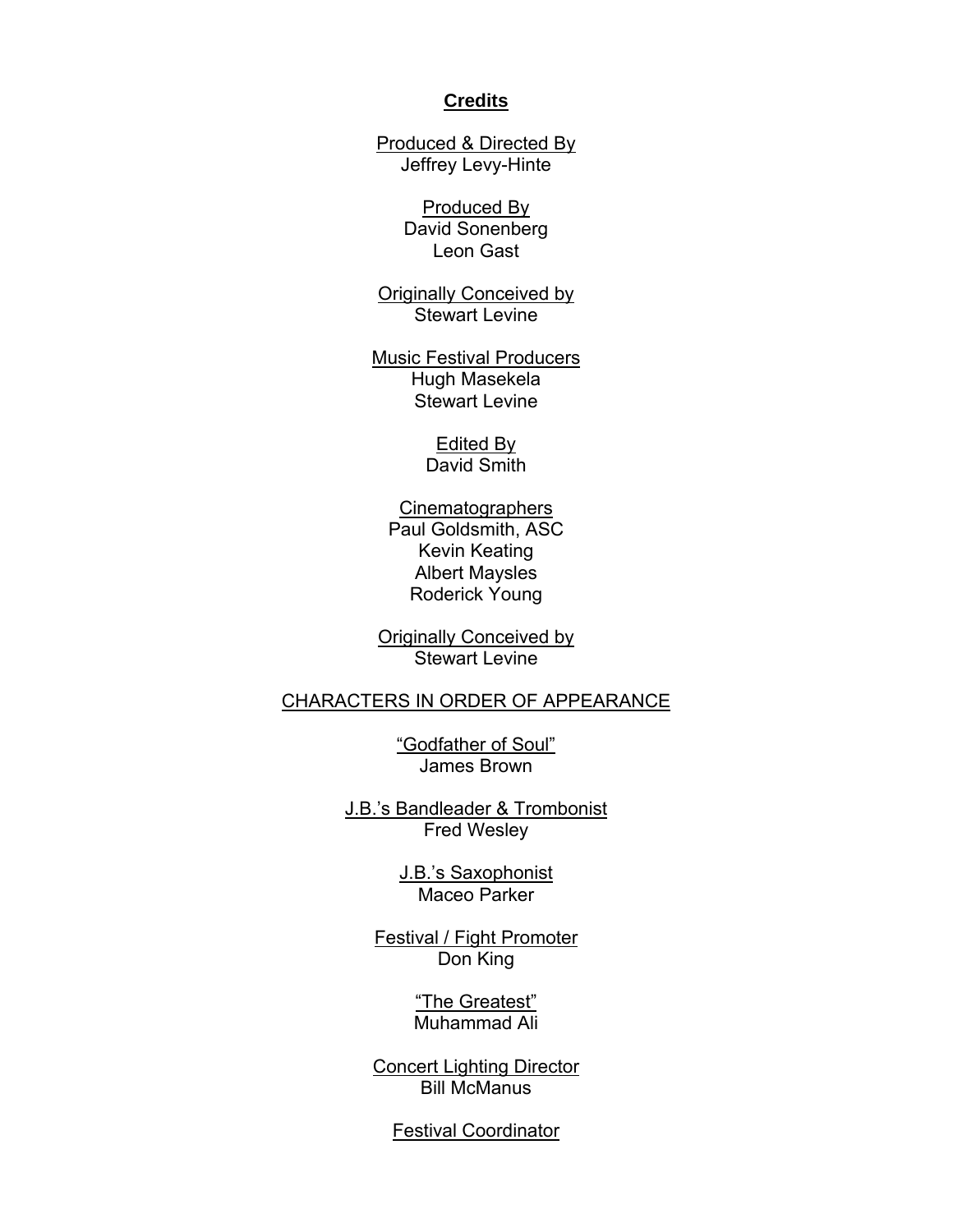Alan Pariser

Festival Promoter Stewart Levine

Festival Promoter Lloyd Price

Investor Representative Keith Bradshaw

> The Spinners Henry Fambrough Billy Henderson Pervis Jackson Bobbie Smith Philippé Wynne

 "King of the Blues" B.B. King

Singer/Songwriter Bill Withers

Fania All-Stars Guitarist Yomo Toro

"La Reina de la Salsa" Celia Cruz

Fania All-Stairs Bandleader & Flautist Johnny Pacheco

> Trio Madjesi Mario Matadidi Mabele Loko Massengo "Djeskain" Saak "Sinatra" Sakoul,

> > Festival Promoter Hugh Masakela

Author & Editor George Plimpton

Photographer Lynn Goldsmith

Black Nationalist Stokely Carmichael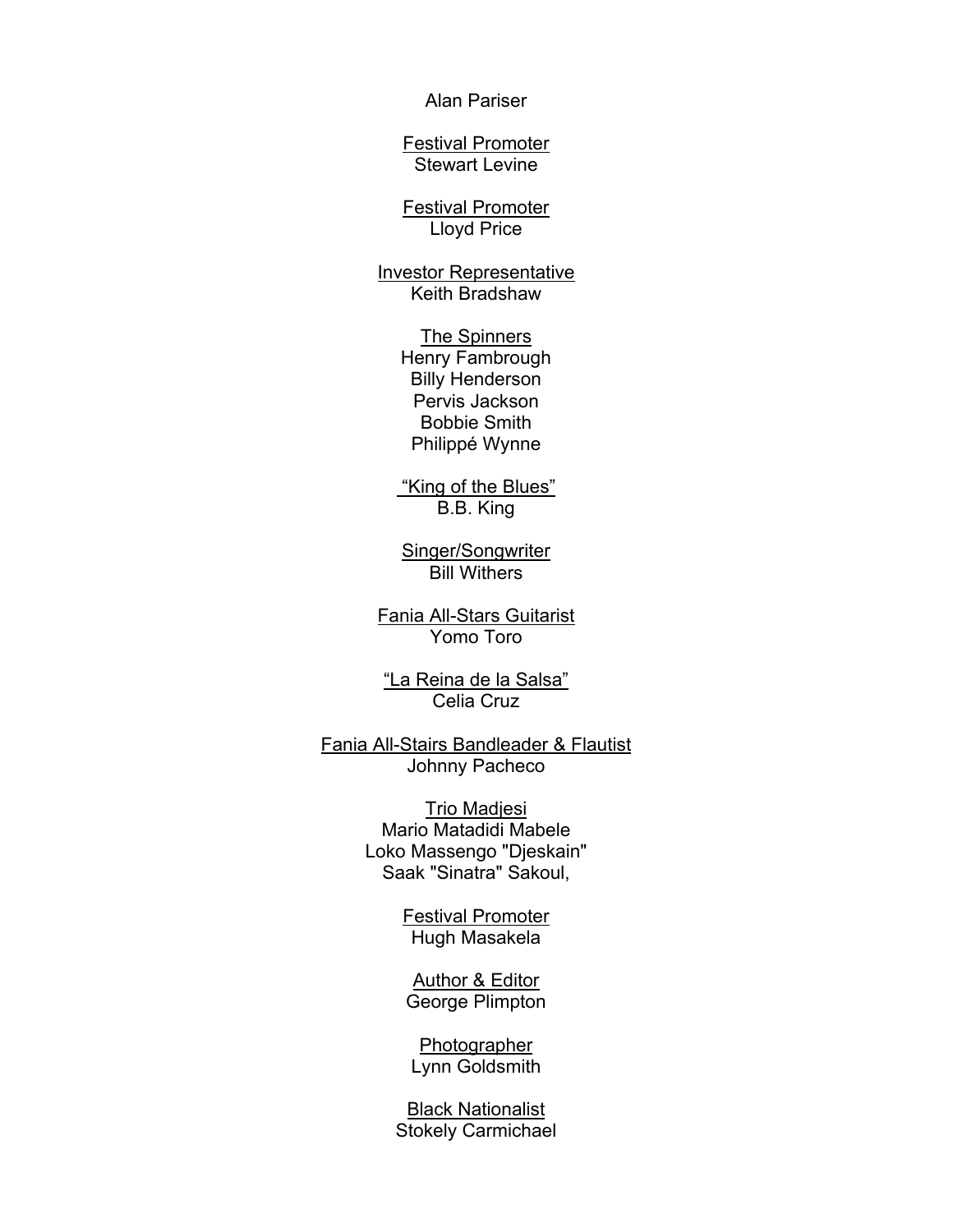a.k.a. "Kwame Ture"

Ali's Cornerman Drew "Bundini" Brown

J.B.'s Singer and Bassist "Sweet" Charles Sherrell

J.B.'s Dancers — "The Paybacks" David Butts Lola Love

> Saxophonist Manu Dibango

Music Festival Emcee Lukuku

OK Jazz Lead Singer François "Franco" Luambo Makiadi

> **Singer** Miriam Makeba

Spinners and Sister Sledge Manager Buddy Allen

- Sister Sledge Debbie Sledge Joni Sledge Kathy Sledge Kim Sledge
- **The Crusaders** Kent Leon Brinkley Larry Carlton Wilton Felder Wayne Henderson Stix Hooper Joe Sample

Fania All-Stars Conga Player Ray Barretto

Fania All Stars Timbali Player Nicky Marrero

> Conga Musician Danny "Big Black" Ray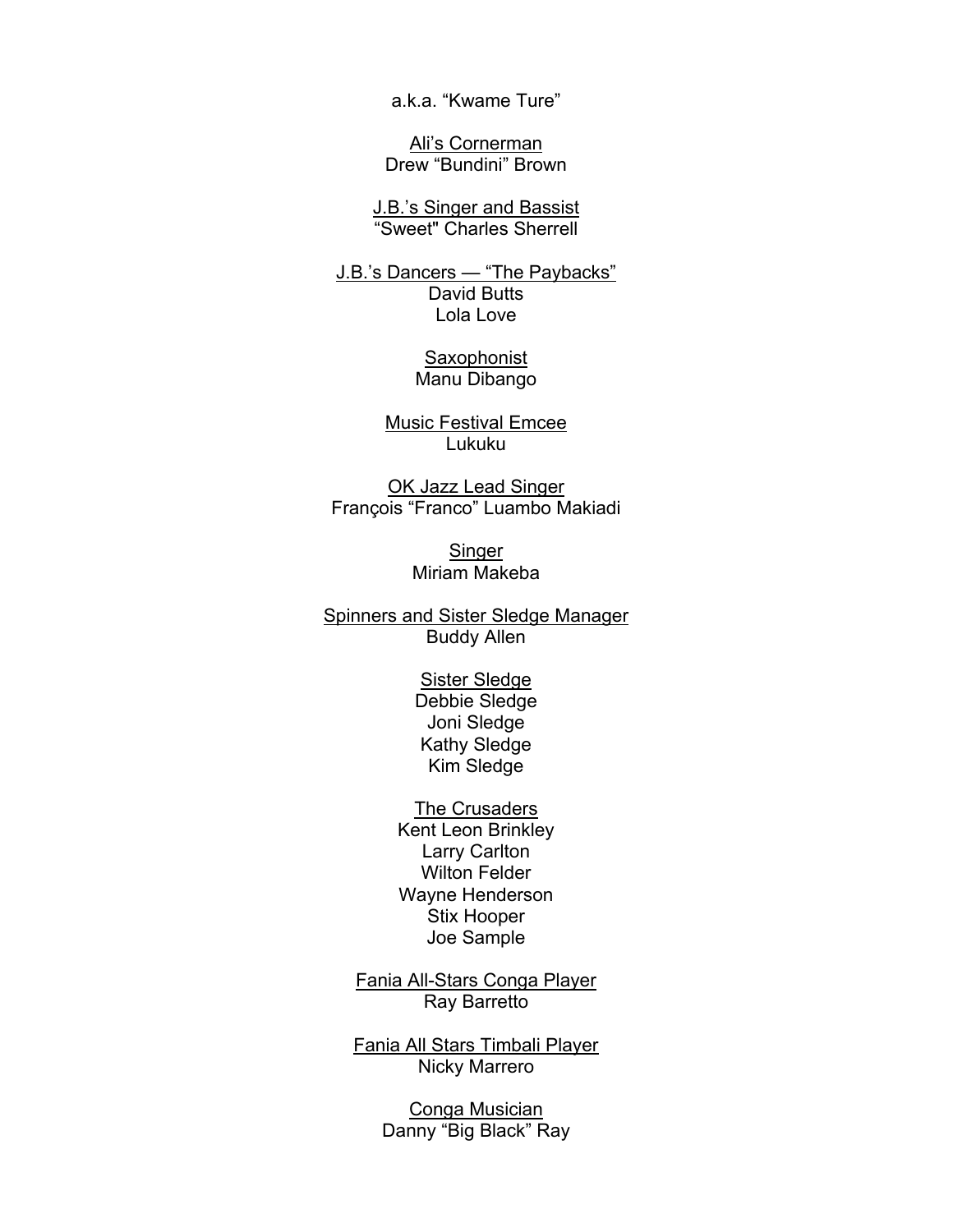## Orchestre Afrisa International Lead Singer Tabu Ley Rochereau

### PRODUCTION CREW

Production Manager: Barrie Singer

Production Coordinators John Ginnes Louise Marshall

> Unit Managers St. Claire Bourne Ossie Brown

## Additional Cinematographers:

Bob Fletcher Joseph Galloway Wardell Gaynor Jack Harris Roy Lewis Roland Mitchell Karma Stanley Burleigh Wartes

Still Photographers Kwame Brathwaite Lynn Goldsmith Millard Thomas

Location Sound Recordists Gene Defever Peter Hliddel Ed Lockman Tony Miller Mark Paturet Randal Shepard Richard Wells

Shane Zarantash

**Gaffers** Michael Barrow Norman Leigh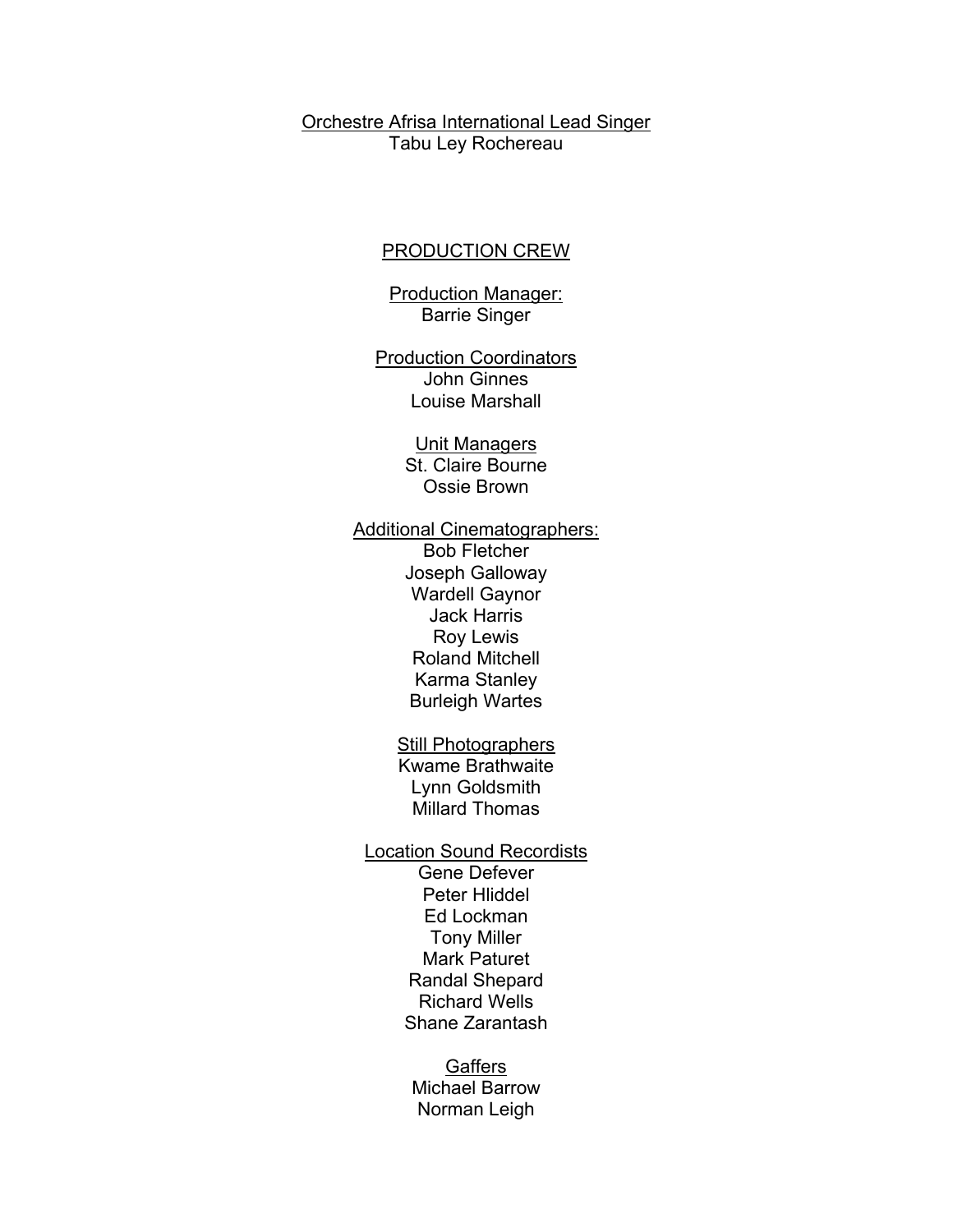## Grips Larry Kirsch Bob Kragen

#### Music Sound Recording

Concert Music Recording by Tom Scott Chris Stone Gary Kellgren Alan Manger Record Plant Studios, Los Angeles

Location Sound Coordinators Bill Daley Bernard Fox

> Camera Technician Egon Stephan

**Production Assistants** Jonathan Angier Larry Bullard Richard Edelen Cynthia Henry Bob Hewitt Frank D'Angelo Peter Lasoff Rich Wardell

#### POST PRODUCTION

**Post Production Supervisor** James Debbs

Coordinator for DASFilms Ltd. Andréa Timpone

Additional Coordinator for Antidote Films Kristen Kusama

> Assistant Editors Ted Mavish Kari Mulholland Jon Tripp

Post Production Interns Emma Meehan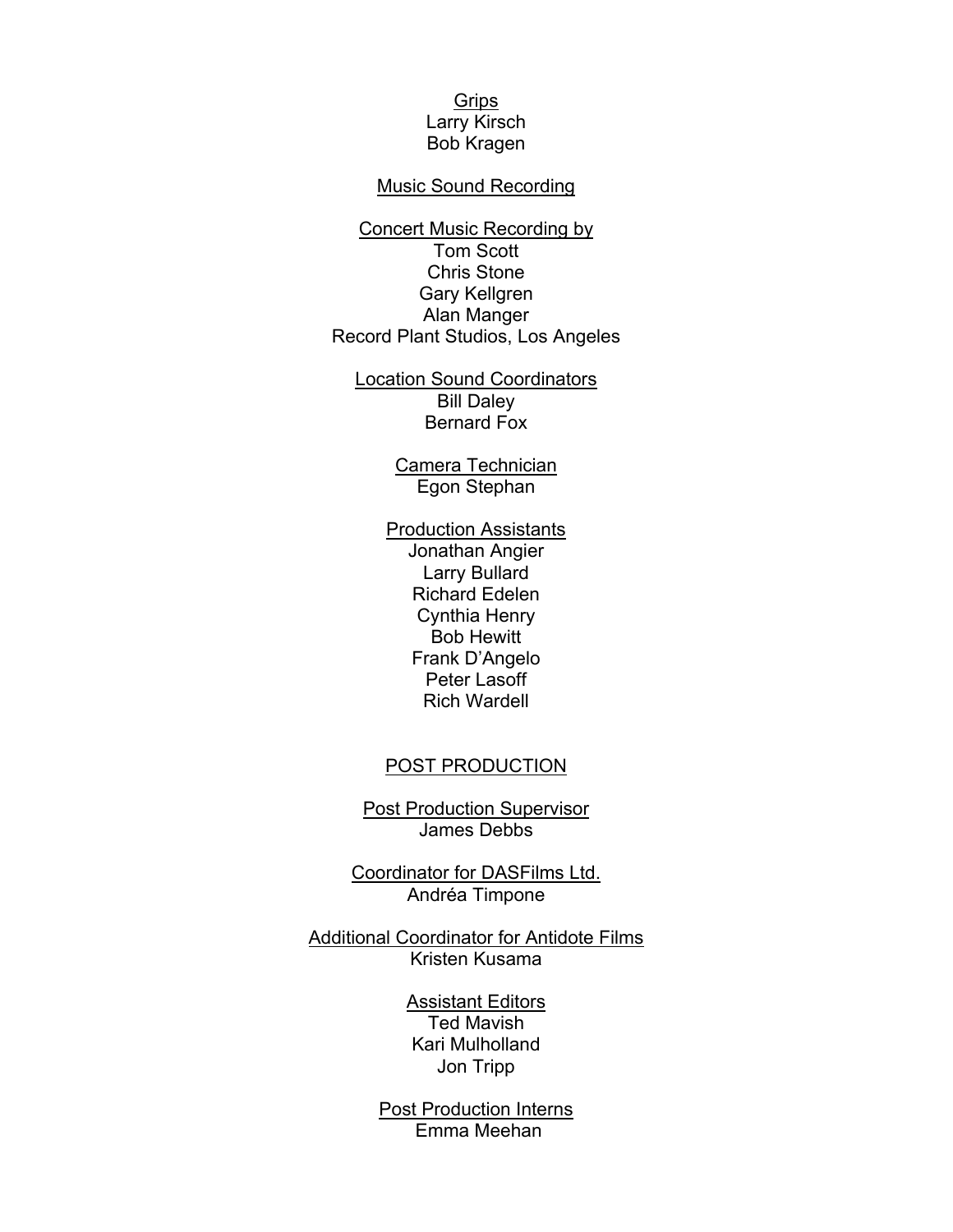Keith Davis Max Berger Tiffany Che Emi Yamazaki

French Translation Hannie Dauman

> Music Mixer Tom Cassel

Audio Post Facility Dig It Audio

Sound Supervisor & Re-recording Mixer Tom Efinger

> Sound Design John Moros

Assistant Sound Editor Jeff Seelye

> Foley Engineer Eric Gitelson

Foley Artist Leslie Bloome

Foley Carpenter Zack J. Moros Sr.

Loop Group Artists: Emie Alice James Mohammed Didin Veronica Fellman Lea Kadima Franklin Kunganzi Christian Kadima Kayembe Joseph T. Mbangu Destinee B. Mbangu Harmonie G. Mbangu Hope T. Mbangu Lance Woods

Dig It In-House Producer Alicia Loving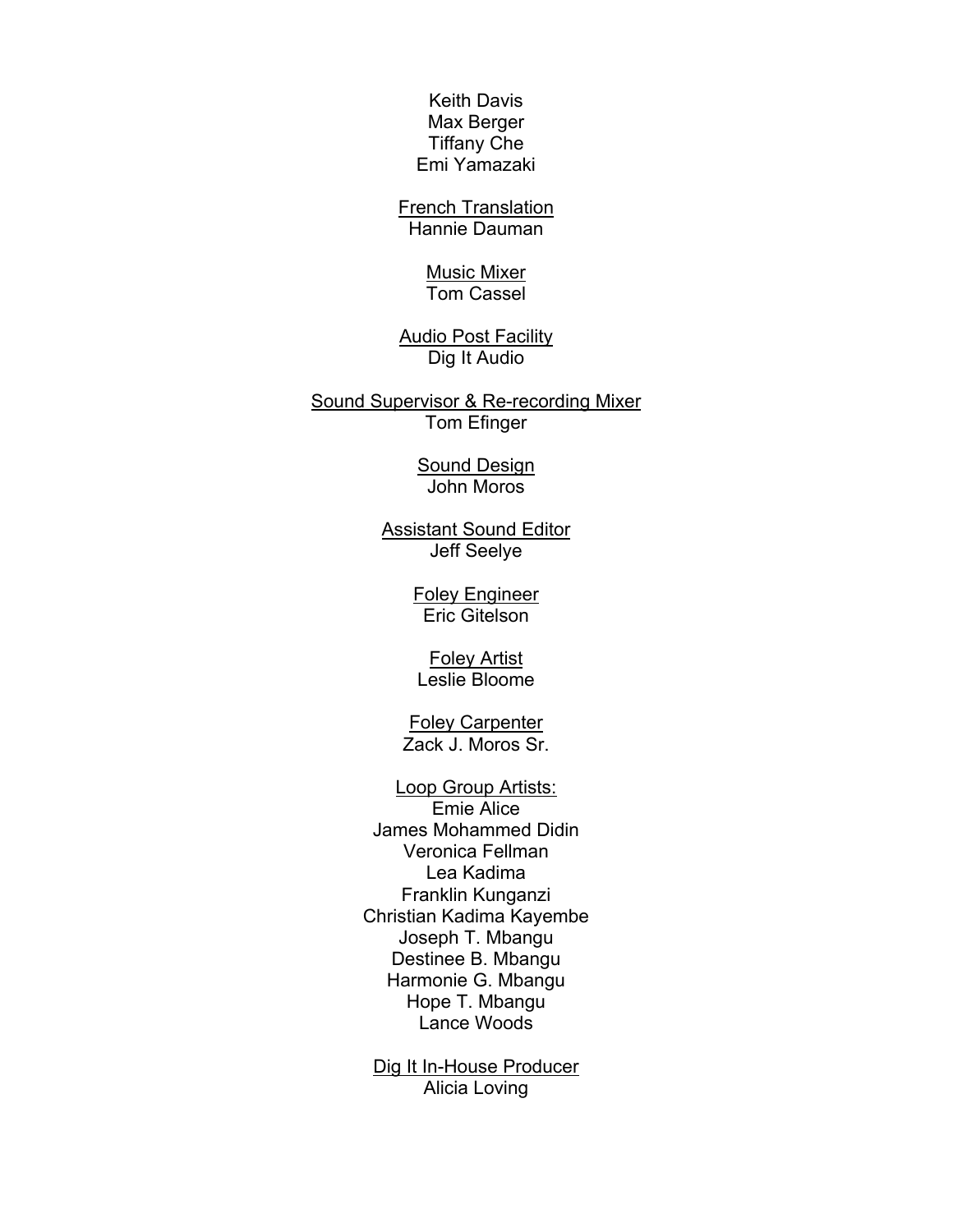**Dolby Consultant** James Nichols

Digital Intermediate and Mastering Services Final Frame

> **Mastering Colorist** Will Cox

**Assistant Mastering Editor** Charlie Rokosny

> Online Services Final Frame

**Online Colorist** Will Cox

Assistant Online Editor Charlie Rokosny

> **Titles** Andrew Goldman

For Universal Studios Digital Services:

Dailies Telecine Scott Layfer Rene Zamora

## 2K Digital Scans John Heitmann Mike Karlman Skip Martin Juan Figueroa

Project Coordinators Mary Schneider Bonnie Stern

Additional Dailies Telecine Post Works, NYC

**Digital Effects and Restoration** Keith Eng Ricardo Galbis Jeffrey Levy-Hinte

Negative Preparation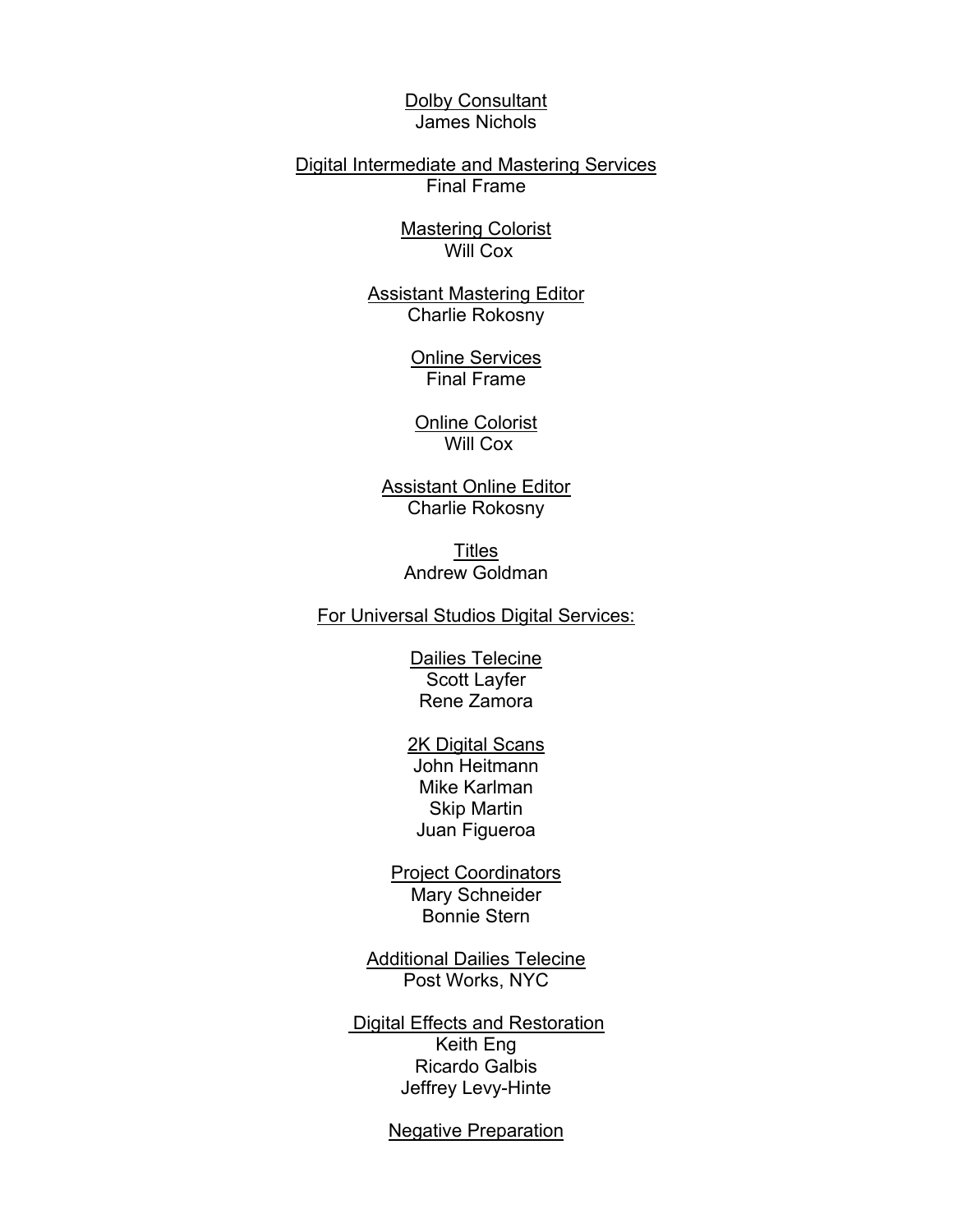Stan Stzaba World Cinevision

**Music Transfers** Mark Berger **Dreamhire** 

Nagra Tape Machine Rental Professional Sound Services

> Video Transfers Dirk Van Dall Broadway Video

Negative Preparation Stan Stzaba World Cinevision

> **Music Transfers** Mark Berger **Dreamhire**

Distribution Advisor Josh Braun Submarine Entertainment

Legal Counsel Kenneth D. Freundlich, Esq. Freundlich Law

Gregory Bonzer, Esq. Michael Donaldson, Esq. Donaldson & Calif

Ian Stratford, Esq. Jonathan Gray, Esq. Gray Krauss LLP

## **MUSIC**

#### **SOUL POWER**

Written by James Brown Performed by James Brown & the J.B.'s Under License from Unichappell Music, Inc. on behalf of Crited Music, Inc. (BMI)

#### **BAKOBOSANA**  Written by Lita Bembo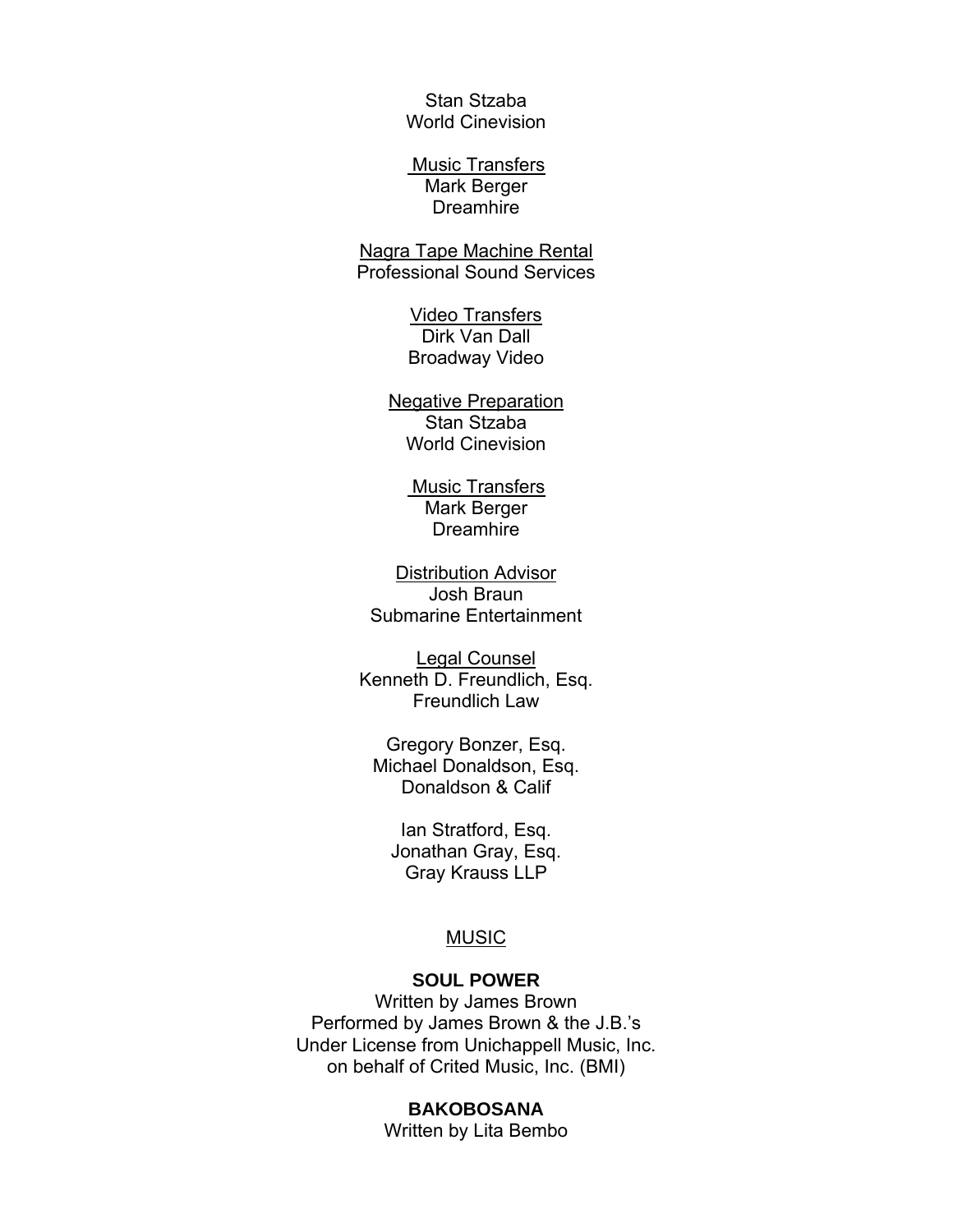Performed by Lita Bembo & Les Stukas All rights reserved - Tous droits réservés

## **I'LL NEVER LET YOU BREAK MY HEART AGAIN**

Written by Fred Wesley, Charles Bobbit, Reggie Bryan Performed by "Sweet" Charles Sherrell and the J.B.'s Under License from Unichappell Music, Inc. on behalf of Dynatone Publishing Co. (BMI)

## **ONE OF A KIND (LOVE AFFAIR)**

Written by Joseph B. Jefferson Performed by The Spinners Under License from Warner-Tamerlane Publishing Corp. (BMI)

#### **SIMBA NKONI**

Written by François "Franco" Luambo Makiadi Performed by OK Jazz featuring Franco All rights reserved - Tous droits réservés

## **HOPE SHE'LL BE HAPPIER**

Written by Bill Withers Performed by Bill Withers Under license from Songs of Universal, Inc. on behalf of Interior Music Corp. (BMI)

#### **THE CLICK SONG**

Written by The Manhattan Brothers Performed by Miriam Makeba Under license from Makeba Music Company

## **ON AND ON**

Written by Curtis Mayfield Performed by Sister Sledge Under License from Warner-Tamerlane Publishing Corp. on behalf of Warner-Tamerlane Publishing Corp. and Todd Mayfield Publishing (BMI)

#### **THRILL IS GONE**

Written by Rick Ravon Darnell and Roy Hawkins Performed by B.B. King Under license from Universal Music-Careers (BMI)

# **PUT IT WHERE YOU WANT IT**

Written by Joe Sample Performed by the Crusaders Under license from Chrysalis Songs (BMI)

#### **QUIMBARA**

Written by Junior Cepeda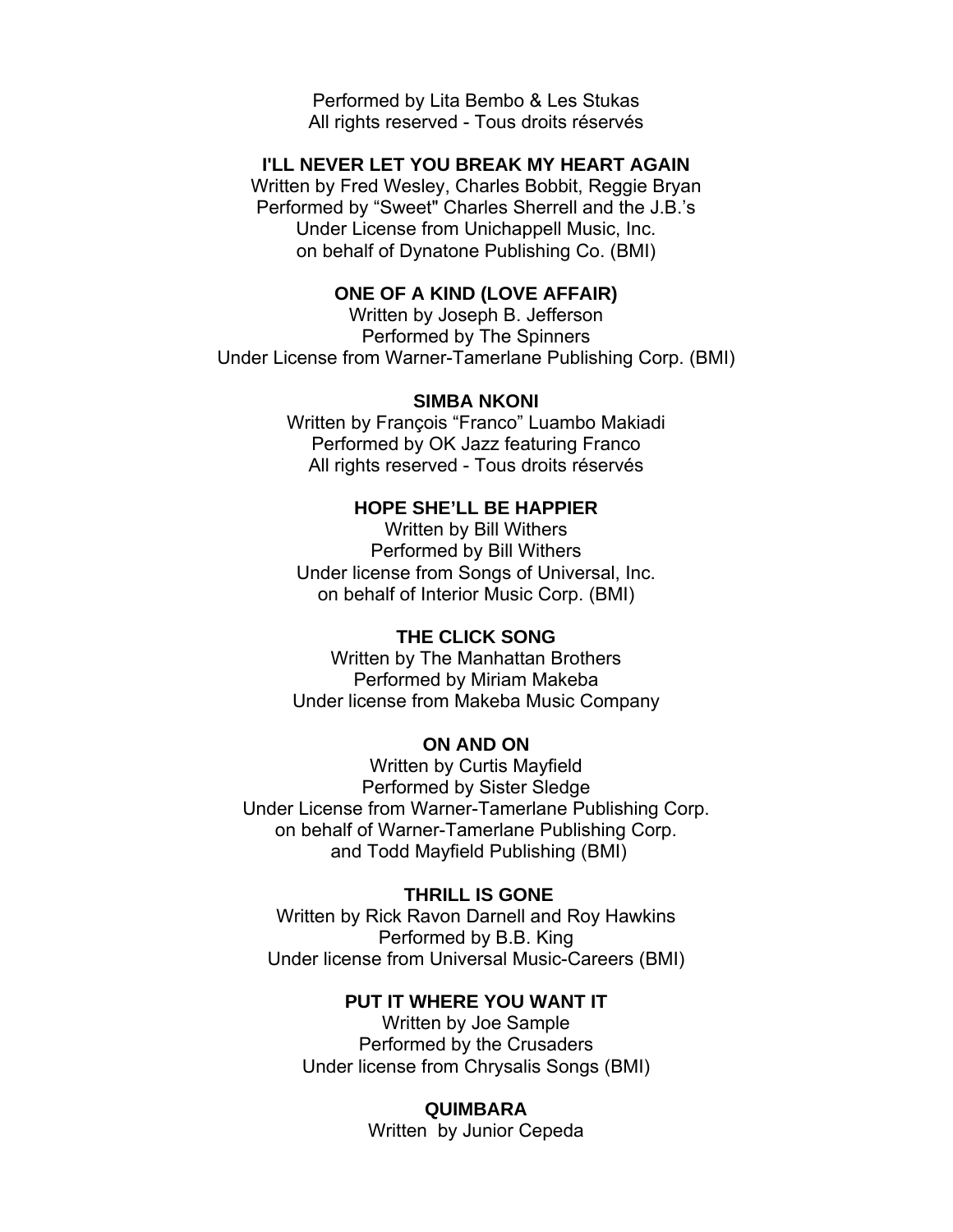Performed by Celia Cruz and the Fania All Stars Under license from Universal –Musica Unica Publishing on behalf of Fania Music (BMI)

#### **PONTE DURO**

Written by Johnny Pacheco Performed by the Fania All Stars Under license from Universal - Musica Unica Publishing on behalf of Fania Music (BMI)

#### **BONJOUR L'AFRIQUE**

Written by Big Black Performed by Big Black Published by Jokot

#### **SELI-JA**

Written by Tabu Ley Rochereau Performed by Tabu Ley Rochereau & L'Afrisa International Under License from EMI Blackwood Music, Inc.

## **PAYBACK**

Written by James Brown, John H. Starks, and Fred Wesley Performed by James Brown & the J.B.'s Under License from Unichappell Music, Inc. on behalf of Dynatone Publishing Co. (BMI)

#### **COLD SWEAT**

Written by James Brown and Alfred James Ellis Performed by James Brown & the J.B.'s Under License from Unichappell Music, Inc. on behalf of Dynatone Publishing Co. (BMI)

## **I CAN'T STAND MYSELF (WHEN YOU TOUCH ME)**

Written by James Brown Performed by James Brown & the J.B.'s Under License from Unichappell Music, Inc. on behalf of Dynatone Publishing Co. (BMI)

#### **SAY IT LOUD (I'M BLACK AND I'M PROUD)**

Written by James Brown and Alfred James Ellis Performed by James Brown & the J.B.'s Under License from Unichappell Music, Inc. on behalf of Dynatone Publishing Co. (BMI)

## . **SAME BEAT**

Written by James Brown Performed by Fred Wesley and the J.B.'s Under License from Unichappell Music, Inc. on behalf of Dynatone Publishing Co. (BMI)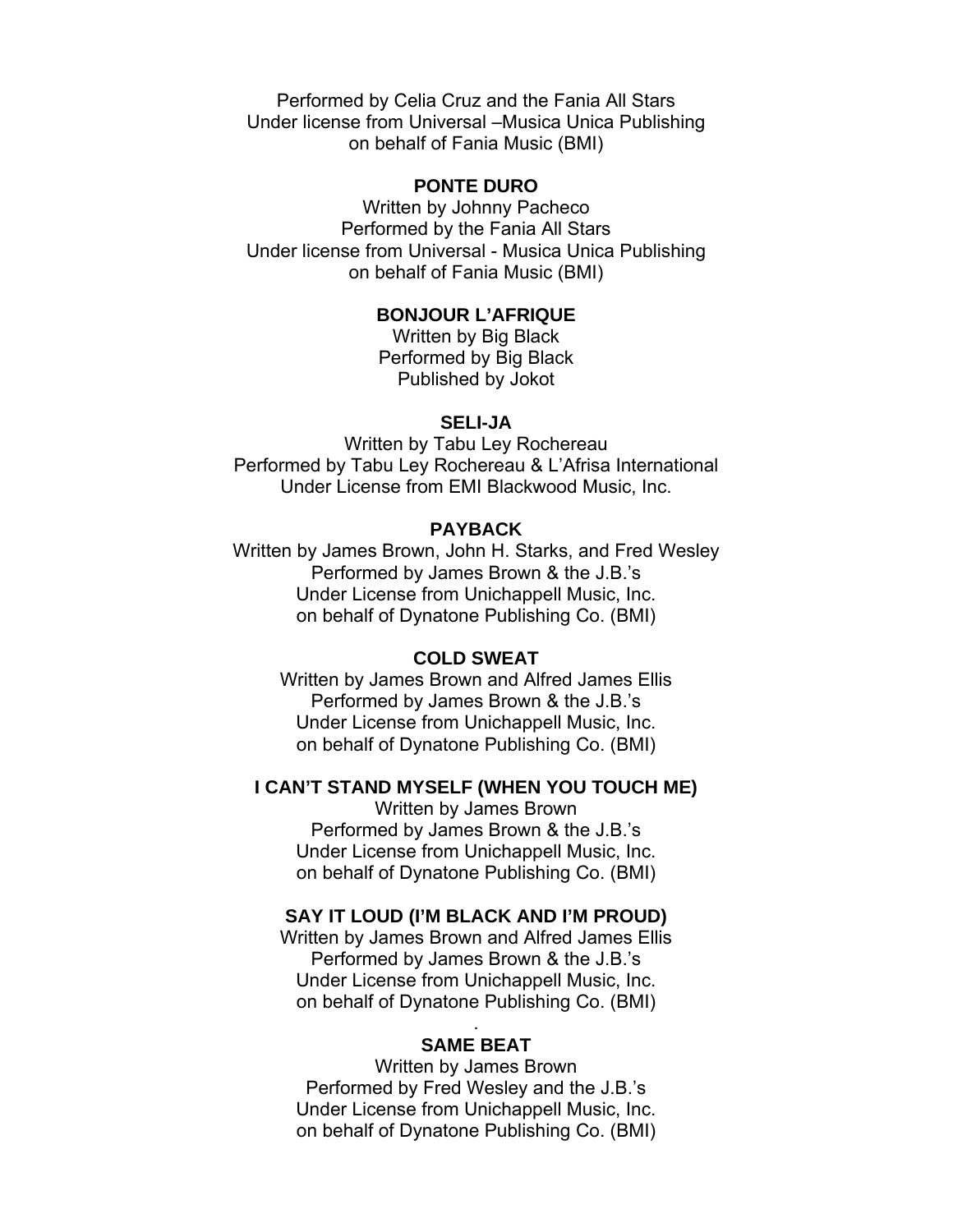## **Antidote International Films**

Vice President– Takeo Hori Project Supervisor– James Debbs Office Managers– Katheline Ruiz

> **Special Thanks** Thomas Brady Ken Braun Michelle Byrd Andrea Ceresko Suzanne Ceresko Viviana Diaz Heidi Durow Carol Dysinger Gerri Gast Nelson George Ted Hope Lisa Jackson Jason Lampkin Rainer Kusama-Hinte Alan Leeds Parker Lutz Jason Nadeau Indra Persaud Thom Powers Kristen Molina Dina Raizman Keri Smith Penelope Smith Tim Thomas Shelley Sonenberg Vanessa Wanger Harry Weinger

In Memory Of Buddy Allen Ray Barretto St. Claire Bourne James Brown Drew "Bundini" Brown Stokely Carmichael Santito Colon Harold Conrad Celia Cruz Ahmet Ertegün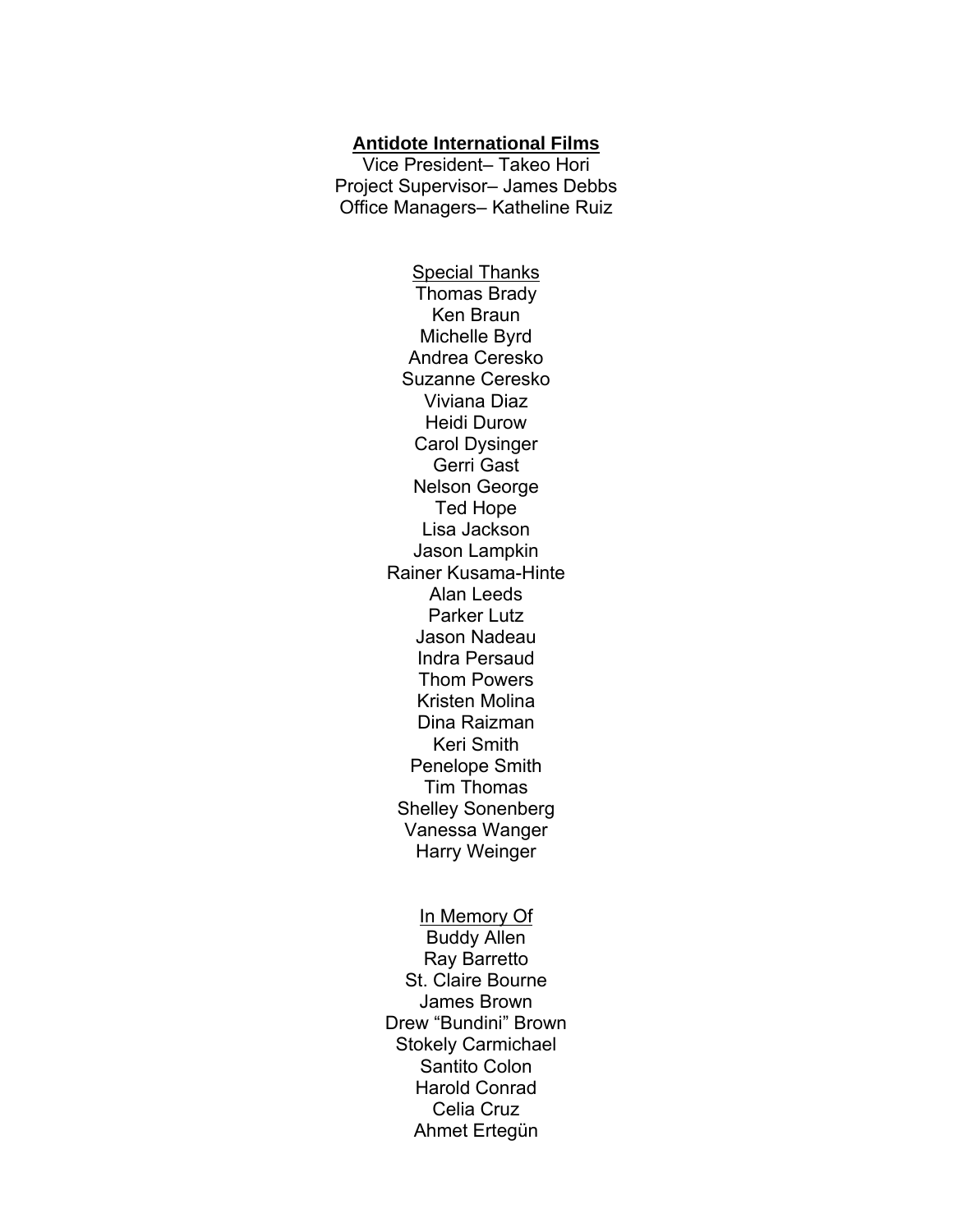Billy Henderson Pervis Jackson Gary Kellgren Marvin Kohn François "Franco" Luambo Makiadi Héctor LaVoe Miriam Makeba Jerry Masucci Bill McManus Tony Miller Justice Connie Motley Jimmy Nolen St. Clair Pinckney George Plimpton Eliot Sachs Ramón "Mongo" Santamaría Barrie Singer Ángel Santos Colón Vega Burleign Wartes Brian Weirda [Philippé "Soul" Wynne](http://en.wikipedia.org/wiki/Philipp%C3%A9_Wynne) Lyn Collins

© 2008 DASFilms LTD/ Antidote International Films, Inc. All Rights Reserved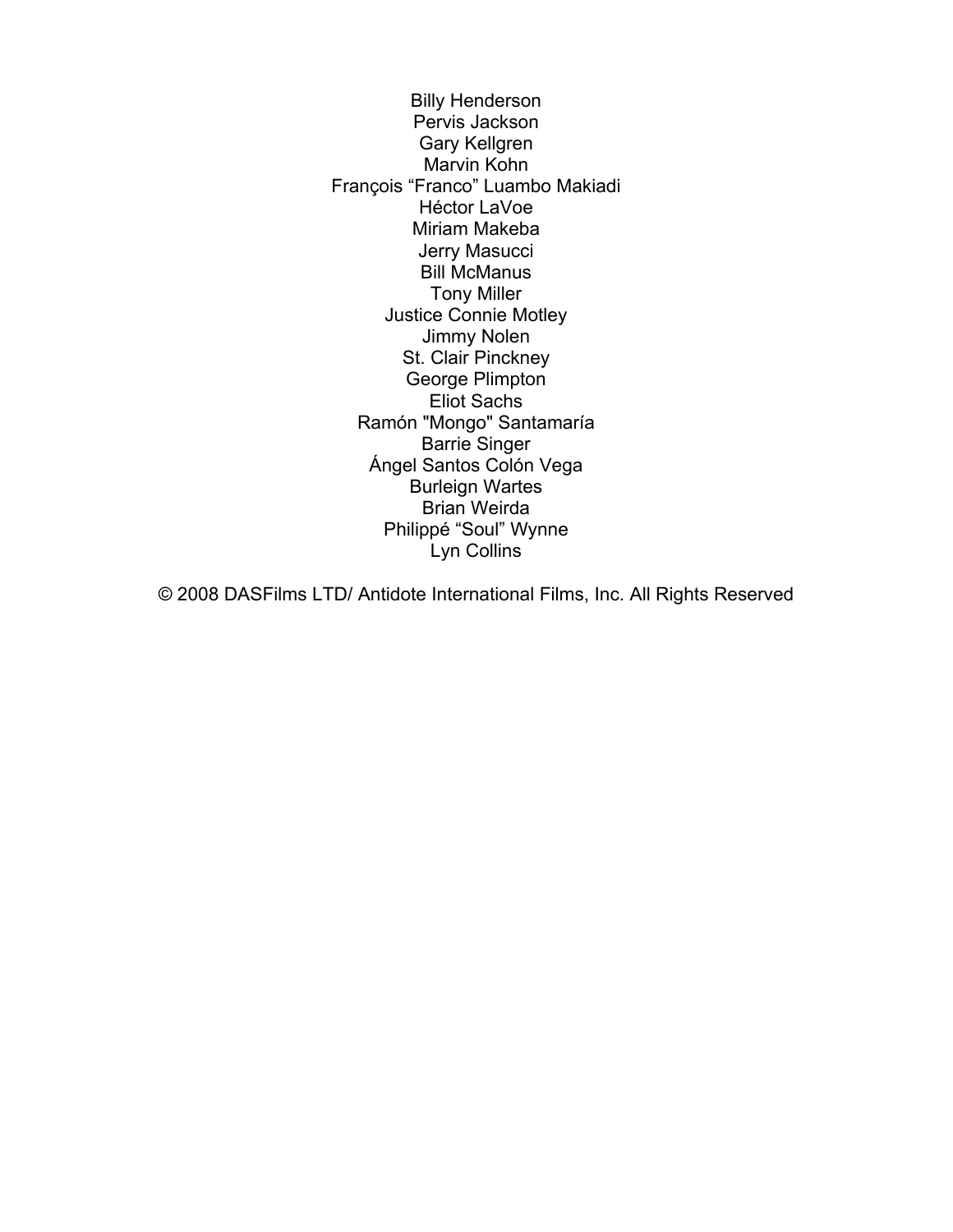# **ABOUT THE FILMMAKERS**

**Jeffrey Levy-Hinte, Director/Producer** is President of Antidote Films in New York. He recently completed several documentaries, including SOUL POWER and DUNGEON MASTERS, both of which premiered at the 2008 Toronto International Film Festival. He is also preparing production for THE KIDS ARE ALL RIGHT, written and to be directed by Lisa Cholodenko.

Most recently, Levy-Hinte produced ROMAN POLANSKI: WANTED AND DESIRED, the widely acclaimed documentary feature by director Marina Zenovich, which enjoyed premieres at the 2008 Sundance Film Festival and 2008 Cannes Film Festival. The film was broadcast on HBO in June 2008, and released in U.S. theaters by Think Film, with international release coming soon from The Weinstein Company.

Additionally, Levy-Hinte produced the critically acclaimed eco-horror thriller, THE LAST WINTER, (released by IFC Films) and the documentary BOMB IT, a comprehensive investigation of graffiti, covering street art from all around the world. THE LAST WINTER premiered at the 2006 Toronto International Film Festival while BOMB IT premiered at the 2007 Tribeca Film Festival's World Documentary Competition.

Selected as one of Variety's "Producers to Watch" in 2003, Jeffrey has also produced many other critically successful and award-winning films, including THE HAWK IS DYING, MYSTERIOUS SKIN, THIRTEEN, and LAUREL CANYON. Additionally, Jeffrey edited the 1996 Academy Award-winning documentary WHEN WE WERE KINGS, has served as a juror for the Independent Spirit Awards, and is Board Chair for Independent Features Project (IFP) of New York.

Born in Santa Monica, California, Jeffrey Levy-Hinte is a graduate of Cal State, Northridge and the University of Michigan.

**Leon Gast, Producer** is a director, producer, screenwriter, cinematographer and editor. He is known for making such seminal documentaries as HELL'S ANGELS FOREVER and the Oscar-winning chronicle of the 1974 landmark fight between Muhammad Ali and George Foreman, WHEN WE WERE KINGS. During the 1960s and 1970s, Gast became famous for his still photography and his work appeared in such magazines as Vogue, Esquire, and Harper's Bazaar. Other works include 1 LOVE, SALSA: THE FILM and CELIA CRUZ AND THE FANIA ALL-STARS IN AFRICA.

OUR LATIN THING, which he directed and did cinematography for, won the Truer Than Fiction Award and WHEN WE WERE KINGS won the Independent Spirit Award. Gast is currently directing PAPARAZZO: THE UNWELCOME ART OF RON GALELLA, produced by Adam Schlesinger and Linda Saffire, written by Roger Rosenblatt, photographed by Don Lenzer, and edited by Doug Abel.

**David Sonenberg, Producer** is a Harvard Law School graduate, who began the music management label DAS communications. He has managed Meat Loaf, Jim Steinman, The Fugees, the Spin Doctors, Keke Palmer, Joan Osborne, John Legend, The Black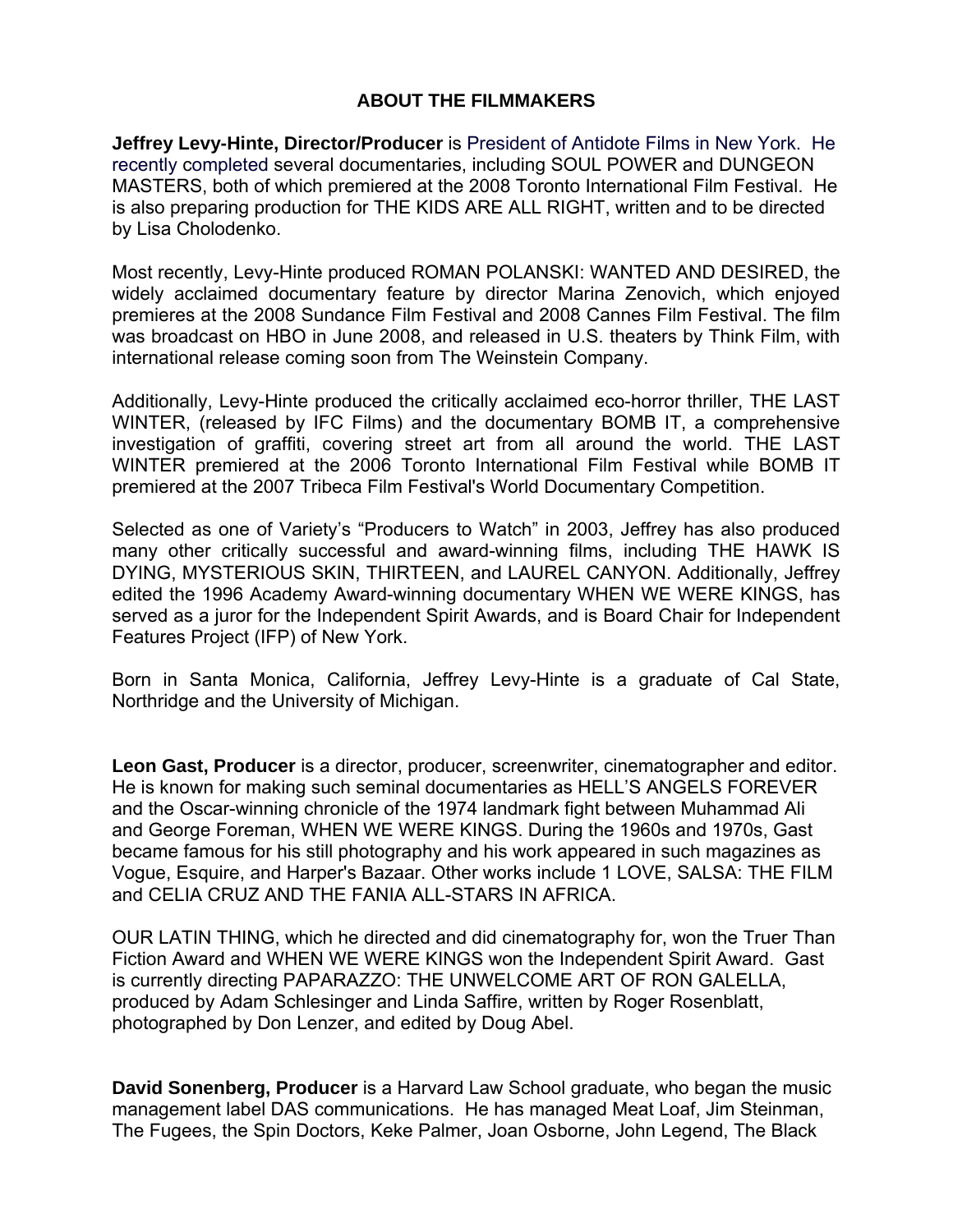Eyed Peas, Fergie and many other successful acts. Sonenberg has produced several films, most notably the 1996 Academy-Award winning documentary, WHEN WE WERE KINGS.

**David Smith, Editor** has worked in post-production for 10 years, on many features including THE KID STAYS IN THE PICTURE, ETERNAL SUNSHINE OF THE SPOTLESS MIND, VANITY FAIR, and THE NAMESAKE. He is currently working on Mira Nair's biopic of Amelia Earhart, featuring Hilary Swank. SOUL POWER is David's feature editorial debut.

**Paul Goldsmith, Cinematographer** is a member of the American Society of Cinematographers, and has received a number of awards for his work as a director of photography.

He recently completed cinematography on the first three films in WGBH/ American Experience's WE SHALL REMAIN miniseries (airing Spring '09). He was a contributing cinematographer on TWO DAYS IN OCTOBER (PBS, dir: Robert Kenner), which won an Emmy and a Peabody in 2006.

Paul won the 1998 Emmy for Documentary Cinematography for "Don't Say Goodbye" (PBS/National Geographic). Earlier, Paul was a cinematographer on the feature documentary WHEN WE WERE KINGS (dir: Leon Gast), about the Ali - Foreman fight in Zaire, which won the Oscar for Best Documentary Feature in 1997.

Among Paul's feature credits are JEREMY (dir: Arthur Barron, Camera D'Or, Cannes) and SHOCK TO THE SYSTEM (dir. Jan Egleson, starring Michael Caine). Among other television credits, he was director of photography of the series MAX HEADROOM (Lorimar ABC), and the PBS special MEN IN CRISIS (directed by and starring Woody Allen).

Paul's work in commercials includes several spots featured on the Superbowl over the past decade. He has also DP'd dozens of music videos, for artists as varied as James Taylor, Smashing Pumpkins and INXS.

As a member of TVTV (a seminal guerilla television group) he co-produced a number of TV specials including THE LORD OF THE UNIVERSE (PBS) which won a Columbia DuPont Award and HARD RAIN (NBC, for Bob Dylan). He has received grants for two short documentaries, which he is currently at work on when he is not booked on commercials.

Paul is married with four daughters and lives just outside Los Angeles, California.

**Kevin Keating, Cinematographer** has a career as a Director of Photography that spans over 25 years and covers the full range of filmmaking from features, broadcast news and television specials, to educational, industrial projects and many documentaries. Beginning in the early 1970s, his passion for political filmmaking led him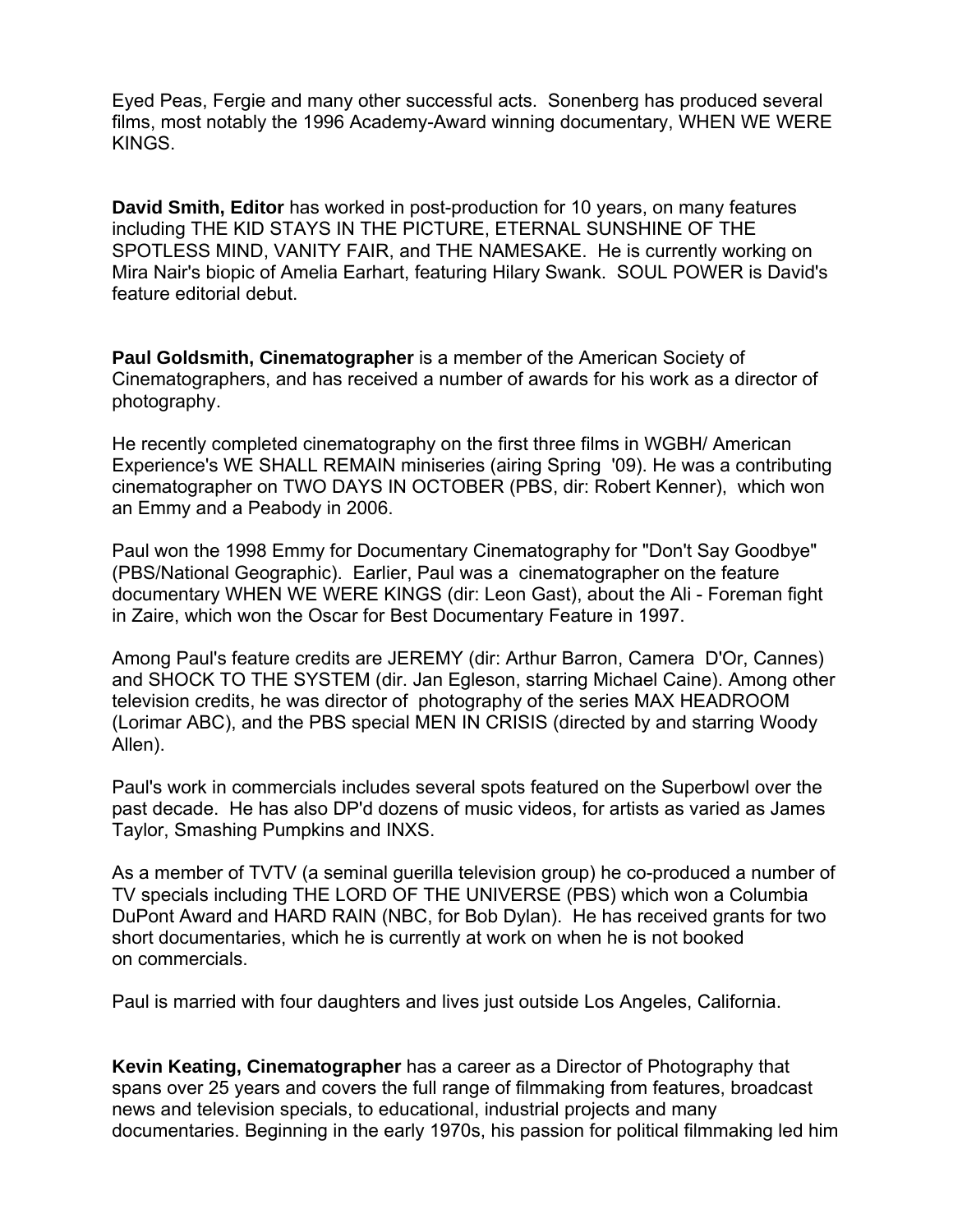to work closely with the Maysles brothers and Barbara Kopple among others. He was also a staff cinematographer for WNET's The 51st State and went on to shoot parts of the Maysles Gimme Shelter and Leon Gast and Jerry Garcia's The Grateful Dead Movie. He also filmed Mohammed Ali in Zaire and Manila for what would become parts of <sup>3</sup>When We Were Kings<sup>2</sup> (Leon Gast 1996), more than two decades later.

In addition to When We Were Kings, Kevin's other Academy Award credits include Harlan County, USA (Barbara Kopple 1977), American Dream (Barbara Kopple, 1992) and the Academy Award nominated Liberators (Nina Rosenblum/ William Miles 1993). Other credits include On Company Business, a fourhour documentary about the CIA which aired on PBS; No Holds Barred, a CBS-TV special; Wyeth at Kuerner's; and Hells Angels Forever, a theatrically-released documentary that he co- directed. He began K Video Productions in 1994 and has since worked on a variety of projects: from music and educational videos to feature film screenplays and, of course, documentaries.

Kevin made his directorial debut with Giuliani Time (2006), a major feature documentary that examines Giuliani<sup>1</sup>s rise to power, his policies and his so-called turnaround of New York City.

**Albert Maysles** and his brother David (1932-1987) are two of America's foremost nonfiction filmmakers and are recognized as pioneers of "direct cinema," the distinctly American version of French "cinema verité." They earned their distinguished reputations by being the first to make non-fiction feature films- films in which the drama of human life unfolds as is, without scripts, sets, or narration.

Born in Boston of Jewish immigrants from Eastern Europe, Albert received his B.A. at Syracuse and his M.A. at Boston University where he taught Psychology for three years. He made the transition from Psychology to film in the summer of 1955 by taking a 16mm camera to Russia to film patients at several mental hospitals. The result, PSYCHIATRY IN RUSSIA, was Albert's first foray into filmmaking. Several years later, the Maysles brothers made a motorcycle journey from Munich to Moscow and along the way shot their first collaborative film on the Polish student revolution.

In 1960, Albert was co-filmmaker of PRIMARY, a film about the Democratic primary election campaigns of Kennedy and Humphrey. The use of hand-held cameras and synchronous sound allowed the story to tell itself. With their fine-tuned sense of the scene-behind-the-scene, the Maysles brothers made MEET MARLON BRANDO (1965) and WITH LOVE FROM TRUMAN (1966). Then they came out with the landmark nonfiction feature film SALESMAN (1968), a portrait of four door-to-door Bible salesmen from Boston. It won an award from the National Society of Film Critics and is regarded as the classic American documentary. In 1992, the Library of Congress saluted the film for its historical, cultural and aesthetic significance.

Albert was made a Guggenheim Fellow in 1965. His next three films became cult classics: SALESMAN (1968); GIMME SHELTER (1970), the dazzling portrait of Mick Jagger and the Rolling Stones on their American tour which culminated in a killing at the notorious concert at Altamont; and GREY GARDENS (1976), which captures on film the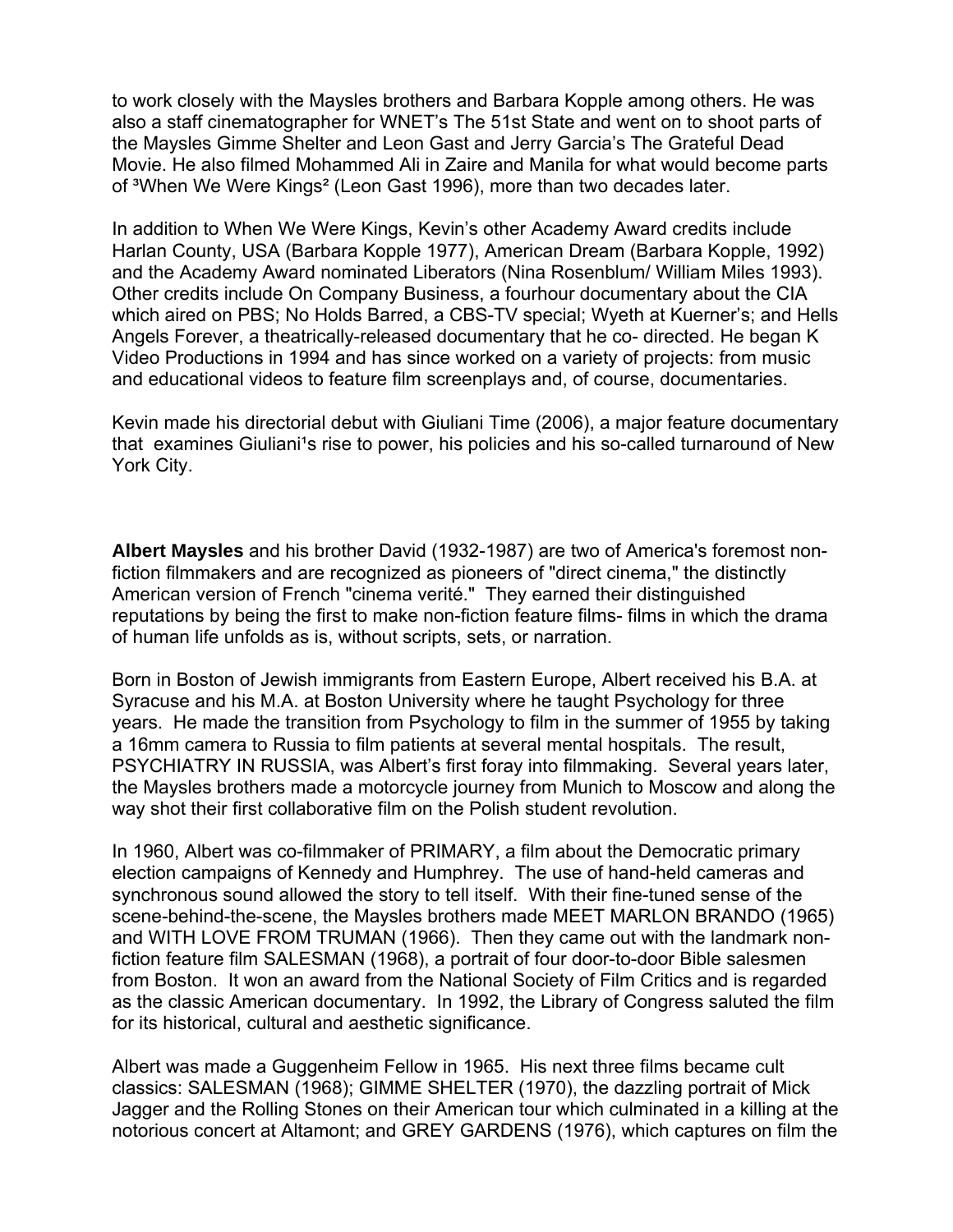haunting relationship of the Beales, a mother and daughter living secluded in a decaying East Hampton mansion. These films were released theatrically to great acclaim.

Maysles Films Inc. has produced many films on art and artists, including a long-standing collaboration of celebrated artists Christo and Jeanne-Claude, whose monumental environmental projects were documented in Academy Award-nominated CHRISTO'S VALLEY CURTAIN (1974), RUNNING FENCE (1978), ISLANDS (1986), CHRISTO IN PARIS (1990), and UMBRELLAS (1995) - which won the Grand Prize and People's Choice Award at the Montreal Festival of Films on Art.

Albert's forays into the world of music range from WHAT'S HAPPENING! THE BEATLES IN THE USA (1964) to films on Leonard Bernstein, Seiji Ozawa, Vladimir Horowitz, Mstislav Rostropovich and Wynton Marsalis, several of which have received Emmy Awards. In 1994, Albert filmed an up-to-date portrait of the greatest rock'n'roll band in the world, CONVERSATIONS WITH THE ROLLING STONES (broadcast on VH-1).

Albert worked with Susan Froemke and Deborah Dickson on ABORTION: DESPERATE CHOICES, which examined one of the most controversial topics in America (broadcast on HBO in 1993). In 1996, LETTING GO: A HOSPICE JOURNEY (broadcast on HBO in 1996) told the stories of three terminally ill patients and their experiences with hospice care. Albert collaborated with Susan Froemke and Bob Eisenhardt on CONCERT OF THE WILLS: MAKING THE GETTY CENTER (1997). Shot over twelve years, the film chronicles the development of the Los Angeles Center from concept through construction. Most recently, Albert joined with Froemke and Dickson again for the HBO commissioned project LALEE'S KIN: THE LEGACY OF COTTON, a story of one family's struggle to break free from the cycles of poverty and illiteracy in the Mississippi Delta.

In 1994, the International Documentary Association presented Albert with their Career Achievement Award. He has received S.M.P.T.E.'s 1997 John Grierson Award for Documentary, the American Society of Cinematographers' 1998 President's Award given for the first time to a documentarian, the Boston Film and Video Foundation's 1998 Vision Award, Toronto's Hot Docs 1999 Lifetime Achievement Award, the 1999 Flaherty Award and the Thessaloniki 2001 Lifetime Achievement Award. In 1999 Eastman Kodak saluted Albert as one of the 100 world's finest cinematographers.

In 2001 Albert received the Sundance Film Festival 2001 Cinematography Award for Documentaries for LALEE'S KIN: THE LEGACY OF COTTON. In 2001 LALEE'S KIN was nominated for an Academy Award and in 2004 the film received the DuPont Columbia Gold Baton Award.

Albert received exclusive access to the Dalai Lama and filmed his visit to New York in the summer of 2003 and is currently producing, along with Antonio Ferrara, THE GATES, a documentary of Christo and Jeanne-Claude's latest art piece, The Gates - A Project for New York City which took place in February 2005. Also in the works are In TRANSIT, SCAPEGOAT ON TRIAL and HANDHELD FROM THE HEART.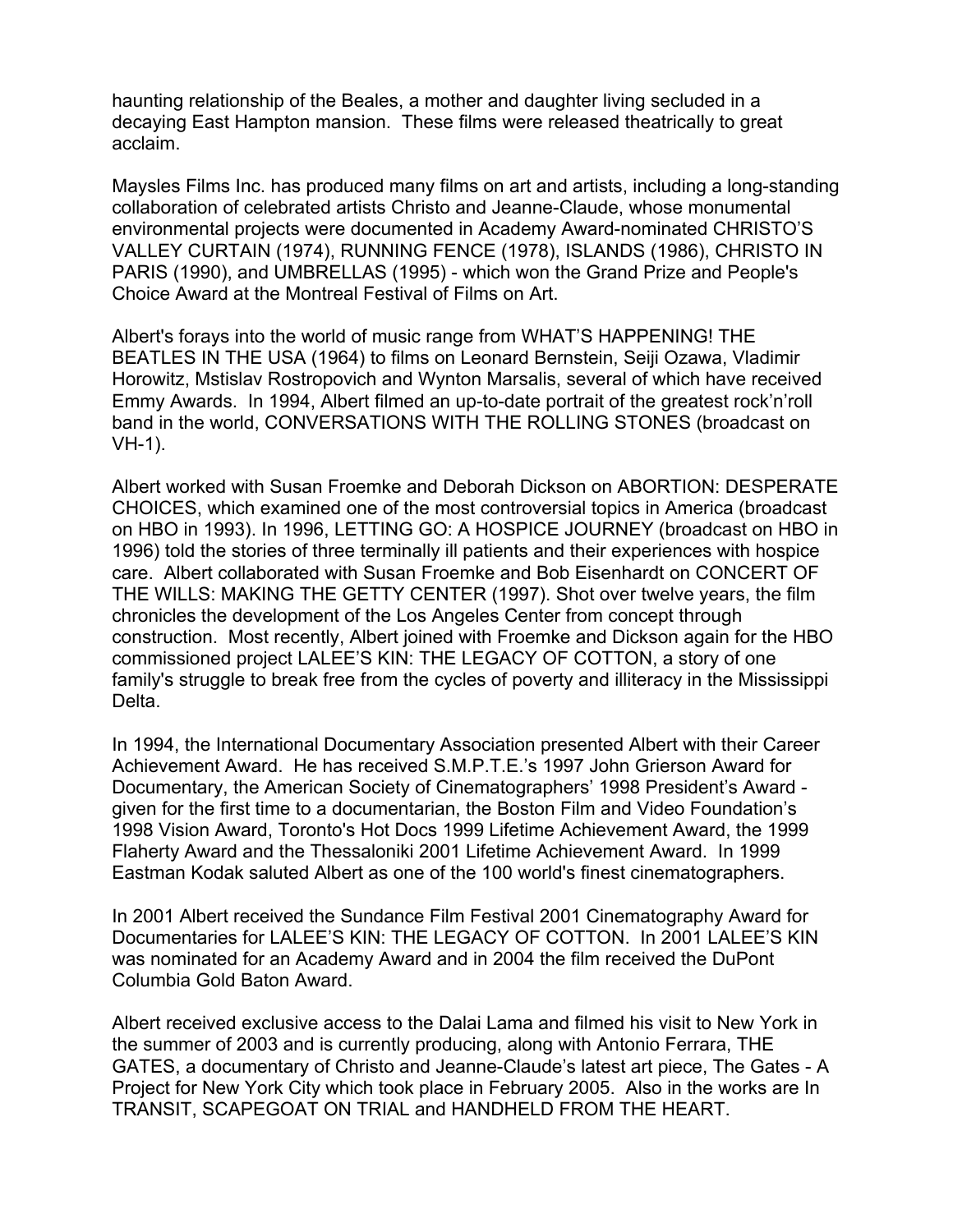**Roderick "Kwaku" Young, Cinematographer** has a lauded career in documentary and narrative film spanning more than 30 years. He has worked as a director of photography, cinematographer, photographer, and actor on numerous acclaimed features including the most recent documentary, SOUL POWER.

His other works include the Academy award-winning documentary WHEN WE WERE KINGS, which recounts the famed 1974 boxing match between Muhammad Ali and George Foreman, New Line Cinema's comedy sensation FRIDAY, as well as PERFUME, FAR OUT MAN, BUSH MAMA and PASSING THROUGH directed by Larry Clark. In 1973, Roderick collaborated on the Golden Globe winning film, WATTSTAX, directed by Mel Stuart and starring Issac Hayes, Reverend Jesse Jackson, Richard Pryor alongside several other prominent African American entertainers. The celebrated film chronicled the 1972 Watts Summer Festival in LA to commemorate the 1965 Watts race riots.

He continues to make his mark within the film industry by collaborating with diverse and notable filmmakers on captivating and thoughtful projects.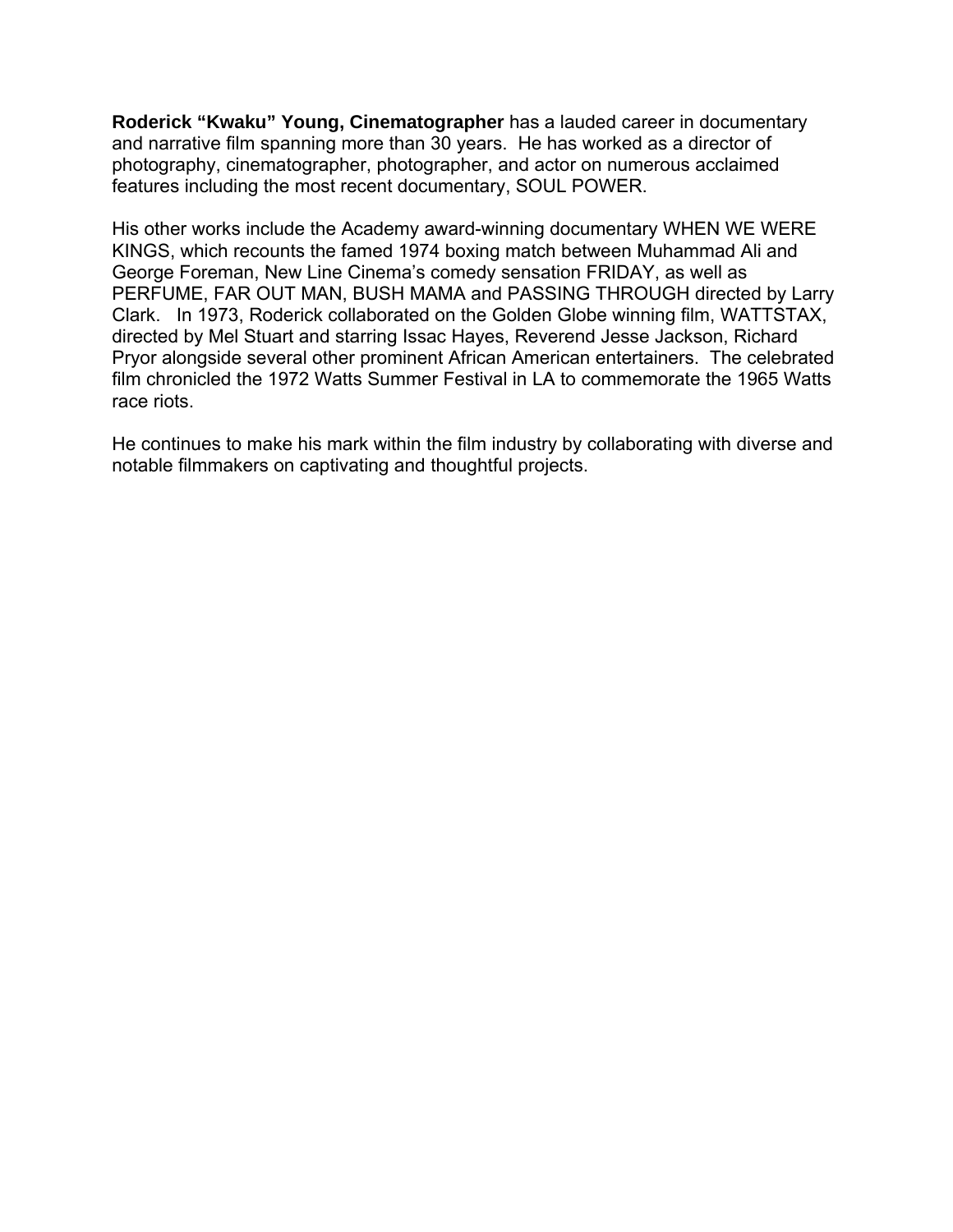# **ABOUT THE CHARACTERS**

## **MUSICIANS:**

**James Brown, "Godfather of Soul"** (May 3, 1933 – December 25, 2006), was an [American](http://en.wikipedia.org/wiki/United_States) [entertainer](http://en.wikipedia.org/wiki/Entertainer) (singer and dancer). He is recognized as one of the most influential figures in 20th century [popular music](http://en.wikipedia.org/wiki/Popular_music) and was renowned for his vocals and feverish dancing. Brown was a pivotal force in the music industry. As one of the major musical influences of the past 50 years, he remained in a rarefied league with Elvis Presley, Bob Dylan and few others.

Brown was a visionary and an innovator who pushed music to new places, originating funk and influencing the rhythms of [African popular music,](http://en.wikipedia.org/wiki/Music_of_Africa) such as [afrobeat](http://en.wikipedia.org/wiki/Afrobeat), [jùjú](http://en.wikipedia.org/wiki/J%C3%B9j%C3%BA_music) and [mbalax.](http://en.wikipedia.org/wiki/Mbalax) He also was a songwriter, bandleader, record producer, philanthropist and civil rights activist, who left his mark on numerous artists.

Brown began his professional music career in 1953 and rose to fame during the late 1950s and early 1960s on the strength of his thrilling live performances and string of smash hits. In spite of various personal problems and setbacks he continued to score hits in every decade through the 1980s, and continued to wow audiences with his throaty vocals and pulsating rhythms up until the last days of his life.

His musical legacy includes more than 900 songs, among them: "I Got You (I Feel Good)" (1965), "Cold Sweat" (1967), "Sex Machine (1970), "Hot Pants" (1971) and "The Payback" (1973). His "Say It Loud: I'm Black and I'm Proud" (1969) became an anthem during the civil rights movement.

Brown's live recording at the famed Apollo Theater in October 1962 was considered a pivotal event in his career and was declared one of the greatest 100 moments in rock music in the 1960s by *Entertainment Weekly*. The recording, which was released three months later, "marked the beginning of Brown's transformation from minor R&B star into soul's greatest bandleader," the magazine said in 1999.

In 1965, Brown's "Papa's Got a Brand New Bag" won a Grammy for best R&B recording, and in 1987, his "Living in America" single, which is heard in the movie ROCKY IV, received one for best male R&B vocal performance. In 1992, he won a Grammy Award for lifetime achievement. He was one of the initial artists inducted into the Rock and Roll Hall of Fame, in 1986, along with Elvis Presley, Chuck Berry, Sam Cooke, Fats Domino and Buddy Holly. In 2003, he was honored by the John F. Kennedy Center of Performing Arts.

Early in his life, Brown learned to wrestle success out of adversity. Born James Joe Brown Jr. on May 3, 1933, in Barnwell, S.C., he was abandoned by his mother at age 4. His father took him to Augusta, Ga., where he lived with an aunt who ran a brothel. As a child, he picked cotton, worked odd jobs and shined shoes. Dropping out of school by 12 to help support his family, Brown sang and danced for soldiers at nearby Fort Gordon and helped his father wash cars. He also ventured into larceny, breaking and entering and stealing cars, spending three years in reform school for his thefts. From 1953 to 1955, he turned to boxing and semiprofessional baseball.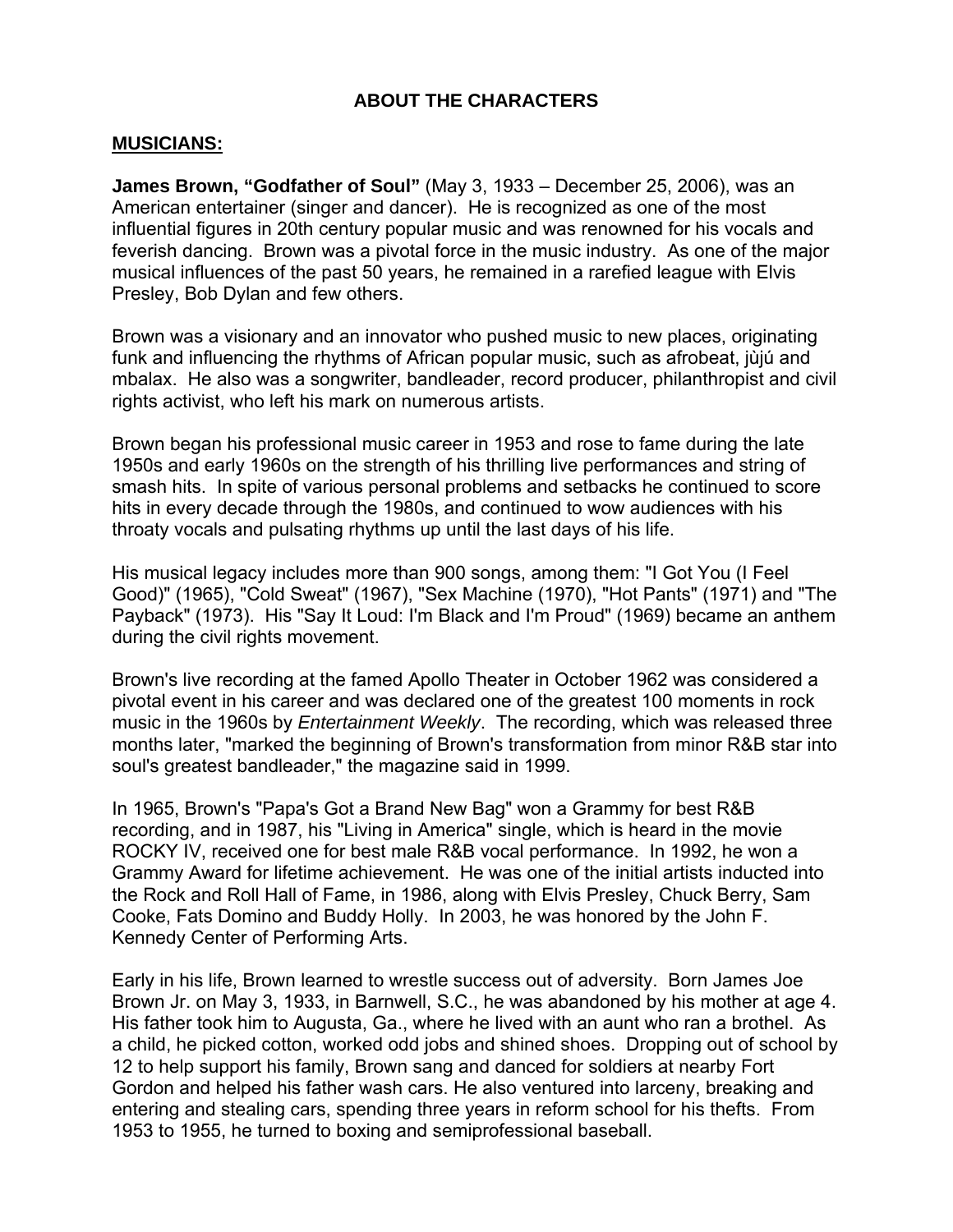Then with longtime friend Bobby Brown, he sang gospel in churches in Toccoa, Georgia, before forming James Brown and the Famous Flames. The group moved to Macon, Georgia, and performed during an intermission of a Little Richard show. In 1956, the group, then known as the Flames, cut its first record, "Please, Please, Please," which later became Brown's signature piece.

Brown, a driven bandleader and businessman, built a close-knit ensemble of singers, dancers and musicians, numbering 40 members at one point. For decades, he maintained a grueling schedule on the road, selling out theaters along the way, becoming known as "The Hardest-working Man in Show Business".

Brown's ascension from R&B megastar to cultural icon may have come in 1968 in the heat of Martin Luther King Jr.'s assassination. Preparing for a concert at the Boston Garden, he took to the airwaves and urged viewers not to dishonor King's memory by turning to violence. He continued his message of self-reliance and education in songs such as "I Don't Want Nobody to Give Me Nothing (Open Up the Door, I'll Get It Myself)".

He traveled to Vietnam to perform for U.S. troops, spoke out about the importance of job opportunities and surprised and angered some by endorsing Richard M. Nixon for president in 1968.

As a businessman, he once owned James Brown Productions, three recording companies, two real estate concerns, several radio stations and publishing companies before falling into trouble with the Internal Revenue Service in the late 1970s. He was a philanthropist, sponsoring food stamps for the poor and giving money and land to those in need, especially in Africa.

In the 1980s, as he began to make a musical comeback, other problems got in the way. Among them were drug and alcohol abuse and charges of hitting his third wife. In 1988, he was high on PCP and carrying a shotgun when he entered an insurance seminar next to his Augusta office, then led police on a half-hour chase from Augusta into South Carolina and back to Georgia. Police had to shoot out the tires of his truck. Brown received a six-year prison sentence and spent 15 months in a South Carolina prison before being paroled in February 1991. In 2003, the South Carolina parole board granted him a pardon for his crimes in that state.

James Brown died of congestive heart failure in Atlanta, Georgia on December 25, 2006. He indelibly transformed 20th-century music, and continued to wow audiences with his throaty vocals and pulsating rhythms up until the last days of his life.

# **The J.B.'s: Fred Wesley, Maceo Parker "Sweet" Charles Sherrell**

**Bandleader & Trombonist Fred Wesley** (born [July 4,](http://en.wikipedia.org/wiki/July_4) [1943](http://en.wikipedia.org/wiki/1943)) is an [American](http://en.wikipedia.org/wiki/United_States) [jazz](http://en.wikipedia.org/wiki/Jazz) and [funk](http://en.wikipedia.org/wiki/Funk) [trombonist](http://en.wikipedia.org/wiki/Trombonist), best known for his work with [James Brown](http://en.wikipedia.org/wiki/James_Brown) in the 1960s and 1970s. Wesley was born in [Columbus, Georgia,](http://en.wikipedia.org/wiki/Columbus,_Georgia) the son of a high school teacher and [big band](http://en.wikipedia.org/wiki/Big_band) leader. During the 1960s and 1970s he was a pivotal member of [James Brown](http://en.wikipedia.org/wiki/James_Brown)'s bands, playing on many hit recordings including ["Say it Loud - I'm Black and I'm Proud"](http://en.wikipedia.org/wiki/Say_it_Loud_-_I%27m_Black_and_I%27m_Proud),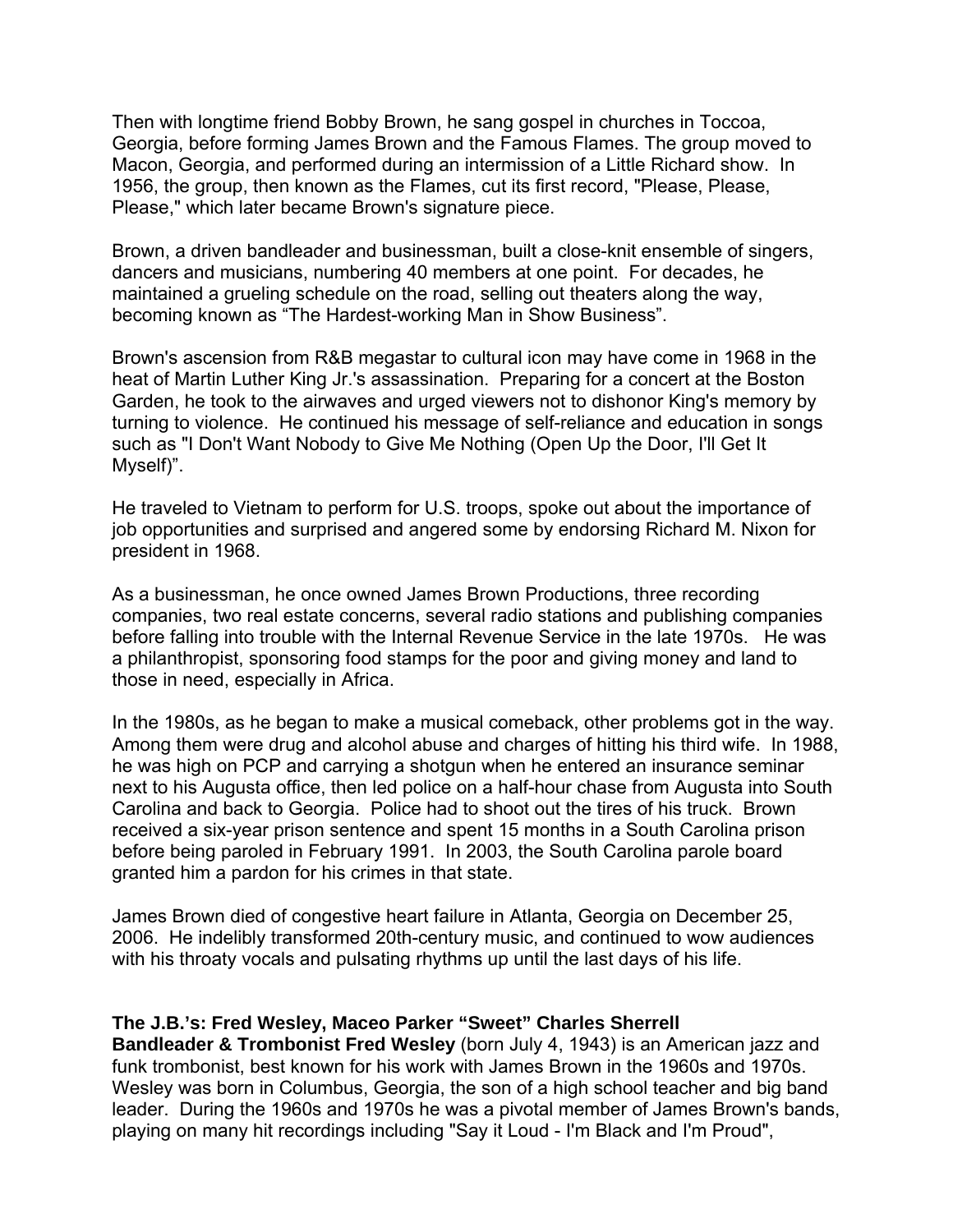["Mother Popcorn"](http://en.wikipedia.org/wiki/Mother_Popcorn) and co-writing tunes such as ["Hot Pants"](http://en.wikipedia.org/wiki/Hot_Pants_(song)). His slippery riffs and pungent, precise solos, complementing those of saxophonist [Maceo Parker](http://en.wikipedia.org/wiki/Maceo_Parker), gave Brown's [R&B](http://en.wikipedia.org/wiki/R%26B), [soul,](http://en.wikipedia.org/wiki/Soul_music) and [funk](http://en.wikipedia.org/wiki/Funk) tunes their instrumental punch.

In the 1970s Wesley also served as [bandleader](http://en.wikipedia.org/wiki/Band_leader) and [musical director](http://en.wikipedia.org/wiki/Musical_director) of Brown's band [the J.B.'s](http://en.wikipedia.org/wiki/The_J.B.%27s) and did much of the [composing](http://en.wikipedia.org/wiki/Composer) and [arranging](http://en.wikipedia.org/wiki/Arrangement) for the group. He left Brown's band in 1975 and spent several years playing with [George Clinton](http://en.wikipedia.org/wiki/George_Clinton_(funk_musician))'s various [Parliament](http://en.wikipedia.org/wiki/Parliament_(band))/[Funkadelic](http://en.wikipedia.org/wiki/Funkadelic) projects, and recorded a couple of albums as the leader of a spin-off group, [The Horny Horns](http://en.wikipedia.org/wiki/The_Horny_Horns).

Wesley became a force in jazz in 1978 when he joined the [Count Basie](http://en.wikipedia.org/wiki/Count_Basie) Orchestra. He released his first jazz [album](http://en.wikipedia.org/wiki/Album) as a leader, "To Someone" in 1988. It was followed by "New Friends" in 1990, "Comme Ci Comme Ca" in 1991, the [live album](http://en.wikipedia.org/wiki/Live_album) "Swing and Be Funky", and "Amalgamation" in 1994.

In the early nineties Wesley toured with his colleagues from the James Brown band, [Pee Wee Ellis](http://en.wikipedia.org/wiki/Pee_Wee_Ellis) and Maceo Parker, as the [JB Horns](http://en.wikipedia.org/wiki/JB_Horns). With the departure of Ellis, the band became The Maceo Parker Band. Wesley was featured trombonist with Parker until 1996 when he formed his own band, The Fred Wesley Group.

Wesley's 35-year career includes playing with and arranging for a wide variety of other artist such as [Ray Charles](http://en.wikipedia.org/wiki/Ray_Charles), [Lionel Hampton,](http://en.wikipedia.org/wiki/Lionel_Hampton) [Randy Crawford](http://en.wikipedia.org/wiki/Randy_Crawford), [Vanessa Williams,](http://en.wikipedia.org/wiki/Vanessa_L._Williams) [The](http://en.wikipedia.org/wiki/The_SOS_Band)  [SOS Band,](http://en.wikipedia.org/wiki/The_SOS_Band) [Cameo](http://en.wikipedia.org/wiki/Cameo_(disambiguation)), [Van Morrison](http://en.wikipedia.org/wiki/Van_Morrison), [Socalled](http://en.wikipedia.org/wiki/Socalled) and rappers [De La Soul,](http://en.wikipedia.org/wiki/De_La_Soul) to name a few. Many other artists have [sampled](http://en.wikipedia.org/wiki/Sampling_(music)) his work.

In [2002](http://en.wikipedia.org/wiki/2002_in_literature) Wesley wrote Hit Me, Fred: Recollections of a Sideman, an [autobiography](http://en.wikipedia.org/wiki/Autobiography) about his life as a [sideman](http://en.wikipedia.org/wiki/Sideman). Also in 2002 he recorded an album entitled "Cuda Wuda Shuda" with a group of jazz musicians calling themselves the Fred Wesley Band. Wesley served as an adjunct professor in the Jazz Studies department of the School of Music at the [University of North Carolina at Greensboro](http://en.wikipedia.org/wiki/University_of_North_Carolina_at_Greensboro) from 2004 to 2006.

**Saxophonist Maceo Parker** (born February 14, 1943) is an American [funk](http://en.wikipedia.org/wiki/Funk) and [soul](http://en.wikipedia.org/wiki/Soul_jazz)  [jazz](http://en.wikipedia.org/wiki/Soul_jazz) [saxophonist,](http://en.wikipedia.org/wiki/Saxophonist) best known for his work with [James Brown](http://en.wikipedia.org/wiki/James_Brown) in the 1960s. Parker was a prominent soloist on many of Brown's hit recordings, and a key part of his band, playing [alto,](http://en.wikipedia.org/wiki/Alto_saxophone) [tenor](http://en.wikipedia.org/wiki/Tenor_saxophone) and [baritone saxophones.](http://en.wikipedia.org/wiki/Baritone_saxophone) Parker's rhythmic and rapid playing style draws on the earlier innovations of [be-bopper](http://en.wikipedia.org/wiki/Be-bop) [Charlie Parker,](http://en.wikipedia.org/wiki/Charlie_Parker) and [Cannonball Adderley](http://en.wikipedia.org/wiki/Cannonball_Adderley), mixed with Brown's own innovations in [funk](http://en.wikipedia.org/wiki/Funk) music.

In 1964, Maceo Parker and his brother Melvin were in college in North Carolina studying music when James Brown happened on to an after hours club where Melvin was drumming a gig. "The Godfather of Soul" was knocked out by Melvin Parker's beats, and offered him a future gig. A year later, when James Brown's band was touring again in the area, the Parker brothers took Brown up on the offer and joined his band, Melvin on drums and Maceo on baritone saxophone.

Maceo grew to become a lynchpin of the James Brown band for the better part of two decades. His signature style helped define James' brand of funk, and the phrase: "Maceo, I want you to Blow!" passed into the language. There were other projects and short hiatuses during Parker's on and off time with Brown, including a brief spell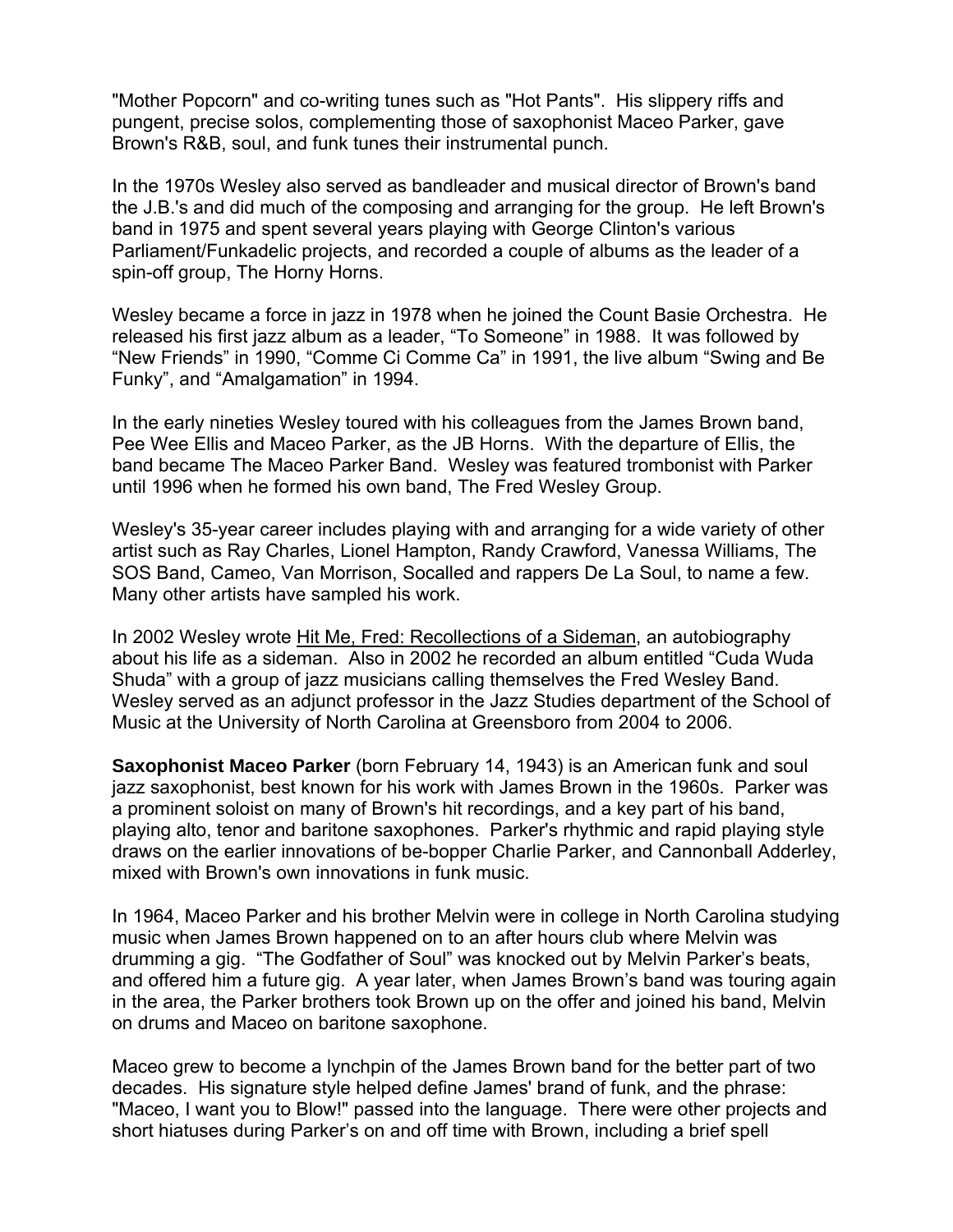overseas when he was drafted, and in 1970 when he left to form Maceo and All the Kings Men with some fellow James Brown band members (the two albums from this period are on a constant reissue cycle even some thirty years later.) In the mid '70's, Maceo hooked up with Bootsy Collins, George Clinton, and the various incarnations of Funkadelic and Parliament. He had now worked with the all of the figureheads of Funk music at the height of their success.

In 1990, Maceo began to concentrate on his own projects. He released two successful solo albums entitled "Roots Revisited" (which spent 10 weeks at the top of Billboard's Jazz Charts in 1990) and "Mo' Roots" (1991). But it was his third solo album, Maceo's ground breaking CD "Life on Planet Groove", recorded live in 1992, which soon became a funk fan favorite.

He then embarked upon a successful solo career, building a new funk empire, fresh and stylistically diverse. Touring relentlessly, he navigates deftly between James Brown's 1960's soul and George Clinton's 1970's freaky funk while exploring mellower jazz and the grooves of hip-hop.

In 2003, after several years as Band Leader for the Rhythm and Blues Foundation Awards, Maceo received a Pioneer Award from the Rhythm and Blues Foundation for his contribution as a sideman to the genre of R & B.

At the beginning of 2007, Maceo had a chance to fulfill one of his dreams in working with a Big Band. Working with Grammy Award Winners the WDR Big Band, he broadcast and performed a live series of shows paying tribute to Ray Charles and putting Maceo's own funky music to a Big Band setting. This has led to his latest release "Roots and Grooves", a live recording taken from these shows which also features Dennis Chambers and Rodney "Skeet" Curtis.

Maceo Parker's collaborations over the years performing or recording or both have included Ray Charles, Prince, Ani Difranco, James Taylor, De La Soul, Dave Matthews Band and the Red Hot Chilli Peppers. His timeless sound has garnered him a fresh young fan base.

**Singer and Bassist "Sweet" Charles Sherrell** (born [March 8](http://en.wikipedia.org/wiki/March_8), [1943\)](http://en.wikipedia.org/wiki/1943) is an [American](http://en.wikipedia.org/wiki/United_States) [bassist](http://en.wikipedia.org/wiki/Bassist) best known for recording and performing with [James Brown.](http://en.wikipedia.org/wiki/James_Brown)

Born in [Nashville, Tennessee](http://en.wikipedia.org/wiki/Nashville,_Tennessee), Sherrell began his career playing [drums](http://en.wikipedia.org/wiki/Drum_kit) with fellow Nashville residents [Jimi Hendrix](http://en.wikipedia.org/wiki/Jimi_Hendrix) and [Billy Cox](http://en.wikipedia.org/wiki/Billy_Cox), practicing at a club a block from Hendrix's residence. Sherrell learned to play the [guitar](http://en.wikipedia.org/wiki/Guitar) by washing the car (a [Jaguar](http://en.wikipedia.org/wiki/Jaguar_Cars)) of [Curtis Mayfield](http://en.wikipedia.org/wiki/Curtis_Mayfield) in exchange for guitar lessons. Sherrell soon began teaching himself to play the [bass](http://en.wikipedia.org/wiki/Bass_guitar) after buying one from a local pawn shop for \$69, which led him to join Johnny Jones & The King Kasuals Band, [Aretha Franklin's](http://en.wikipedia.org/wiki/Aretha_Franklin) backing group.

Sherrell joined [James Brown's](http://en.wikipedia.org/wiki/James_Brown) band in August 1968 and played on some of Brown's most famous recordings of the late 1960s, including the No. 1 R&B hits "[Say It Loud -](http://en.wikipedia.org/wiki/Say_It_Loud_-_I%27m_Black_and_I%27m_Proud)  [I'm Black and I'm Proud](http://en.wikipedia.org/wiki/Say_It_Loud_-_I%27m_Black_and_I%27m_Proud)", ["Mother Popcorn"](http://en.wikipedia.org/wiki/Mother_Popcorn), and ["Give It Up or Turnit a Loose"](http://en.wikipedia.org/wiki/Give_It_Up_or_Turnit_a_Loose). In the 1970s, Sherrell rejoined Brown and performed with [The J.B.'s](http://en.wikipedia.org/wiki/The_J.B.%27s). He later played with [Al](http://en.wikipedia.org/wiki/Al_Green)  [Green](http://en.wikipedia.org/wiki/Al_Green) and [Maceo & All the King's Men](http://en.wikipedia.org/wiki/Maceo_%26_All_the_King%27s_Men). He also released some recordings under the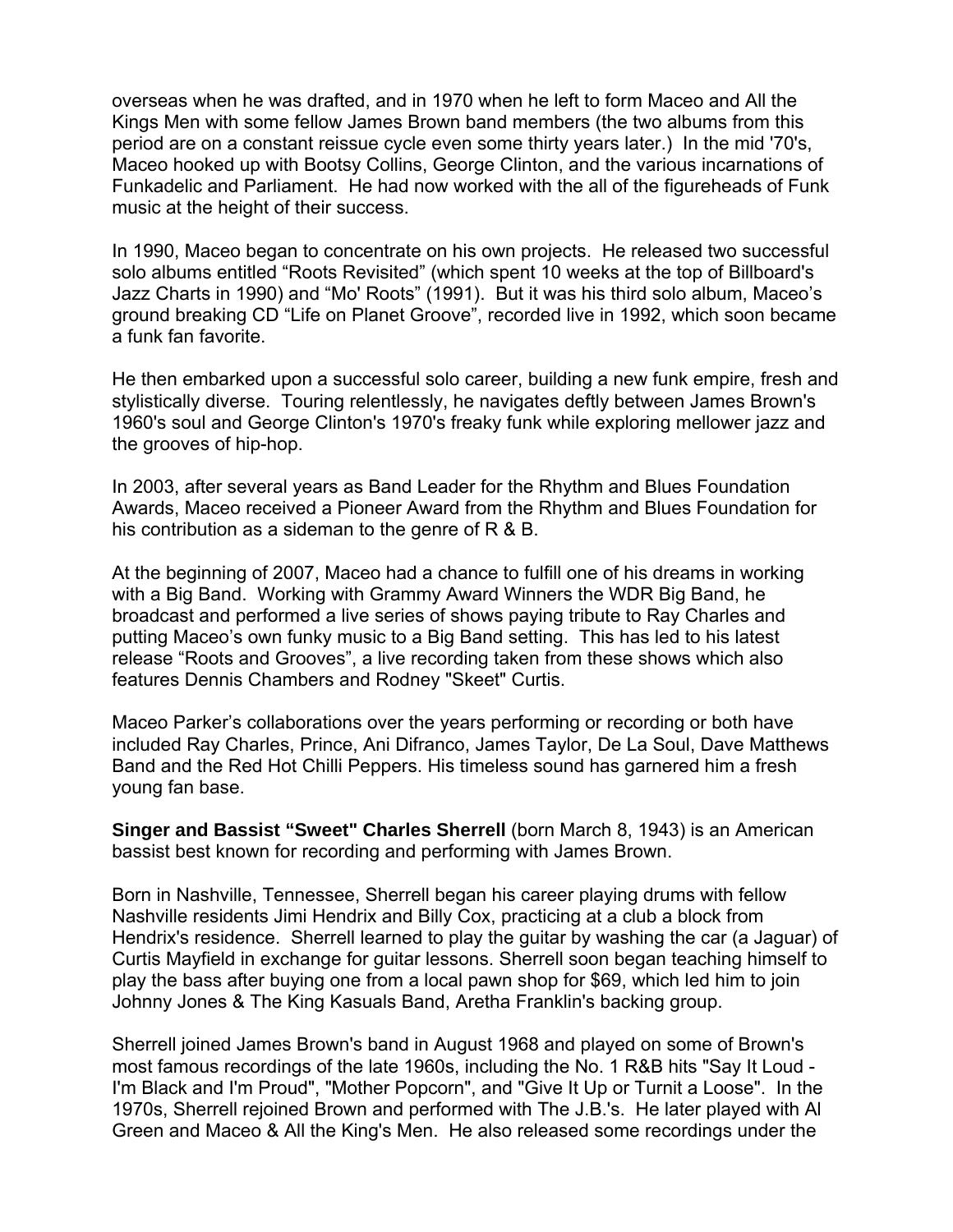name "Sweet Charles", including his first solo album, "Sweet Charles: For Sweet People", on James Brown's label [People Records](http://en.wikipedia.org/wiki/Record_labels_owned_by_James_Brown#People).

In 1996 he joined Maceo Parker's band, and has been on stage with him doing backing vocals and an amazing "Mustang Sally" performance since then. He has also been recording and touring with the dutch P-Funk band Gotcha! Since 2002.

**The Spinners: Henry Fambrough, Billy Henderson, Pervis Jackson, Bobbie Smith, Philippé Wynne**, have always made timeless music. Their classic group sound and approach never loses its universal appeal. Throughout the years they have acquired twelve gold records with hits on top of both Pop and R&B charts and they are one of the few groups who can boast of four lead singers. Today, original members Bobbie Smith, Henry Fambrough, and Pervis Jackson are joined onstage by lead singer Charlton Washington, high tenor Harold "Spike" DeLeon and a soul-infused 5-piece band.

In 1972, The Spinners signed with Atlantic Records and teamed up with producer Thom Bell, setting into motion an amazing recording career. A partial list of their hit singles on Atlantic include "Mighty Love," "Then Came You," "I'll Be Around," "One Of A Kind (Love Affair)," "Games People Play," and "Could It Be." In 1979, The Spinners completed their first collaboration with producer Michael Zager, and by early 1980, the single, "Working My Way Back to You," was topping Pop and R&B charts giving the group its 12th gold record. The "Love Trippin'" album's release included "The Cupid Medley," one of the fastest selling records in The Spinners' career. The follow-up album, "Labor of Love", featured such stand- out tunes as "Yesterday Once More," and "Long Live Soul Music".

With the release of "Can't Shake This Feeling," their fourth LP in just over two years, the quintet entered a brand new phase of their remarkable career as they joined the award winning producing/ writing/playing team of James Mtume and Reggie Lucas. Other past releases include songs on the motion picture soundtracks of TWINS and SPACEBALLS and a single on Arista Records, a duet with Dionne Warwick entitled "Then Came You".

The mighty Spinners have six Grammy nominations and have performed twice during the awards ceremony. They received a Black Gold Award from Dick Clark for their many achievements in the recording industry, and they have been awarded the Rhythm and Blues Foundation Award for their contribution to R & B. The group has performed for presidents, received a star on the Hollywood "Walk of Fame," and has appeared in numerous network and cable television specials paying tribute to the music of the 70's. Today, this legendary R & B group maintains a full touring schedule, performing for fans of all ages in sold out houses around the world.

**B. B. King** (born Riley B. King, September 16, 1925) is an American blues guitarist and singer-songwriter. Critical acclaim and widespread popularity have cemented his reputation as one of the most respected and successful blues musicians. *Rolling Stone magazine* named him the third-greatest guitarist of "the 100 greatest guitarists of all time".

At age 84, B.B. King continues to sing and play the blues with relentless passion. Time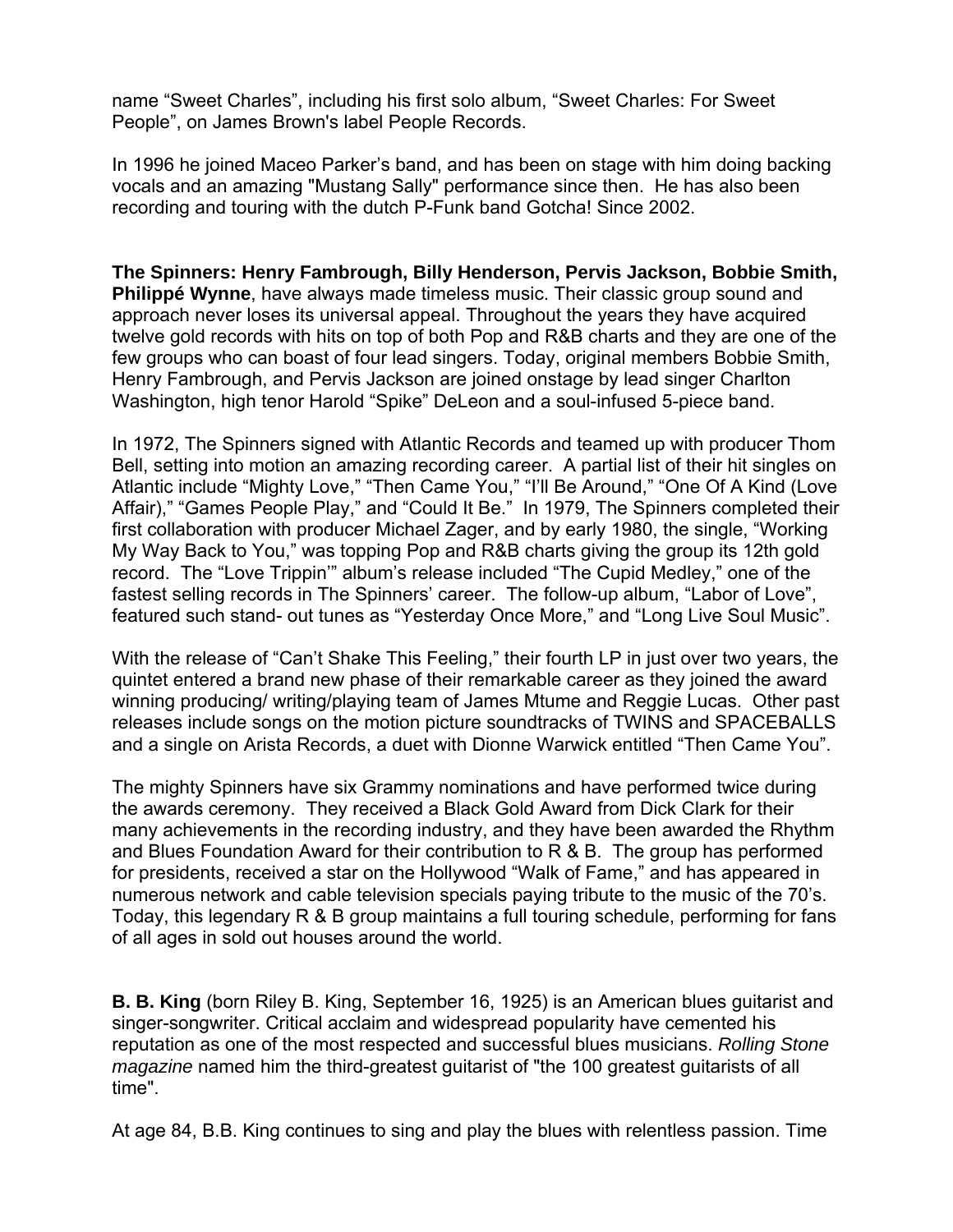has no apparent effect on B.B., other than to make him more popular, more cherished, more relevant than ever. He is still out on the road, playing for people, popping up in a myriad of T.V. commercials, or laying down tracks for his next album. B.B. King is as alive as the music he plays, and a grateful world can't get enough of him.

For more than half a century, Riley B. King - better known as B.B. King - has defined the blues for a worldwide audience. Since he started recording in the 1940s, he has released over fifty albums, many of them classics. He was born September 16, 1925, on a plantation in Itta Bena, Mississippi, near Indianola. In his youth, he played on street corners for dimes, and would sometimes play in as many as four towns a night. In 1947, he hitchhiked to Memphis, TN, to pursue his music career. Memphis was where every important musician of the South gravitated, and which supported a large musical community where every style of African American music could be found. B.B. stayed with his cousin Bukka White, one of the most celebrated blues performers of his time, who schooled B.B. further in the art of the blues.

B.B.'s first big break came in 1948 when he performed on Sonny Boy Williamson's radio program on KWEM out of West Memphis. This led to steady engagements at the Sixteenth Avenue Grill in West Memphis, and later to a ten-minute spot on black-staffed and managed Memphis radio station WDIA. "King's Spot," became so popular, it was expanded and became the "Sepia Swing Club." Soon B.B. needed a catchy radio name. What started out as Beale Street Blues Boy was shortened to Blues Boy King, and eventually B.B. King.

In the mid-1950s, while B.B. was performing at a dance in Twist, Arkansas, a few fans became unruly. Two men got into a fight and knocked over a kerosene stove, setting fire to the hall. B.B. raced outdoors to safety with everyone else, then realized that he left his beloved \$30 acoustic guitar inside, so he rushed back inside the burning building to retrieve it, narrowly escaping death. When he later found out that the fight had been over a woman named Lucille, he decided to give the name to his guitar to remind him never to do a crazy thing like fight over a woman. Ever since, each one of B.B.'s trademark Gibson guitars has been called Lucille.

Soon after his number one hit, "Three O'Clock Blues," B.B. began touring nationally. In 1956, B.B. and his band played an astonishing 342 one-night stands. From the chitlin circuit with its small-town cafes, juke joints, and country dance halls to rock palaces, symphony concert halls, universities, resort hotels and amphitheaters, nationally and internationally, B.B. has become the most renowned blues musician of the past 40 years.

Over the years, B.B. has developed one of the world's most identifiable guitar styles. He borrowed from Blind Lemon Jefferson, T-Bone Walker and others, integrating his precise and complex vocal-like string bends and his left hand vibrato, both of which have become indispensable components of rock guitarist's vocabulary. His economy, his every-note-counts phrasing, has been a model for thousands of players, from Eric Clapton and George Harrison to Jeff Beck. B.B. has mixed traditional blues, jazz, swing, mainstream pop and jump into a unique sound.

In 1968, B.B. played at the Newport Folk Festival and at Bill Graham's Fillmore West on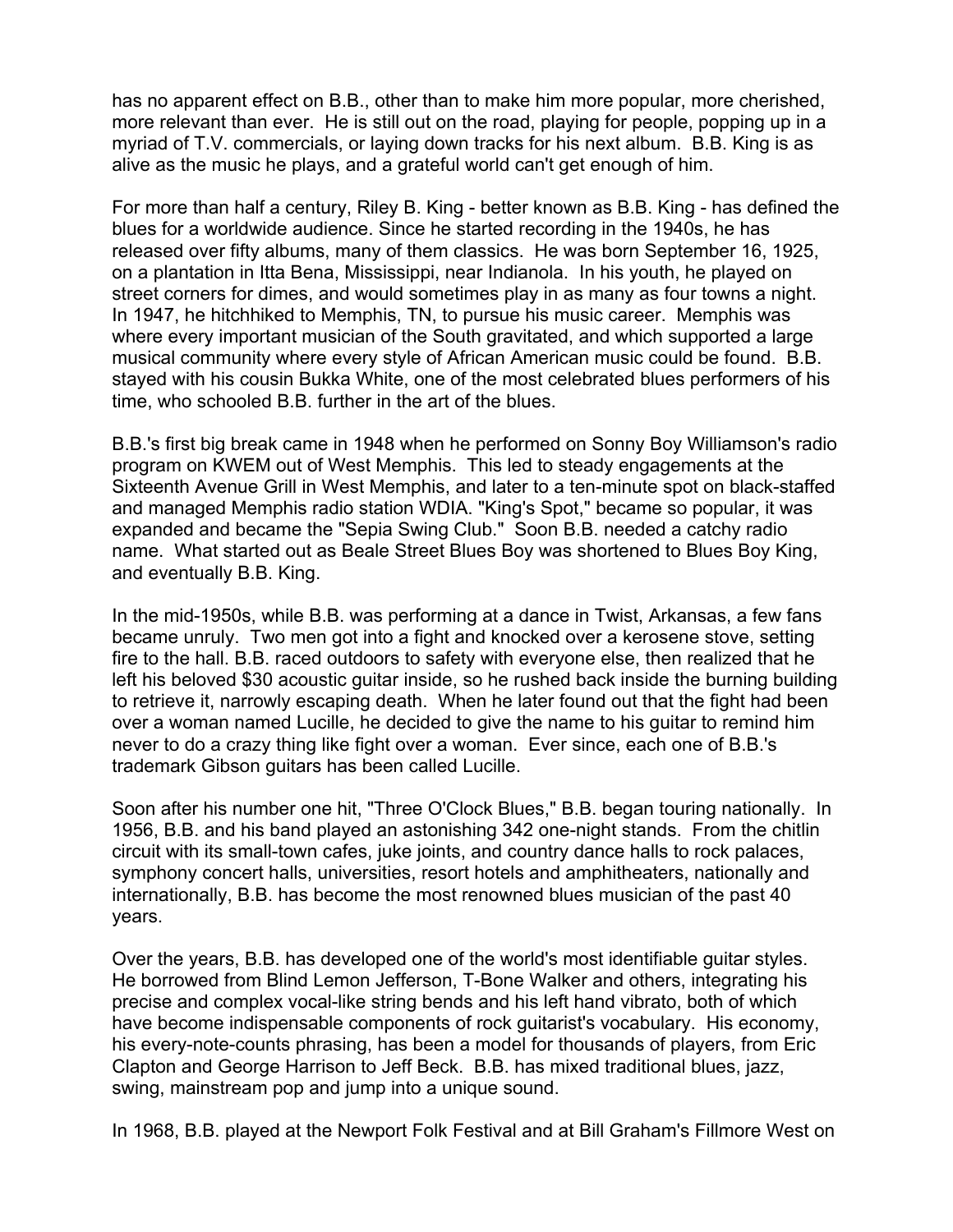bills with the hottest contemporary rock artists of the day who idolized B.B. and helped to introduce him to a young white audience. In 1969, B.B. was chosen by the Rolling Stones to open 18 American concerts for them; Ike and Tina Turner also played on 18 shows.

B.B. was inducted into the Blues Foundation Hall of Fame in 1984 and into the Rock and Roll Hall of Fame in 1987. He received NARAS' Lifetime Achievement Grammy Award in 1987, and has received honorary doctorates from Tougaloo(MS) College in 1973; Yale University in 1977; Berklee College of Music in 1982; Rhodes College of Memphis in 1990; Mississippi Valley State University in 2002 and Brown University in 2007. In 1992, he received the National Award of Distinction from the University of Mississippi.

In 1991, B.B. King's Blues Club opened on Beale Street in Memphis. Since then, a second club was launched at Universal CityWalk in Los Angeles, a third in New York City's Times Square, and two more at Foxwoods Casino in Connecticut. In 1996, the CD-Rom On The Road With B.B. King: An Interactive Autobiography was released to rave reviews. Also in 1996, B.B.'s autobiography, Blues All Around Me (written with David Ritz for Avon Books) was published. In a similar vein, Doubleday published The Arrival of B.B. King by Charles Sawyer, in 1980.

B.B. continues to tour extensively, averaging over 250 concerts per year around the world. Classics such as "Payin' The Cost To Be The Boss," "The Thrill Is Gone," How Blue Can You Get," "Everyday I Have The Blues," and "Why I Sing The Blues" are concert (and fan) staples. Over the years, the Grammy Award-winner has had two #1 R&B hits, 1951's "Three O'Clock Blues," and 1952's "You Don't Know Me," and four #2 R&B hits, 1953's "Please Love Me," 1954's "You Upset Me Baby," 1960's "Sweet Sixteen, Part I," and 1966's "Don't Answer The Door, Part I." B.B.'s most popular crossover hit, 1970's "The Thrill Is Gone," went to #15 pop.

**Bill Withers** (born July 4, 1938) is an [American](http://en.wikipedia.org/wiki/United_States) [vocalist](http://en.wikipedia.org/wiki/Singer-songwriter) and hall-of-fame songwriter who performed and recorded from 1970 until 1985. Some of his best-known songs are ["Ain't No Sunshine](http://en.wikipedia.org/wiki/Ain%27t_No_Sunshine)," ["Use Me,](http://en.wikipedia.org/wiki/Use_Me_(Bill_Withers_song))" ["Lovely Day](http://en.wikipedia.org/wiki/Lovely_Day_(song))," "[Lean on Me"](http://en.wikipedia.org/wiki/Lean_on_Me_(song)), ["Grandma's Hands](http://en.wikipedia.org/w/index.php?title=Grandma%27s_Hands&action=edit&redlink=1)", and ["Just the Two of Us"](http://en.wikipedia.org/wiki/Just_the_Two_of_Us_(song)).

Bill Withers was born the youngest of nine children in the small coal-mining town of [Slab](http://en.wikipedia.org/wiki/Slab_Fork,_West_Virginia)  [Fork, West Virginia](http://en.wikipedia.org/wiki/Slab_Fork,_West_Virginia). Raised in nearby [Beckley, West Virginia](http://en.wikipedia.org/wiki/Beckley,_West_Virginia), he was thirteen when his father died. He joined the United States Navy at eighteen and served for nine years, during which time he became interested in singing. He began writing songs to fill a need for [lyrics](http://en.wikipedia.org/wiki/Lyrics) that expressed what he felt. Following his discharge from the Navy in 1965, he moved to Los Angeles in 1967 to pursue a career in music.

Withers worked as an assembler while recording [demo tapes](http://en.wikipedia.org/wiki/Demo_(music)) with his own money, shopping them around and performing in [clubs](http://en.wikipedia.org/wiki/Nightclub) during the night. When he [debuted](http://en.wikipedia.org/wiki/Debut) on the music scene with "Ain't No Sunshine" he refused to give up his job because be believed the music business was a fickle industry and that he was still a [novice](http://en.wikipedia.org/wiki/Novice#Other_meanings) compared to other working acts.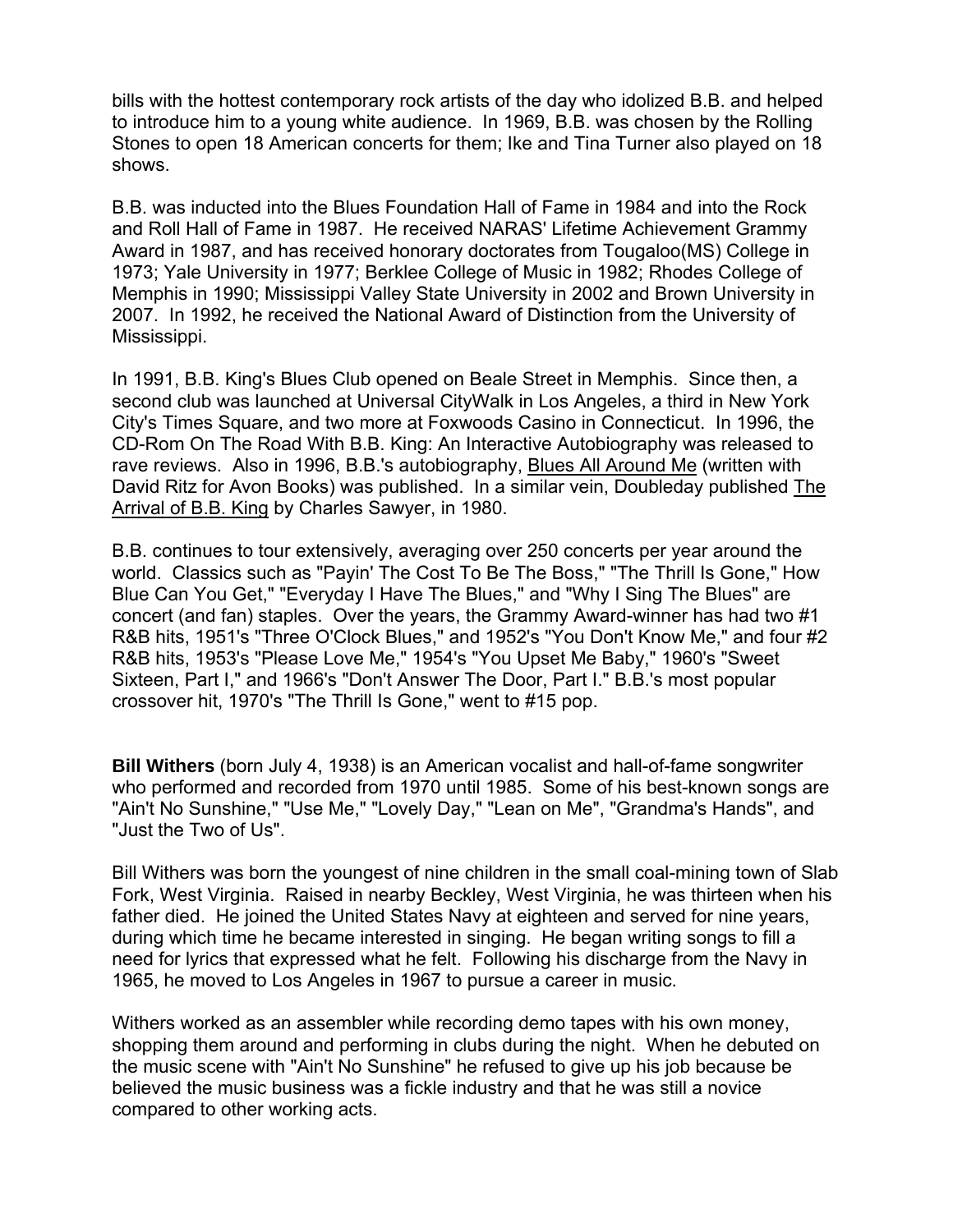In early 1970, Clarence Avant of Sussex Records signed Withers to a record deal and assigned [Booker T. Jones](http://en.wikipedia.org/wiki/Booker_T._Jones) to produce his debut album. "Just As I Am" was released in 1971 with the tracks "Harlem" and "Ain't No Sunshine" as singles. The album was a hit and Withers began touring with a band assembled from members of The [Watts 103rd](http://en.wikipedia.org/wiki/Charles_Wright_%26_the_Watts_103rd_Street_Rhythm_Band)  [Street Rhythm Band](http://en.wikipedia.org/wiki/Charles_Wright_%26_the_Watts_103rd_Street_Rhythm_Band): drummer [James Gadson,](http://en.wikipedia.org/wiki/James_Gadson) guitarist Bernoce Blackmon, [keyboardist](http://en.wikipedia.org/wiki/Keyboardist)  Ray Jackson, and [bassist](http://en.wikipedia.org/wiki/Bass_guitar) Melvin Dunlap. At the 14th annual [Grammy Awards](http://en.wikipedia.org/wiki/Grammy_Awards) in 1972, Withers won his first Grammy for Best [Rhythm and Blues](http://en.wikipedia.org/wiki/Rhythm_and_Blues) Song for "Ain't No Sunshine".

During a break in touring, Withers recorded his second album, "Still Bill". The single "Lean on Me" went to number one in 1972. A performance that October was recorded for the live album "Bill Withers, Live at Carnegie Hall" released in 1972. Withers recorded the album "+'Justments" in 1973, then became involved in a legal dispute with the Sussex label and was unable to record thereafter. During this time, he wrote and produced two songs on the [Gladys Knight & the Pips](http://en.wikipedia.org/wiki/Gladys_Knight_%26_the_Pips) record "[I Feel a Song](http://en.wikipedia.org/wiki/I_Feel_a_Song)".

Withers signed with [Columbia Records](http://en.wikipedia.org/wiki/Columbia_Records) in 1975. His first release with the label, "Making Music, Making Friends", included the single "She's Lonely" which was featured in the film [LOOKING FOR MR. GOODBAR](http://en.wikipedia.org/wiki/Looking_for_Mr._Goodbar). The next three years saw an album released each year with "Naked & Warm" (1976), "Menagerie" (1977, containing the hit ["Lovely](http://en.wikipedia.org/wiki/Lovely_Day_(song))  [Day](http://en.wikipedia.org/wiki/Lovely_Day_(song))") and "Bout Love" (1978).

Due to problems with Columbia, he focused on joint projects between 1977 and 1985, including the hit, ["Just the Two of Us"](http://en.wikipedia.org/wiki/Just_the_Two_of_Us_(song)), with [jazz](http://en.wikipedia.org/wiki/Jazz) [saxophonist](http://en.wikipedia.org/wiki/Saxophone) [Grover Washington, Jr.,](http://en.wikipedia.org/wiki/Grover_Washington,_Jr.) which was released in June 1980, and won a Grammy in 1982. Withers next did "Soul Shadows" with [The Crusaders,](http://en.wikipedia.org/wiki/The_Crusaders) and "In the Name of Love" with [Ralph MacDonald](http://en.wikipedia.org/wiki/Ralph_MacDonald), the latter being nominated for a Grammy for vocal performance. In 1985 came "Watching You, Watching Me", which featured the [Top 40](http://en.wikipedia.org/wiki/Top_40) R&B single "Oh Yeah". Withers left the Columbia label after this release.

In 1988, a new version of "Lovely Day" from the 1977 Menagerie album, titled "Lovely Day (Sunshine Mix)" and [remixed](http://en.wikipedia.org/wiki/Remix) by [Ben Liebrand](http://en.wikipedia.org/wiki/Ben_Liebrand), reached the [Top 10](http://en.wikipedia.org/wiki/Top_10) in the [United](http://en.wikipedia.org/wiki/United_Kingdom)  [Kingdom](http://en.wikipedia.org/wiki/United_Kingdom), leading to Withers' performance on the long running [Top of the Pops](http://en.wikipedia.org/wiki/Top_of_the_Pops) that year. In 1987, he received his ninth Grammy nomination and in March 1988 his third Grammy for Best Rhythm and Blues Song as songwriter for the re-recording of "Lean On Me" by [Club Nouveau](http://en.wikipedia.org/wiki/Club_Nouveau) on their debut album. Withers contributed two songs to Jimmy Buffett's July 13, 2004 release "License To Chill."

Bill Withers was inducted into the [Songwriters Hall of Fame](http://en.wikipedia.org/wiki/Songwriters_Hall_of_Fame) in 2005 and into the inaugural class of the West Virginia Music Hall of Fame in 2007. Also, in 2007 his "Lean On Me" was inducted into the [Grammy Hall of Fame](http://en.wikipedia.org/wiki/Grammy_Hall_of_Fame). Currently, a feature documentary entitled STILL BILL THE MOVIE is being made about Withers.

# **The Fania All-Stars: Yomo Toro, Celia Cruz, Johnny Pacheco, Ray Barretto, Nicky Marrero**

The Fania All-Stars was a musical ensemble established in 1968 by composer [Johnny](http://en.wikipedia.org/wiki/Johnny_Pacheco)  [Pacheco](http://en.wikipedia.org/wiki/Johnny_Pacheco) as a showcase for the leading musicians and singers of the [Fania Records](http://en.wikipedia.org/wiki/Fania_Records) label, the leading [salsa](http://en.wikipedia.org/wiki/Salsa_(music)) record company of the time.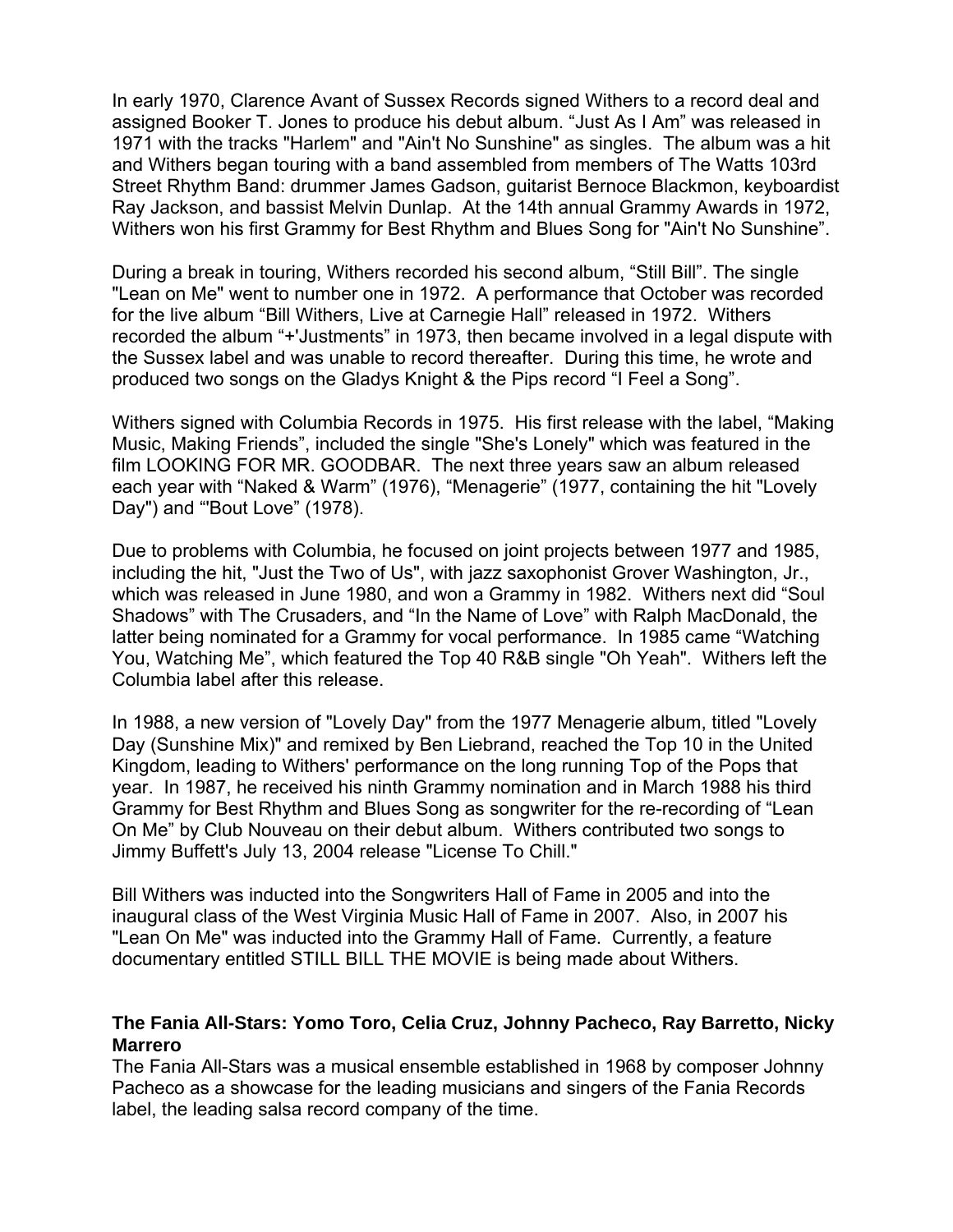Among the many musicians that performed as members or guests of the Fania All-Stars were: [Adalberto Santiago,](http://en.wikipedia.org/wiki/Adalberto_Santiago) [Andy Montañez,](http://en.wikipedia.org/wiki/Andy_Monta%C3%B1ez) Barry Rodgers, [Billy Cobham](http://en.wikipedia.org/wiki/Billy_Cobham), [Bobby Cruz,](http://en.wikipedia.org/wiki/Bobby_Cruz) Bobby Rodriguez, [Bobby Valentin,](http://en.wikipedia.org/wiki/Bobby_Valentin) [Celia Cruz](http://en.wikipedia.org/wiki/Celia_Cruz), [Eddie Palmieri](http://en.wikipedia.org/wiki/Eddie_Palmieri), Hector "Bomberito" Zarzuela, [Héctor Lavoe,](http://en.wikipedia.org/wiki/H%C3%A9ctor_Lavoe) [Ismael Miranda](http://en.wikipedia.org/wiki/Ismael_Miranda), Jimmy Sabater, [Joe Bataan](http://en.wikipedia.org/wiki/Joe_Bataan), [Johnny Pacheco,](http://en.wikipedia.org/wiki/Johnny_Pacheco) [Jorge Santana](http://en.wikipedia.org/wiki/Jorge_Santana), Jose [Cheo Feliciano](http://en.wikipedia.org/wiki/Cheo_Feliciano), [Larry Harlow](http://en.wikipedia.org/wiki/Larry_Harlow), Larry Spencer, Louie Ramírez, [Luis](http://en.wikipedia.org/wiki/Luis_%22Perico%22_Ortiz)  ["Perico" Ortiz](http://en.wikipedia.org/wiki/Luis_%22Perico%22_Ortiz), [Manu Dibango,](http://en.wikipedia.org/wiki/Manu_Dibango) Nicky Marrero, Orestes Vilato, [Papo Lucca](http://en.wikipedia.org/wiki/Papo_Lucca), [Pete "El](http://en.wikipedia.org/wiki/Pete_%22El_Conde%22_Rodriguez)  [Conde" Rodriguez,](http://en.wikipedia.org/wiki/Pete_%22El_Conde%22_Rodriguez) Ralph Robles, Ramon [Mongo Santamaria](http://en.wikipedia.org/wiki/Mongo_Santamaria), [Ray Barretto,](http://en.wikipedia.org/wiki/Ray_Barretto) Renaldo Jorge, Ricardo [Richie Ray](http://en.wikipedia.org/wiki/Richie_Ray), [Roberto Roena](http://en.wikipedia.org/wiki/Roberto_Roena), [Rubén Blades](http://en.wikipedia.org/wiki/Rub%C3%A9n_Blades), Santitos [Santos Colon,](http://en.wikipedia.org/wiki/Santos_Colon) [Tito](http://en.wikipedia.org/wiki/Tito_Puente)  [Puente](http://en.wikipedia.org/wiki/Tito_Puente), Victor Paz, [Willie Colón](http://en.wikipedia.org/wiki/Willie_Col%C3%B3n), and [Yomo Toro.](http://en.wikipedia.org/wiki/Yomo_Toro)

In 1964, Fania Records was founded in New York City by Jerry Masucci, an Italian-American lawyer with a love for Latin melodies, and Johnny Pacheco, a talented composer and bandleader born in the Dominican Republic. Jerry Masucci later bought out Johnny Pacheco from Fania Entertainment Group Ltd. and was sole owner for many years until his death in December 1997.

Together, the men's originality and keenness for great tunes transformed Fania Records into the ultimate foundation for salsa, a contemporary style of Latin music. In its early years, Fania self-distributed its records to music aficionados around New York City, even selling their products out of the trunks of cars. Eventually good word-ofmouth and immense success from Johnny Pacheco's "Cañonaso" recording allowed the label to develop its roster. Masucci and Pacheco, now executive negotiator and musical director respectively, began acquiring fresh and creative New York City artists like Bobby Valentín, Larry Harlow and Ray Barreto.

Like Pacheco, most of these new artists were residents of the city's barrios and boroughs who had emmigrated from their homelands and brought their music with them. Fania and its All-Stars were results of this era of musical renaissance and understanding among the many cultures of New York City. They created songs using a variety of genres available in this melting pot, including [salsa](http://en.wikipedia.org/wiki/Salsa_music), [boogalu,](http://en.wikipedia.org/wiki/Boogalu) [Cuban Jazz](http://en.wikipedia.org/w/index.php?title=Cuban_Jazz&action=edit&redlink=1) and [Latin R&B.](http://en.wikipedia.org/wiki/Latin_R%26B)

In 1968, with [Fania Records](http://en.wikipedia.org/wiki/Fania_Records) garnering more acclaim and a troupe of emerging artists, Jerry Masucci and Johnny Pacheco decided to create an ensemble of the most wellknown and innovative Fania artists, a continuously-revolving line-up of entertainers known as the Fania All-Stars. During the 1970s, the star-studded group became renowned worldwide for their spectacular one-of-a-kind musical performances. Their music was primarily captured and lives on today through a series of best-selling live recordings.

Among the most treasured of these recordings is the legendary arrangement "Fania All Stars: Live At The Cheetah, Volumes 1 and 2". The set, recorded in 1971 and produced a year later by Fania's keyboard player Larry Harlow, exhibits the entire All-Star family performing before a capacity audience in New York's Cheetah Lounge. The volumes went on to become the biggest-selling Latin albums ever produced by one group from one concert.

Following sell-out concerts in Puerto Rico, Chicago and Panama, the All-Stars embarked on their first appearance at New York's Yankee Stadium on August 24th,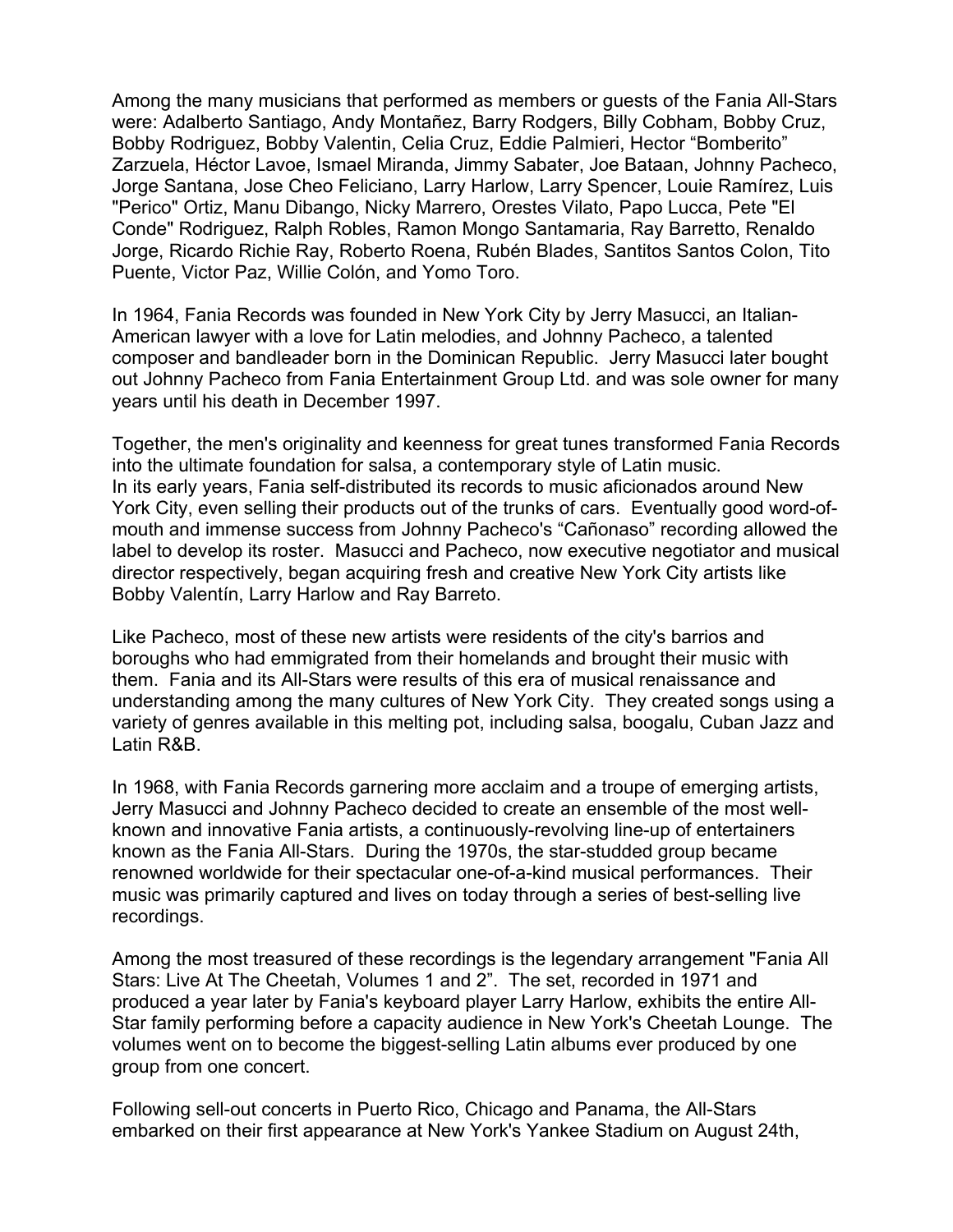1973. The Stars performed before an unprecedented crowd of 63,000 spectators in a concert that highlighted the talents of Ray Barretto, Willie Colón, Larry Harlow, Johnny Pacheco, Roberto Roena, Bobby Valentín, and Jorge Santana (younger brother of Carlos Santana), among others.

Following their performance at Zaire 74, the All-Stars returned to Yankee Stadium in 1975 for a historic concert. This time the highlighted acts included Celia Cruz, Hector Lavoe, Cheo Feliciano, Ismael Miranda, Justo Betancourt, Ismael Quintana, Pete "El Conde" Rodriguez, Bobby Cruz and Santos Colón. That year, "Live at Yankee Stadium" was included in the second set of 50 recordings in the [List of recordings](http://en.wikipedia.org/wiki/List_of_recordings_preserved_in_the_United_States_National_Recording_Registry)  [preserved in the United States National Recording Registry](http://en.wikipedia.org/wiki/List_of_recordings_preserved_in_the_United_States_National_Recording_Registry), solidifying the All-Stars as "culturally, historically, and aesthetically significant".

Fania made a deal with [Columbia Records](http://en.wikipedia.org/wiki/Columbia_Records) in the US for a series of crossover albums by the All Stars. The first project was the lukewarm "Delicate & Jumpy" (1976), in which Steve Winwood united with the All Stars' Pacheco, Valentin, Barreto and Roena. It was also in 1976 that the Fania All Stars made their sole UK appearance. They produced a memorable sell-out concert at London's Lyceum Ballroom, with Steve Winwood guesting. In 1978 the All-Stars released "Live," a full-blown version of the band recorded in concert at New York's Madison Square Garden in September of that year. 1979 saw the release of "Crossover," the All-Stars' last Columbia Records album, as well as "Havana Jam on Fania", which came from a historic concert recorded on March 3rd 1979 in Havana, Cuba. The Fania All-Stars performed alongside artists such as [Billy Joel](http://en.wikipedia.org/wiki/Billy_Joel), [Rita Coolidge](http://en.wikipedia.org/wiki/Rita_Coolidge), [Kris Kristofferson](http://en.wikipedia.org/wiki/Kris_Kristofferson), [Stephen Stills](http://en.wikipedia.org/wiki/Stephen_Stills) and [Weather Report,](http://en.wikipedia.org/wiki/Weather_Report) together with Cuba's Irakere and Orquesta Aragon.

The first signs of recession appeared in 1980, when Fania suffered setbacks including an unsuccessful movie, tension from artists with unpaid royalties, and failed distribution deals with Columbia and Atlantic Records at boosting salsa into the mainstream US market. In addition, the New York salsa scene, which had always been vital to the success of the label, was gradually succumbing to the rise of [merengue](http://en.wikipedia.org/wiki/Merengue) from the Dominican Republic and salsa romantica from Puerto Rico. As the decade ended, the All-Stars recorded fewer albums together, as the genre -- and the star-studded group that propelled it -- reached the end of its golden age.

**Guitarist Yomo Toro** (Victor Guillermo Toro) is one of [Puerto Rico](http://en.wikipedia.org/wiki/Puerto_Rico)'s most famous guitarists and [cuatro](http://en.wikipedia.org/wiki/Cuatro_(instrument)) players. Toro is probably best known for performing the opening theme song to the 1971 [Woody Allen](http://en.wikipedia.org/wiki/Woody_Allen) film BANANAS, and for his contributions to various [Willie Colón](http://en.wikipedia.org/wiki/Willie_Col%C3%B3n) and [Héctor Lavoe](http://en.wikipedia.org/wiki/H%C3%A9ctor_Lavoe)'s albums, particularly the classic "Asalto Navideño" and "Feliz Navidad". Yomo Toro composed only one song for the Fania label, "El Lechon de Cachete" about himself.

Yomo Toro has recorded with major artists such as Cuban legend [Arsenio Rodriguez](http://en.wikipedia.org/wiki/Arsenio_Rodriguez)  and Arsenio's most prominent bassist [Alfonso "El Panameño" Joseph](http://en.wikipedia.org/wiki/Alfonso_%22El_Paname%C3%B1o%22_Joseph) at the [Palladium](http://en.wikipedia.org/wiki/Palladium_(club))  [New York Nightclub.](http://en.wikipedia.org/wiki/Palladium_(club)) He is one of the legendary artists featured in "La Epoca", a major television production about the era of Afro-Cuban music at the Palladium in New York.

**Vocalist Celia Cruz** (October 21, 1925 – July 16, 2003) was the most intensely, and extensively, loved artist in Afro-Cuban music. She was one of the most successful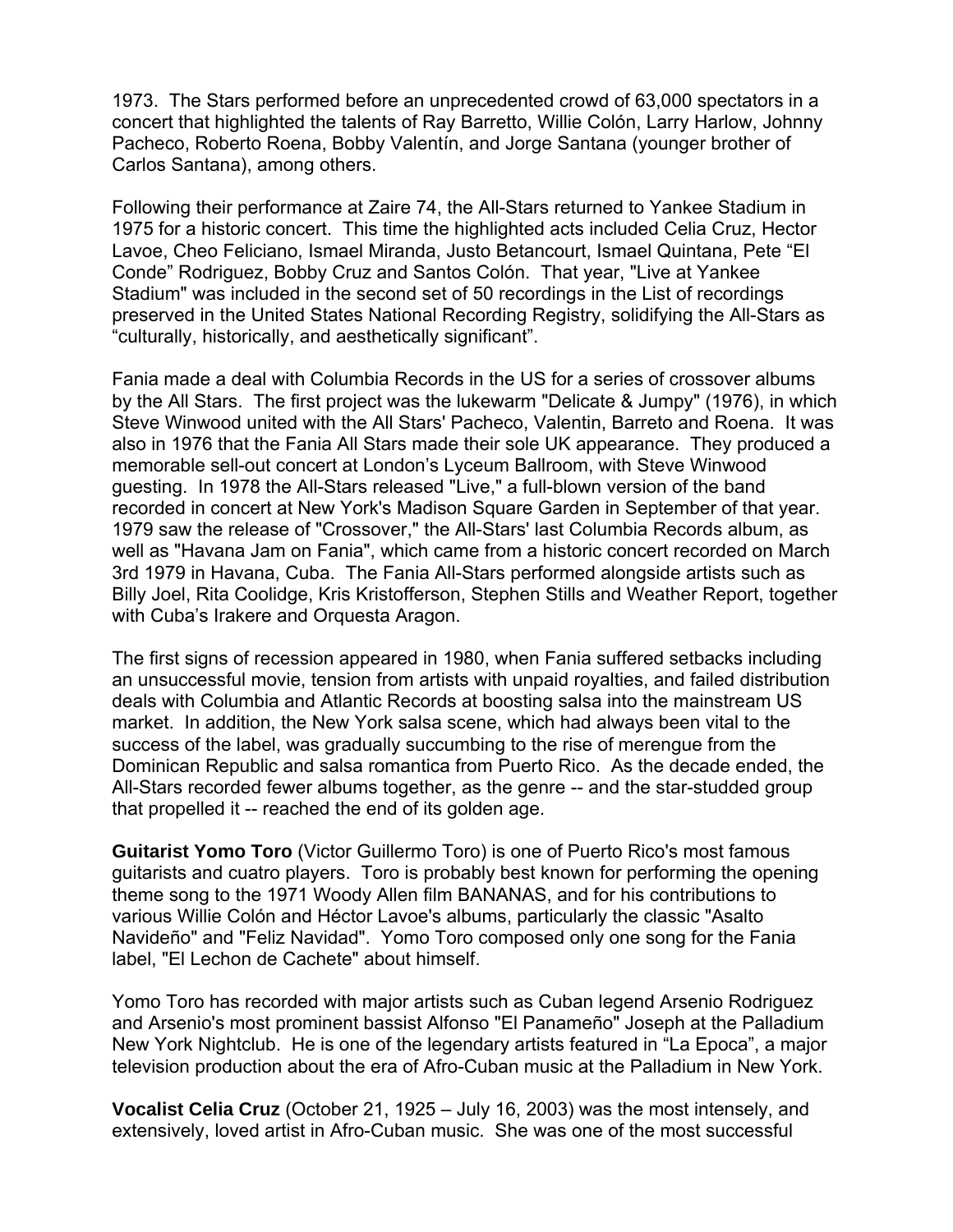Mambo and Salsa performers of the 20th century, with twenty-three gold albums to her name. Known as the "Queen of Salsa" and "La Guarachera de Cuba", she came to represent the emerging identity of hispanic America, struggling to keep up without losing its original cultural orientation. Her performances were celebrations of this Latino identity.

Born in the Santa Suarez neighborhood of Havana, she began singing at home to younger siblings and cousins. Singing classes at the Cuban national conservatory soon led to performances on Havana's radio station Radio Garcia-Serra's popular "Hora del Té" daily broadcast. During the late 1940s, Celia sang with the group Gloria Matancera, toured the Caribbean with the dance troupe Las Mulatas de Fuego (The Mulattas of Fire) and recorded and sang Afro-Cuban Yoruba religious music.

In August 1950, Celia replaced the lead singer of the orchestra La Sonora Matancera. They had the top-rating weekly show on Radio Progreso, and after some initial disgruntlement with the change, listeners were won over by the new star. During the 15 years she was a member, the band made many recordings and traveled all over Latin America, with a debut New York performance at The St. Nicholas Arena in 1957. The band became known as "Café Con Leche" (coffee with milk), and Cruz became known for her trademark shout "¡Azúcar!", ("Sugar!" in Spanish). The catch phrase started as the punch line for a joke Cruz used to tell frequently at her concerts, about ordering a Cuban coffee in a restaurant in Miami. After telling told the joke many times, Cruz eventually dropped the joke and greeted her audiences with the punch line alone.

After the Cuban revolution of 1959, the band escaped to Mexico, their biggest market. According to Celia, Fidel Castro never forgave her, refusing permission for her to return home even for her father's funeral. In 1962, she married the band's trumpeter Pedro Knight, who remained her devoted husband, manager and musical director for the rest of her life. In 1966, Cruz and Tito Puente began an association that would lead to eight albums for Tico Records.

It was in1973 that Celia emerged as an international star. She was cast as Gracia Divina in "Hommy", Larry Harlow's Latin version of the rock opera "Tommy". Her performance at Carnegie Hall stole the show, and launched her career to a new generation of Latinos in the New York Latin music now called Salsa. Professionally, this was the start of a dizzyingly successful period. She began collaborating with the younger bandleaders who were modernizing the genre. She released the album "Celia y Johnny" in 1974 with Johnny Pacheco to great success, then joined The Fania All-Stars. She toured with them in England, France, Zaire, and throughout Latin America.

During the 1980s, Cruz toured Latin America and Europe many times, doing multiple concerts and television shows wherever she went, and singing both with younger stars and stars of her own era.

In 1989, Cruz won a Grammy Award for Best Tropical Latin Performance with Ray Barretto for "Ritmo en el Corazon". She recorded an anniversary album with La Sonora Matancera later that year. In 1992, she starred with Armand Assante and Antonio Banderas in the film THE MAMBO KINGS.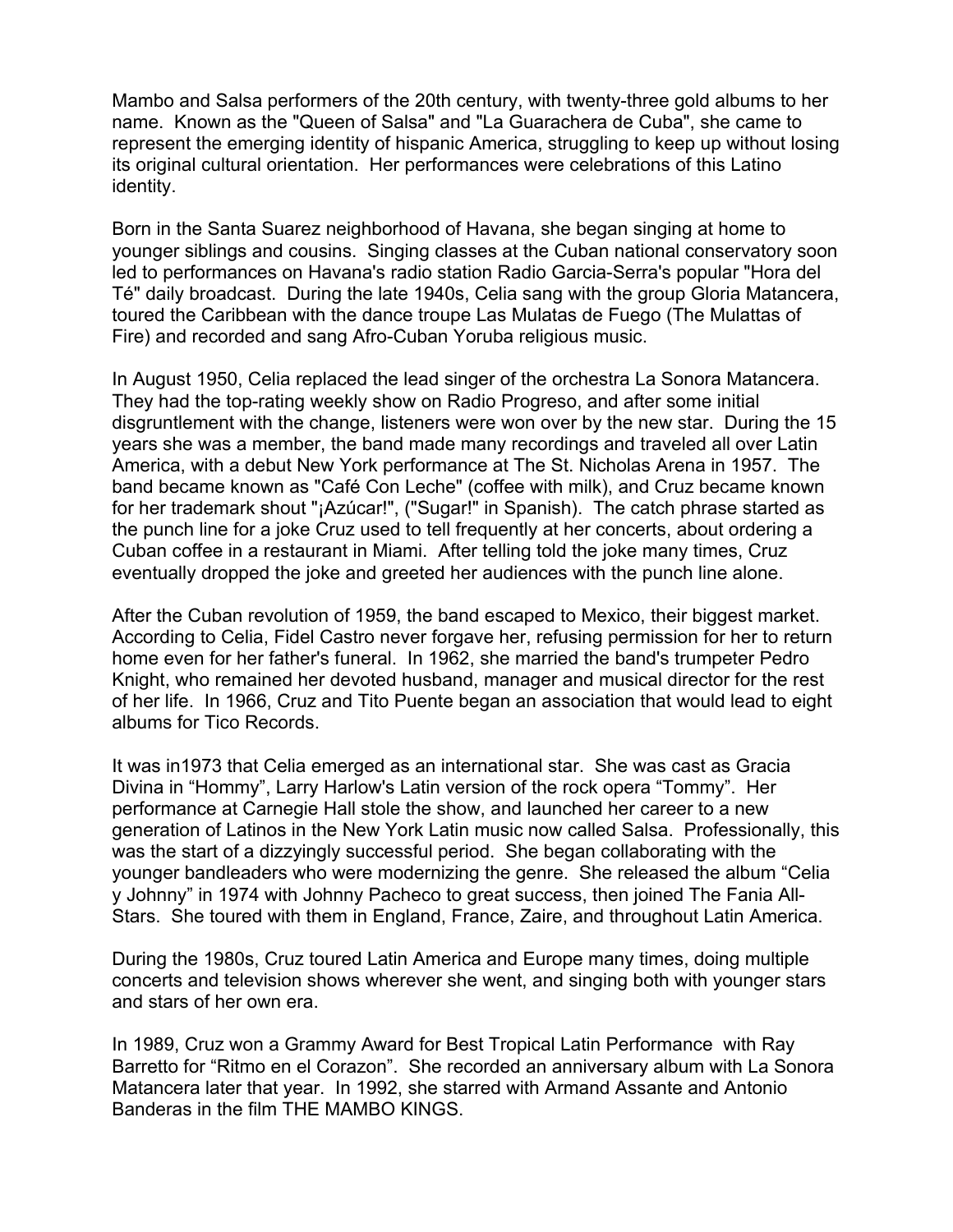President Bill Clinton awarded Cruz the National Medal of Arts in 1994. Among her many other honors were a star in the Hollywood Walk of Fame in 1999 and an honorary doctorate of music from Yale in 1998.

Cruz went on to win four Latin Grammy Awards, and 2 more Grammy awards, for Best Salsa Album "La Negra Tiene Tumbao" in 2002, and Best Salsa/Merengue Album "Regalo del Alma" in 2003. Of the more than 70 albums she recorded, over 50 are available today.

Cruz died of a cancerous brain tumor at her home in Fort Lee, New Jersey on July 16, 2003, she

**Bandleader & Flautist Johnny Pacheco** (born [March 25,](http://en.wikipedia.org/wiki/March_25) [1935](http://en.wikipedia.org/wiki/1935)), originally from the Dominican Republic, is one of the most influential figures in [salsa music](http://en.wikipedia.org/wiki/Salsa_music). His nine Grammy nominations, ten Gold records and numerous awards pay tribute to his creative talent as composer, arranger, bandleader, and producer.

Throughout his 40-year involvement with the development of Latin music, Johnny Pacheco has received many kudos. In 1998, he was inducted into the International Latin Music Hall of Fame. In 1997, he was the recipient of the Bobby Capo Lifetime Achievement Award, awarded by Governor George Pataki. In 1996 the president of the Dominican Republic bestowed him with the prestigious Presidential Medal of Honor. In addition, Pacheco was presented with the First International Dominican Artist Award from the distinguished Casandra Awards; and in 1996, he was the first Latin music producer to receive the NARAS (National Academy of Recording Arts & Sciences) Governor's Award in New York City.

Pacheco's pioneering musical approach has made him one of the most solicited producers in Latin music. He has worked with many of the best Salsa artists including Celia Cruz, Willie Colon, Hector Lavoe, Ruben Blades, Cheo Feliciano, and Pete "El Conde" Rodriguez. He also produced the hit song "Bailando Salsa" for the Spanish pop group Mecano, and co-wrote and produced three songs for David Byrne's first solo album entitled "Rei Momo".

Pacheco has written more than 150 song, most of which are now latin music classics, including "La Dicha Mia", "Quitate Tu Pa' Ponerme Yo", "Acuyuye", "El Rey de la Puntualidad", and Tito Puente's "El Numero Cien". Pacheco has also been inspirational to the younger generation. He has recorded, composed and performed with the group DLG and the Rap artist Mangu. Mr. Pacheco has also produced music forand scored feature films, including OUR LATIN THING, SALSA, MONDO NEW YORK, SOMETHING WILD and THE MAMBO KINGS.

Born in Santiago de los Caballeros, Dominican Republic, Johnny Pacheco moved with his family to New York at age 11. He learned to play the accordion, violin, saxophone, flute and clarinet, and attended the Julliard School of Music where he studied percussion and became one of the leading percussionists of the time.

In 1960, he organized his first orchestra, Pacheco y Su Charanga. The band signed with Alegre Records and its first album "Johnny Pacheco Y Su Charanga Vol. 1" sold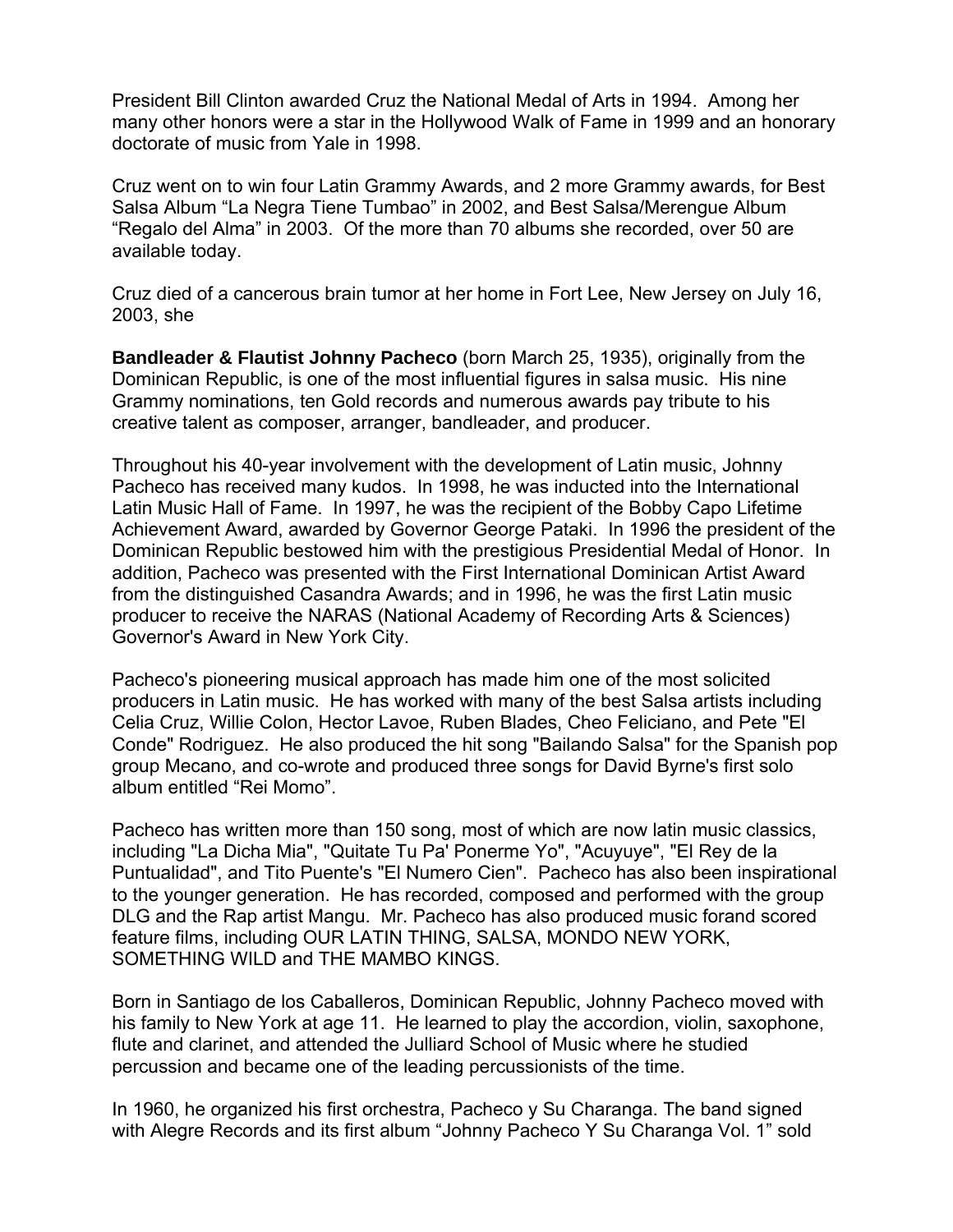over 100,000 copies within the first year, becoming the best selling album of the time, and introducing a new dance craze called "Pachanga". Pacheco became an internationally renowned star, touring extensively throughout the United States, Europe, Asia, and Latin America. Pacheco Y Su Charanga, was the first Latin band to ever headline the Apollo, in 1962 and 1963.

In late 1963, Pacheco created Fania Records with Jerry Masucci. In 1964, the label released Pacheco's next endeavor entitled "Caonazo" featuring a switch from the Charanga to Conjunto style. As the company's executive, creative director and musical producer, he was responsible for launching the careers of many of the young stars that came out of Fania Records, also creating the label's headlining group, the Fania All-Stars.

For more than 40 years, Johnny Pacheco has been one of the most in-demand artists in the music industry. He has played with the best Latin musicians of the century including Perez Prado, Xavier Cugat, Tito Rodriguez, Tito Puente, and Celia Cruz; and has performed and collaborated with many legends of Jazz and popular American music such as Quincy Jones, Stan Kenton, Tony Bennett, George Benson, Sammy Davis, Jr., Ethel Smith, Stevie Wonder and many others. He remains highly active in the recording industry performing and recording with his group as the guiding force behind the best tropical music.

**Conga Player Ray Barretto** [\(April 29](http://en.wikipedia.org/wiki/April_29), [1929](http://en.wikipedia.org/wiki/1929) – [February 17,](http://en.wikipedia.org/wiki/February_17) [2006\)](http://en.wikipedia.org/wiki/2006), was a [Grammy](http://en.wikipedia.org/wiki/Grammy) Award-winning [Puerto Rican](http://en.wikipedia.org/wiki/Puerto_Rico) [jazz](http://en.wikipedia.org/wiki/Jazz) musician, widely credited as the godfather of Latin jazz.

Barretto was the author of a distinctive style of conga playing intended to complement the standard jazz rhythm section of piano, bass and drums. He became an influential figure in both jazz and Latin music during a career spanning more than 50 years.

It was the collision of jazz with Afro-Cuban music in the 1940's that propelled Barretto down his musical path. Born in Brooklyn to Puerto Rican parents and raised mainly in the South Bronx, he spent his childhood listening to jazz and Latin music on the radio. It all came together in the song "Manteca," written by Dizzy Gillespie and Chano Pozo, which he heard in his late teens as an Army soldier stationed in Munich during WWII.

Upon his return to the US, Barretto bought a cheap Cuban conga drum and was soon hired for Eddie Bonnemere's Latin Jazz Combo, then worked for four years with Cuban pianist José Curbelo. Playing Harlem's Apollo Theatre one night in the early 1950s, Barretto was noticed by saxophonist Charlie Parker, who said "you stay," as the drummer was leaving the stage after his set. The two jammed that night, and for most of the next week, giving Barretto the best possible set of jazz credentials.

In 1957, Barretto joined Tito Puente's band. He also became one of the most soughtafter Latin jazz session-players in New York, and house percussionist for the most respected jazz record labels, including Blue Note, Prestige and Riverside. His first recording credit was on a popular Puente album, "Dance Mania", from 1958. His first straight-jazz recording was in 1958, on a Prestige session involving Miles Davis's then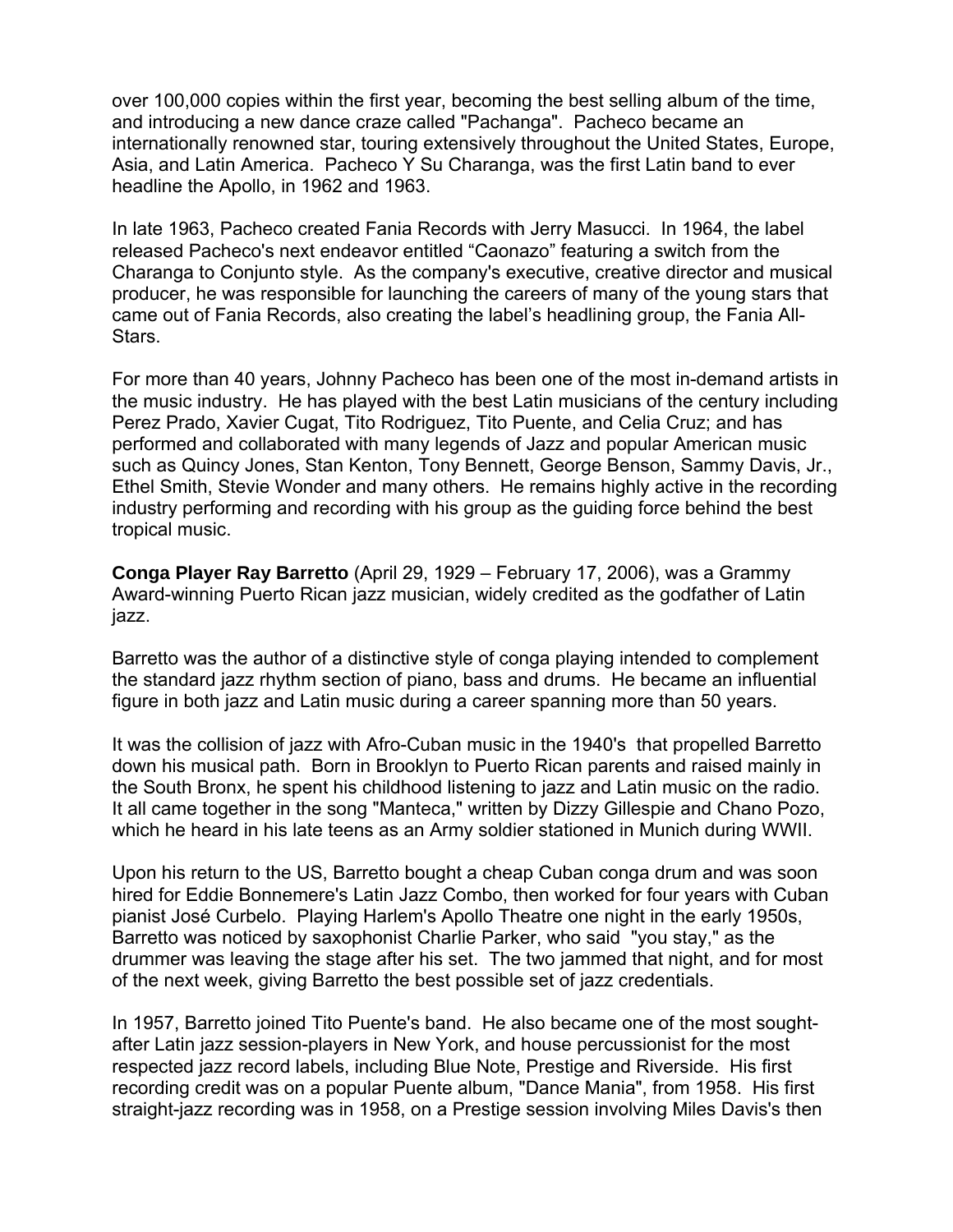pianist, Red Garland. Coincidentally, one of the tunes was "Manteca", the theme that had brought him into the business in the first place.

Barretto had his first session as a leader in 1961, for Riverside. His next record, "Charanga Moderna," on the label Tico, featured a song called "El Watusi" that became a hit, the first Latin tune to enter the Billboard Top 20.

Mr. Barretto continued to work as a jazz session man in the 1960's and beyond, contributing to albums by the guitarists Wes Montgomery, Kenny Burrell and George Benson, the saxophonists Lou Donaldson and Sonny Stitt, the trumpeter Freddie Hubbard and the multi-reedist Yusef Lateef, among many others. He was of the most extensively recorded conga players in jazz.

His career as a bandleader was considerable as well, touching on the charanga and conjunto styles as well as other variations. In 1967 he joined the early roster of Fania Records, , where he remained for years. His 1979 album for the label, "Rican/Struction," is widely considered a classic of the genre.

Mr. Barretto won a Grammy Award for best tropical Latin performance in 1990, for a duet with Celia Cruz, "Ritmo en el Corazon." In 1992 he returned to small-group jazz, forming a band called New World Spirit and enlisting some of the finest talent in New York. He won the *Down Beat* critics poll for percussion in 2003 and 2005, and his last album, "Time Was — Time Is", was nominated for a Grammy in 2006.

Barretto received his highest honor in January 2006, when the National Endowment for the Arts gave him its Jazz Masters Award, a distinction for lifetime achievement. He accepted the award at an induction ceremony in New York on January 13, and suffered a heart attack two days later. He died of heart failure in February 2006.

**Timbali Player Nicky Marrero** (born 1950) is a Grammy Award winning Percussionist, who was ubiquitious during the 1970s salsa boom in New York.

Marreo was born in the Bronx and started his professional career at the age of 13 with the "Orchesta Caribe". One year later, he joined Willie Colon's band and was featured on the song "Jazzy" on the album "El Malo".

He was a member of Eddie Palmieri's band from 1965 – 1971, then Larry Harlow's band from 1971-1973. During those years he recorded various albums with both artists. In the following years he performed and recorded with artists such as Ray Barretto, Machito, Tito Puente, Celia Cruz, Orchesta Broadway, Joe Cuba, La Plata Sextet, Charanga America, Chito Velez, Ismael Miranda and Hector Lavoe. In 1974 he joined Tipica 73, which became the first US based salsa orchestra to record in Cuba. He then joined the Fania All-Stars in 1976.

Marrero recorded two Grammy Award winning albums with Eddie Palmieri, "The Sun of Latin Music" in 1975 and "Unfinished Masterpiece" in 1976. He continued to perform and record with artists including, Mongo Santamaria, Ricardo Ray and Bobby Cruz, Dizzy Gillespie, Manhattan Transfer, Esther Williams, Paul Simon, Spyra Gyra, Linda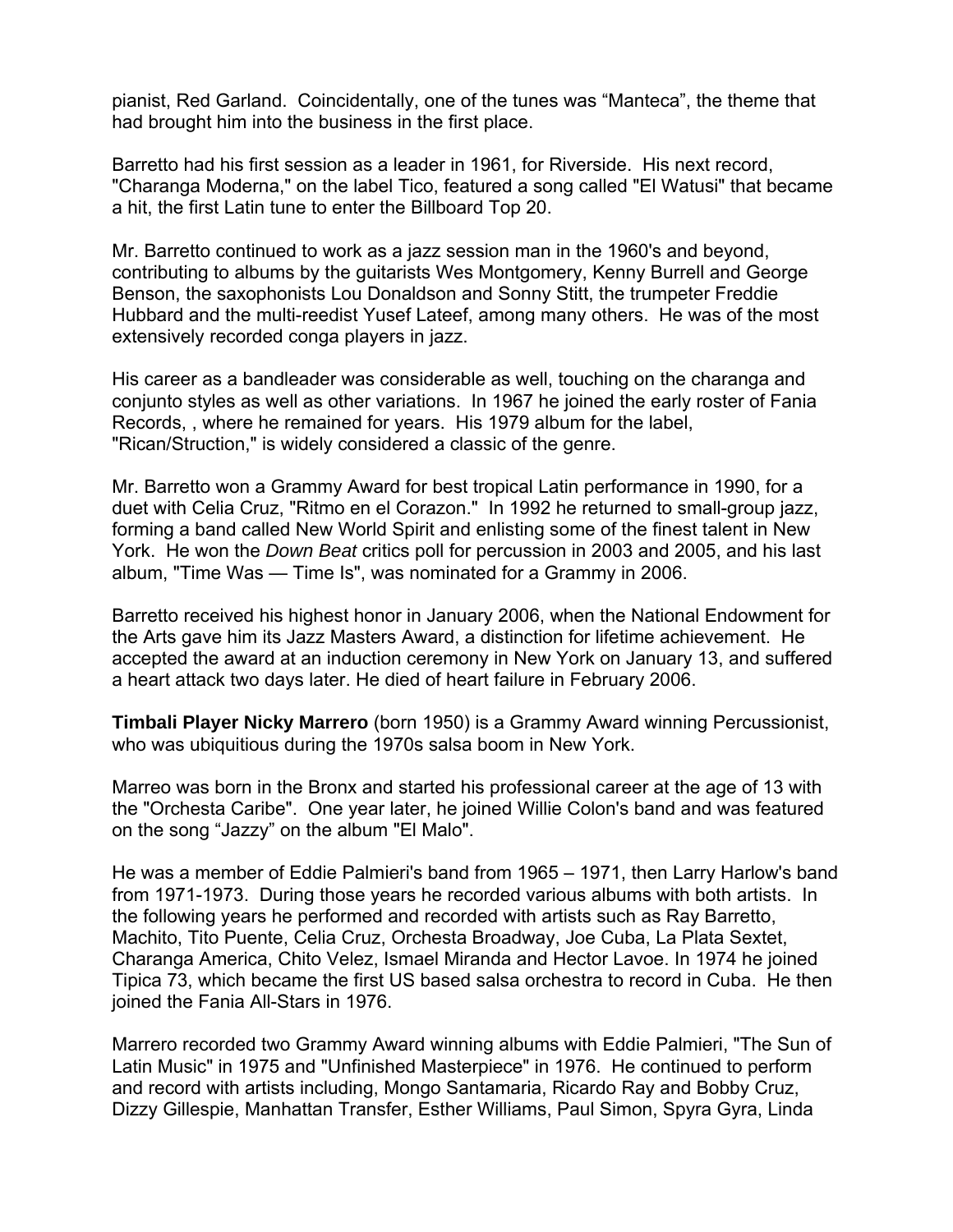Ronstadt, Joe Farrell, Esther Phillips, Carlos and Jorge Santana, Jerry Gonzales, and Jorge Dalto.

He lived in Europe from 1989 - 1996, where he taught at The Conservatory of Rotterdam in Holland; recorded and performed with Conexion Latina and Nueva Manteca; recorded and toured with The Piano has been Drinking and recorded various albums with Jan Kazda, Buitenkunst, Jay Stapeley, Mezcla and others.

When Marrero returned to the US, he joined Larry Harlow and his Latin Legends Band. He then recorded the Latin jazz album "World on a String" with Dave Valentin, which was nominated for a Grammy as Best Latin Jazz Album in 2006. He did a Live recording in January 2008 called "Live at Willie's Steak House" with old friends and colleagues Willie Rodriguez, Andy Gonzalez , Roland Guerrero and Richy Mely, which was released in March 2008. Marrero continues to teach and perform around the world.

**Trio Madjesi: Mario Matadidi Mabele, Loko Massengo "Djeskain", Saak "Sinatra" Sakoul,** was the hottest act in Zaire in the early 1970s. Madjesi made a joyful mix of Zairean music and soul music in the style of James Brown. Their costumes and appearance were James Brown inspired and their lyrics and overall approach were full of humor. Their song "Sex Madjesi" on the album "Trio Madjesi volume 1", renamed "Sosoliso na Sosoliso", is an excellent example of their style, with a rolling rhythm lead by the guitars, with James Brown inspired licks.

The individual members of the trio had earned their fame in other bands. Marcel Loko Massengo's career began in Jamel National, and continued through Négro Succès, Vox Africa and Orchestre Vévé. The other two members, Mario Mabele and Saak Sakoul (also written as Saak Saakul) both left Orchestre Vévé to form Trio Madjesi. After a few years of success throughout Africa, their fame faded. There were some attempts to continue, but without great success. Between 1978 and 1980, Loko Massengo was part of a trio Les Trois Frères, together with Youlou Mabiala and Boyibanda. After the departure of Mabiala, he made an album with Boyibanda, "Michel Boyibanda & Loko Massengo avec L'International Orchestre Rumbaya". In later years, Djeskain participated in the rumba revival band [Kékélé](http://www.geocities.com/fbessem/frames/art_kekele.html).

Trio Madjesi's song "8me round" about the "Rumble in the Jungle" boxing match is on the compilation CD "Hits & Misses-Muhammad Ali And The Ultimate Sound" issued by Trikont in 2003.

**Saxophonist Manu Dibango** (born [12 December](http://en.wikipedia.org/wiki/December_12) [1933\)](http://en.wikipedia.org/wiki/1933) is a Cameroonian [saxophonist](http://en.wikipedia.org/wiki/Saxophonist) and [vibraphone](http://en.wikipedia.org/wiki/Vibraphone) player. He developed a musical style fusing jazz, funk and traditional Cameroonian music.

He has collaborated with many musicians, including the [Fania All-Stars,](http://en.wikipedia.org/wiki/Fania_All_Stars) [Fela Kuti,](http://en.wikipedia.org/wiki/Fela_Kuti) [Herbie Hancock](http://en.wikipedia.org/wiki/Herbie_Hancock), [Bill Laswell](http://en.wikipedia.org/wiki/Bill_Laswell), [Bernie Worrell](http://en.wikipedia.org/wiki/Bernie_Worrell), [Ladysmith Black Mambazo](http://en.wikipedia.org/wiki/Ladysmith_Black_Mambazo), [Don Cherry](http://en.wikipedia.org/wiki/Don_Cherry_(jazz)), and [Sly and Robbie.](http://en.wikipedia.org/wiki/Sly_and_Robbie) In 1998 he recorded the album "CubAfrica" with Cuban artist [Eliades Ochoa](http://en.wikipedia.org/wiki/Eliades_Ochoa).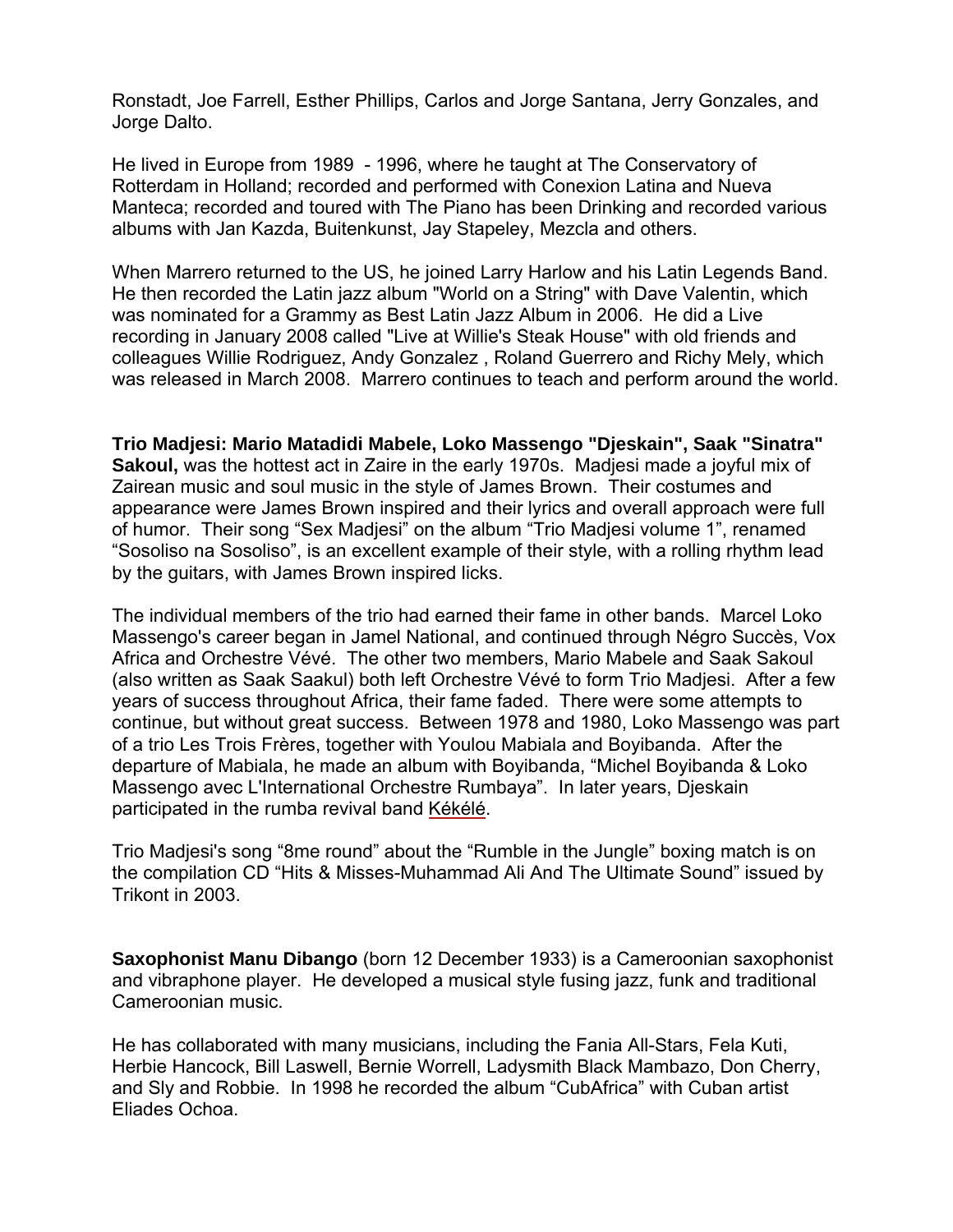Dibago's "[Soul Makossa](http://en.wikipedia.org/wiki/Soul_Makossa)" is often considered the first [disco](http://en.wikipedia.org/wiki/Disco) record. The song of the same name on that record contains the lyric "makossa", which means "(I) dance" in his native tongue, the [Cameroonian](http://en.wikipedia.org/wiki/Cameroon) language [Duala](http://en.wikipedia.org/wiki/Duala_language). It has influenced several popular music hits, including [Michael Jackson](http://en.wikipedia.org/wiki/Michael_Jackson)'s ["Wanna Be Startin' Somethin'"](http://en.wikipedia.org/wiki/Wanna_Be_Startin%27_Somethin%27), as well as his rerecording of that song with [Akon](http://en.wikipedia.org/wiki/Akon); the [Fugees](http://en.wikipedia.org/wiki/Fugees)' "Cowboys", and [Rihanna](http://en.wikipedia.org/wiki/Rihanna)'s ["Don't Stop the](http://en.wikipedia.org/wiki/Don%27t_Stop_the_Music_(Rihanna_song))  [Music](http://en.wikipedia.org/wiki/Don%27t_Stop_the_Music_(Rihanna_song))". The 1982 [parody](http://en.wikipedia.org/wiki/Parody) song ["Boogie In Your Butt](http://en.wikipedia.org/w/index.php?title=Boogie_In_Your_Butt&action=edit&redlink=1)" by comedian [Eddie Murphy](http://en.wikipedia.org/wiki/Eddie_Murphy) [interpolates](http://en.wikipedia.org/w/index.php?title=Interpolates&action=edit&redlink=1) Soul Makossa's bass line and horn charts, while ["Butt Naked Booty Bless](http://en.wikipedia.org/w/index.php?title=Butt_Naked_Booty_Bless&action=edit&redlink=1)" by 1990s hip hop group [Poor Righteous Teachers](http://en.wikipedia.org/wiki/Poor_Righteous_Teachers) heavily [samples](http://en.wikipedia.org/wiki/Sampling_(music)) its musical bridge and drum patterns.

Dibango served as the first chairman of the Cameroon Music Corporation, with a high profile in disputes about artists' [royalties](http://en.wikipedia.org/wiki/Royalties). Dibango was appointed a [UNESCO Artist for](http://en.wikipedia.org/wiki/UNESCO_Artist_for_Peace)  [Peace](http://en.wikipedia.org/wiki/UNESCO_Artist_for_Peace) in 2004.

**OK Jazz Lead Singer François "Franco" Luambo Makiadi** [\(July](http://en.wikipedia.org/wiki/July_6) 6, [1938](http://en.wikipedia.org/wiki/1938) - [October](http://en.wikipedia.org/wiki/October_12) 12, [1989\)](http://en.wikipedia.org/wiki/1989) was a major figure in twentieth century [Congolese music](http://en.wikipedia.org/wiki/Music_of_the_Democratic_Republic_of_the_Congo) and [African music](http://en.wikipedia.org/wiki/African_music) in general. He is widely referred to as Franco Luambo or, simply, Franco. Known for his mastery of [rumba](http://en.wikipedia.org/wiki/African_Rumba), he was nicknamed the "Sorcerer of the Guitar" for his seemingly effortlessly fluid playing. As a founder of the seminal group [OK Jazz,](http://en.wikipedia.org/wiki/OK_Jazz) he is counted as one of the originators of the modern Congolese sound.

Francois was born in Republic of the Congo (then the colony of Belgian Congo). At age seven he built a rudimentary guitar that he played to attract customers to his mother's market stall. Guitarist Paul Ebengo Dewayon spotted Francois's talent and taught him how to play. In 1950, the twelve year old made his professional debut as a member of Dewayon's band, Watam, impressing audiences with his skills on a guitar almost as big as himself. Three years later, Francois recorded his first single "Bolingo na ngai na Beatrice" (My love for Beatrice) after he had become part of the house band for Loningisa Studio. The band leader, Henri Bowane, shortened his given name to "Franco", a tag that would stay with him for the rest of his life. Under Bowane's tutorage Franco became a lead guitarist skilled at the Congolese guitar display style called sebene, and also began writing songs for Loningisa artists and singing some himself. He also embraced the Cuban rumba and other styles of African music mixed with Latin influences.

In 1955, Franco formed a band with Jean Serge Essous that debuted in the OK Bar in Leopoldville (now Kinshasa). The following year, the band was renamed OK Jazz (later TPOK Jazz) in honor of the place it had begun. Within a year of its founding, OK Jazz was one of the biggest groups in Congolese music, and it continues to be the standard by which modern Congolese musicians are judged. In 1958, Franco became the main songwriter of OK JAZZ, a constantly metamorphosizing group that ballooned from six original members to about 30 in the 1980s. The band dominated the Congolese music scene, and produced at least 84 albums albums during the 30 years of its existence.

In 1958, Franco was jailed for a driving offense, but by now he had become a star in Léopoldville and crowds of fans enthusiastically greeted the release of their rebel antihero. This was a time when Congo was moving towards the independence that would come in 1960. As the violence and instability then accompanying the transition to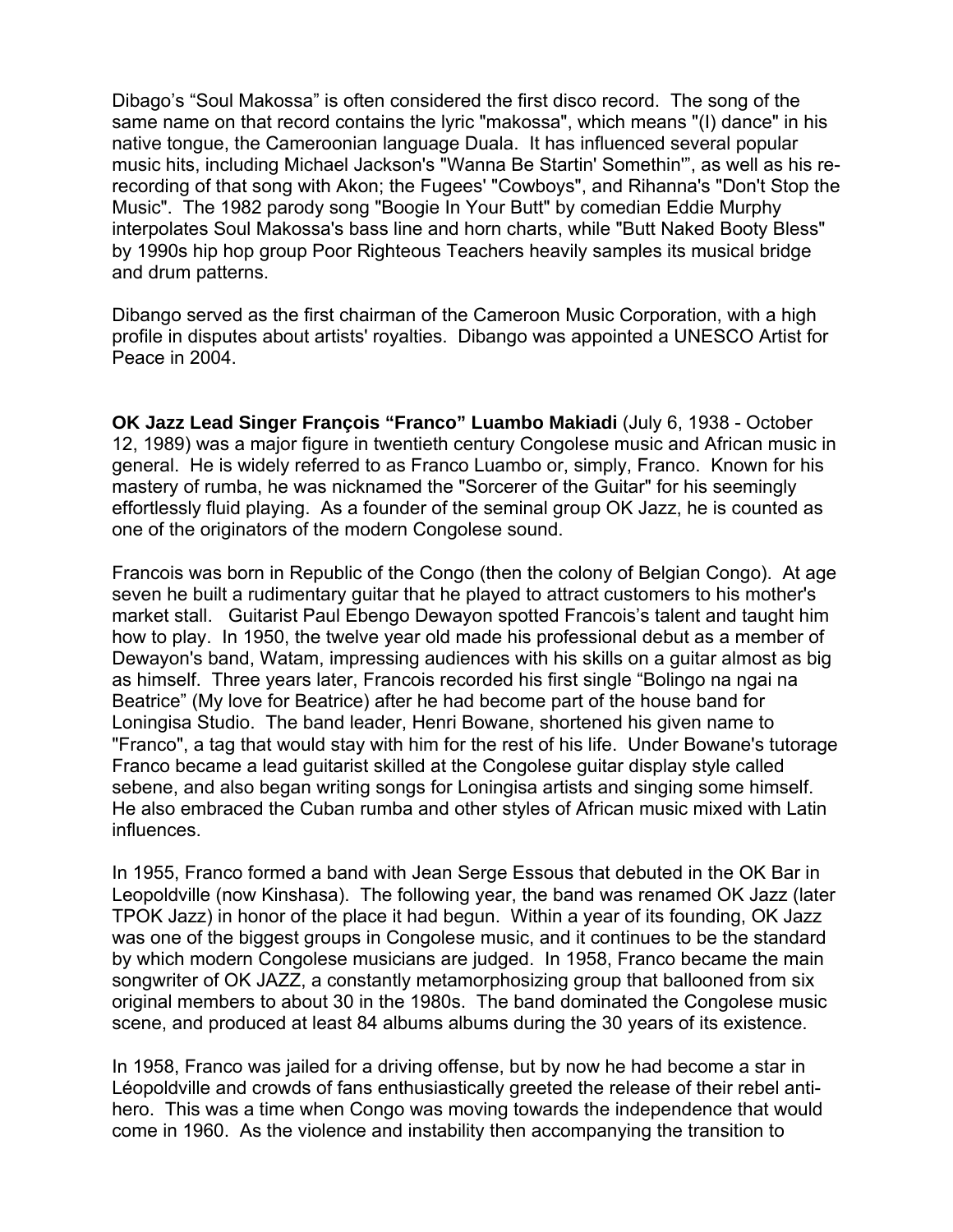independence spread, Leopoldville grew with migrants from the countryside and its nightlife and music scene continued to thrive.

The continued violence in the country convinced Franco to move OK Jazz to Belgium to continue recording. When the situation stabilized under the rule of dictatorial President Mobutu Sese Seko, who named the new country 'Zaire', Franco returned to play the Festival of African Arts in Kinshasa in 1966. In return, OK Jazz gained government support as part of Mobutu's attempt to create an authentically Zairean culture. Nevertheless, Franco did not shy away from political subjects in his songs, or from venturing from his accustomed 'praise' tradition of music to the 'preaching' tradition, leading to several arrests when he displeased the authorities. These brushes with the law only increased his popularity with his fans.

Franco formed a number of recording companies to control his own work and nurture new talent, including Surboum OK Jazz, Epanza Makita, Boma Bango and Éditions Populaires. In the 1970s Congolese music spread throughout Africa, led by OK Jazz and its line-up of star musicians and songs such as their huge 1971 hit "Infidelité Mado", which combined rumba with bolero and other new rhythms, switching between traditional Congolese music, Latin rhythms, American funk, and the electric guitar sebene style known as soukous.

In 1970 Franco suffered the loss of his younger brother and rival guitarist Bavon Marie-Marie Siongo who was killed in a car accident after angrily driving away from a quarrel with Franco over a girlfriend, who was also crippled in the accident. He retreated into his home for several months, returning with a quieter and sometimes melancholy persona and music. Nevertheless the band quickly revived, now becoming TPOK Jazz, and scoring another pan-African hit in 1973 with "AZDA" which was recorded as a commercial for Zaire's Volkswagen dealership.

Remaining close to Mobuto, despite occasional conflict, Franco thrived in the 1970s, becoming president of the Musicians' Union, and an employee of the royalty agency, while continuing to perform and record. He went on to own land in France, Belgium and Zaire including the four biggest nightclubs in Kinshasa, one of which (the Un Deux Trois club) became his headquarters, including a recording studio, offices and apartments. Following his second arrest, in 1978, for indecency when bootleg cassettes of private recordings of obscene songs found their way on to the market, Franco left Zaire touring constantly, particularly in Africa and Europe. At this point, there were two OK Jazz(es), one left behind playing nightly at his clubs in Zaire, while the other was on the road in Europe.

OK Jazz never broke into the American market; a 1983 U.S. tour was unsuccessful. For reasons that have never been explained, Franco declared himself a Muslim in the mid-1970s and changed his name to Abubakkar Sidikki. However, he never observed the tenets of the Islamic faith and continued to be known as Franco.

In 1980, Franco was named a Grand Master of Zairean music by the government, an honor that linked him with the ruling elite that was responsible for much of the economic problems beggaring the country. The subject of his songs shifted dramatically in this period to patriotic songs and praise songs to wealthy fans. He also began a drastic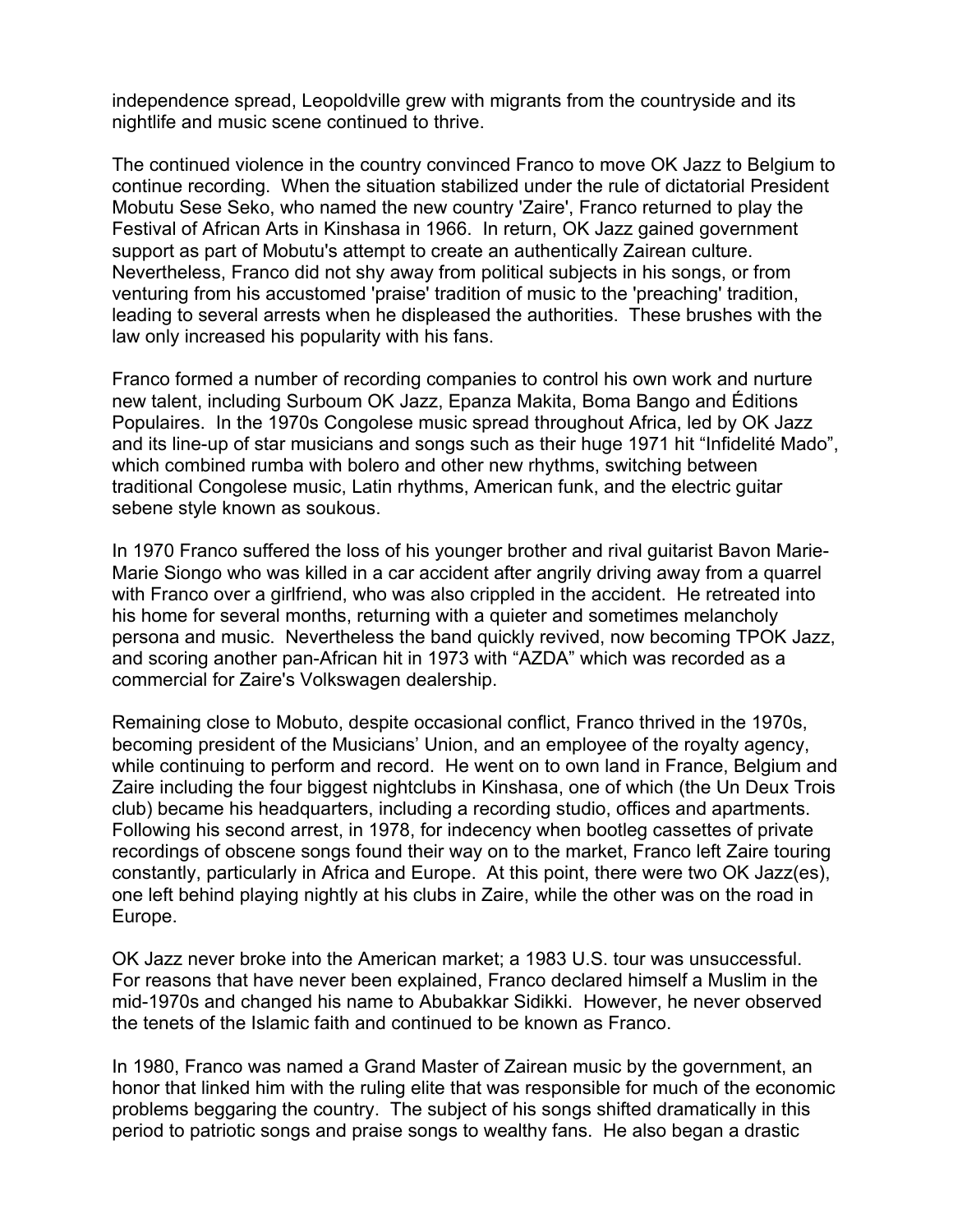weight gain, eventually reaching about 300 pounds. However, he retained the ability to move and excite people with his music. In 1985, Franco released his biggest hit ever, "Mario", an account of a gigolo who lives off of his older lover.

In 1987 rumors began to circulate that Franco was very ill. The only solo composition he released that year was "Attention Na SIDA" (Beware of AIDS), a warning to avoid catching the disease, leading to unconfirmed speculation that he had contracted HIV. He began to withdraw his energies from OK Jazz, causing the band to begin to disintegrate under internal tensions, and reconverted from Islam to Roman Catholicism. Franco died on October 12, 1989 in a Belgian clinic. His body was flown back to Zaire where his coffin was transported on a flag-drapped hearse with police escort through streets packed with thousands of grieving fans. The government declared four days of national mourning during which state radio played nothing but Franco's songs.

**Miriam Makeba** (March 4, 1932 – November 10, 2008) was known as Mama Africa and the Empress of African song. She was one of the most visible and outspoken opponents of South Africa's apartheid regime. Makeba's career propelled her from township singing group to global celebrity, feted in some countries and banned from others.

Miriam "Zenzi" Makeba was born in a township suburb of Johannesburg. Her father was Xhosa and her mother was Swazi. The name Zenzi (from the Xhosa Uzenzile, meaning "you have no one to blame but yourself") was a traditional name intended to provide support through life's difficulties. After the early death of her father, Miriam was forced to work, but she also sang at the Methodist Training school in Pretoria. When apartheid was introduced to South Africa in 1948, Makeba was old enough to grasp the consequences.

Makeba gave birth to her daughter Bongi at the age of 17 and was then diagnosed with breast cancer, which was treated unconventionally, but successfully, by her mother who was a spiritual healer. The first of her five husbands left her shortly after.

Makeba's musical career progressed more smoothly. She first toured with the Cuban Brothers then, had her big break in 1954 when she joined the Manhattan Brothers. Initially, when the Manhattans traveled abroad, Makeba joined a female group called the Skylarks. They recorded more than 100 songs, many of which became big hits.

Eventually, Makeba went on tour with the Manhattans, visiting Rhodesia (Zimbabwe) and Congo. Playing at home, she experienced some of the most heartless and shameful aspects of the apartheid system, which she later recalled in her autobiography, Makeba: My Story (1988), written with James Hall.

In 1957, she performed in the African Jazz and Variety Review that toured Africa for 18 months. Then she landed the female lead role in "King Kong", a legendary South African musical about the life of a boxer, which played to integrated audiences and spread her reputation to the liberal white community.

Her international career began with a small singing part in the film COME BACK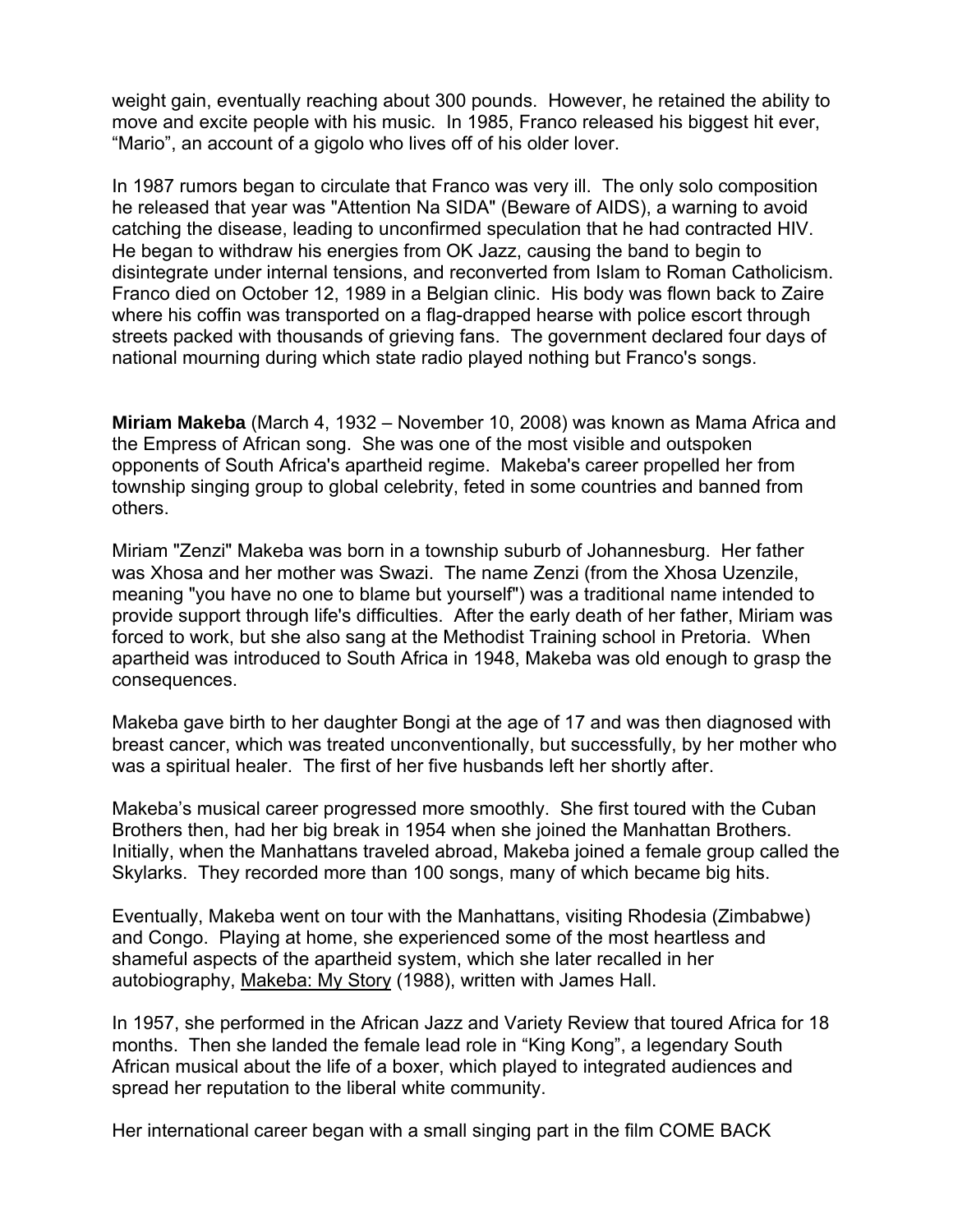AFRICA, a dramatized documentary on black life, in which Makeba played herself. She attended a screening of the film at the 1959 Venice film festival and became an instant celebrity. She was flown to London then New York, where she appeared on television and played at the Village Vanguard jazz club.

Singer Harry Belafonte took her under his wing and guided her through her first solo recordings. African standards such as "Pata Pata" and "The Click Song" formed the basis of her repertoire and remained the most popular songs throughout her career. Miriam's mother died in 1960, but her own South African passport had been revoked and she was prevented from returning home for the funeral, beginning 30 years of exile.

Her success in the US continued to grow. She was recording and touring, performed at president John F Kennedy's 1962 birthday celebration; and in 1966, received a [Grammy](http://en.wikipedia.org/wiki/Grammy_Award)  [Award](http://en.wikipedia.org/wiki/Grammy_Award) for [Best Folk Recording](http://en.wikipedia.org/wiki/Grammy_Award_for_Best_Ethnic_or_Traditional_Folk_Recording) with [Harry Belafonte](http://en.wikipedia.org/wiki/Harry_Belafonte) for "[An Evening With](http://en.wikipedia.org/wiki/An_Evening_With_Belafonte/Makeba)  [Belafonte/Makeba"](http://en.wikipedia.org/wiki/An_Evening_With_Belafonte/Makeba), which dealt with the political plight of black [South Africans.](http://en.wikipedia.org/wiki/South_Africans)

Makeba's gave the first of several addresses to the UN special committee on apartheid in 1963, and South Africa reciprocated by banning her records. She continued touring the rest of Africa, including performances at the Organization of African Unity conferences in Ethiopia and Ghana. After a short-lived second marriage, she married South African trumpeter Hugh Masekela in 1964.

Increasingly involved in and identified with black consciousness, Miriam became associated with the civil rights movement and then black power. In 1968 she married Black Panther leader Stokely Carmichael, causing controversy in the United States where her record deals and tours were cancelled.

She moved with Carmichael to Guinea, the west African Marxist state whose leader, Sekou Touré, gave sanctuary to enemies of the capitalist west. After that marriage ended in divorce in 1978, she turned down a proposal by the president, and two years later married an airline executive and moved to Brussels. During her time in Guinea, Makeba had become a double exile, unable to return home and unwelcome in many western countries (she was banned from France), although she collected a sheaf of diplomatic passports from sympathetic African states and enlivened several independence celebrations.

Makeba awarded the Dag Hammarskjöld peace prize for her campaigning efforts in 1986. She always took time to endorse the cultural boycott of South Africa of which she was a figurehead. She performed with Paul Simon in his "Graceland" concert in Zimbabwe in 1987.

After 30 years away, Miriam returned to South Africa after the end of apartheid and performed sporadically. In 1992, Makeba starred in SARAFINA!, a film with Whoopi Goldberg about the 1976 Soweto youth uprisings. She also took part in the acclaimed 2002 documentary AMANDLA! A REVOLUTION IN FOUR-PART HARMONY, in which she and others recalled apartheid. In January 2000, her album "[Homeland](http://en.wikipedia.org/w/index.php?title=Homeland_(Miriam_Makeba_album)&action=edit&redlink=1)" was nominated for a Grammy Award in the "Best World Music" category.

Makeba embarked on a farewell tour in 2005, holding concerts in all of the countries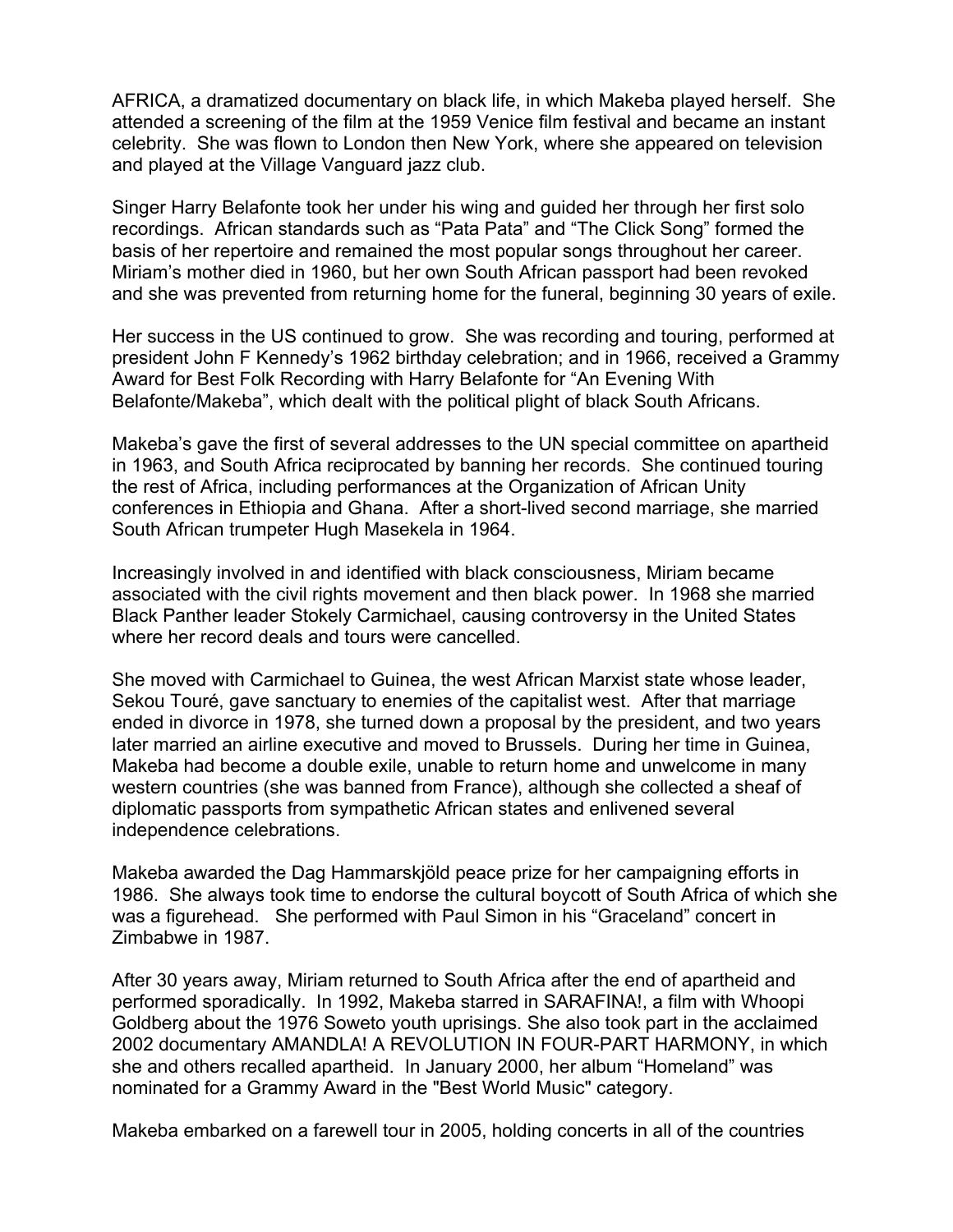that she had visited during her working life. She died of a heart attack on November 10, 2008, after collapsing on stage at concert in Naples, Italy.

**Sister Sledge: Debbie Sledge, Joni Sledge, Kathy Sledge, Kim Sledge,** is an [American](http://en.wikipedia.org/wiki/United_States) [musical group](http://en.wikipedia.org/wiki/Musical_group) from [Philadelphia,](http://en.wikipedia.org/wiki/Philadelphia) [Pennsylvania,](http://en.wikipedia.org/wiki/Pennsylvania) formed in 1972 and consisting of four sisters. The sisters are granddaughters of the former opera singer Viola Williams, and used to perform as "Mrs. Williams Grandchildren".

Sister Sledge were born and raised in West Philadelphia and began singing in local Philadelphia churches. They were discovered by Charles Simmons and entered the [UK](http://en.wikipedia.org/wiki/UK_Singles_Chart)  [Singles Chart](http://en.wikipedia.org/wiki/UK_Singles_Chart) in 1975 with "Mama Never Told Me" and "Love Don't You Go Through No Changes On Me". Their biggest successes came in 1979, with the popular [disco](http://en.wikipedia.org/wiki/Disco) anthems "[We Are Family](http://en.wikipedia.org/wiki/We_Are_Family_(song))" and "[He's the Greatest Dancer"](http://en.wikipedia.org/wiki/He%27s_the_Greatest_Dancer). Both [songs](http://en.wikipedia.org/wiki/Song) were included on their eight-song 1979 [album](http://en.wikipedia.org/wiki/Album) "[We Are Family](http://en.wikipedia.org/wiki/We_Are_Family_(album))". Their follow up album was 1980's "Love Somebody Today", which included the songs "Got to Love Somebody" and "Pretty Baby".

They released the album "All-American Girls" in 1981, yielding two [hits](http://en.wikipedia.org/wiki/Chart_hit), the title track, and "Next Time You'll Know". The sisters continued singing new material throughout the 1980s and 1990s. They achieved an international gold record with ["Frankie](http://en.wikipedia.org/wiki/Frankie_(song))" in 1985. In 1992, Kathy left the group and recorded the solo album "Heart". The group continued to perform with her and recorded the album "African Eyes" in 1998 as well as the "Live in Concert" album in 1997.

Their biggest hits, "We Are Family", "Lost in Music", and "Thinking of You", have been re-released several times, often in newly-[remixed](http://en.wikipedia.org/wiki/Remix) versions which keep them sounding new and up-to-date. Their 1979 song "[He's the Greatest Dancer"](http://en.wikipedia.org/wiki/He%27s_the_Greatest_Dancer) was sampled by [Will](http://en.wikipedia.org/wiki/Will_Smith)  [Smith](http://en.wikipedia.org/wiki/Will_Smith) in his song ["Gettin' Jiggy Wit It](http://en.wikipedia.org/wiki/Gettin%27_Jiggy_Wit_It)" and [Dannii Minogue](http://en.wikipedia.org/wiki/Dannii_Minogue) covered it in 2007.

Sister Sledge continues to perform together and tour internationally.

**The Crusaders: Kent Leon Brinkley, Larry Carlton, Wilton Felder, Wayne Henderson, Stix Hooper, Joe Sample,** are an [American](http://en.wikipedia.org/wiki/United_States) music group popular in the early 1970s known for their amalgamated [jazz,](http://en.wikipedia.org/wiki/Jazz) [pop](http://en.wikipedia.org/wiki/Pop_music) and [soul](http://en.wikipedia.org/wiki/Soul_music) sound. Since 1961, more than forty albums have been credited to the group, 19 of which were recorded under the name "The Jazz Crusaders" (1961–1970).

In 1960, following the demise of a few short-lived [Houston-](http://en.wikipedia.org/wiki/Houston,_Texas)based groups, [pianist](http://en.wikipedia.org/wiki/Piano) [Joe](http://en.wikipedia.org/wiki/Joe_Sample)  [Sample,](http://en.wikipedia.org/wiki/Joe_Sample) [drummer](http://en.wikipedia.org/wiki/Drum_kit) [Stix Hooper](http://en.wikipedia.org/wiki/Stix_Hooper), [saxophonist](http://en.wikipedia.org/wiki/Saxophone) [Wilton Felder](http://en.wikipedia.org/wiki/Wilton_Felder) and [trombonist](http://en.wikipedia.org/wiki/Trombone) [Wayne](http://en.wikipedia.org/wiki/Wayne_Henderson_(musician))  [Henderson](http://en.wikipedia.org/wiki/Wayne_Henderson_(musician)) relocated to [Los Angeles, CA](http://en.wikipedia.org/wiki/Los_Angeles,_California). After changing their name to "The Jazz Crusaders," the group signed with [Pacific Jazz Records](http://en.wikipedia.org/wiki/Pacific_Jazz_Records), where they would remain throughout the 1960s. Employing a two-manned front-line horn section ([trombone](http://en.wikipedia.org/wiki/Trombone) and [tenor saxophone](http://en.wikipedia.org/wiki/Tenor_saxophone)), the group's sound was rooted in [hard bop](http://en.wikipedia.org/wiki/Hard_bop), with an emphasis on [R&B](http://en.wikipedia.org/wiki/Rhythm_and_blues)  and soul.

The group shortened their name to "The Crusaders" in 1971, and adopted a [jazz-funk](http://en.wikipedia.org/wiki/Jazz-funk) style, which ushered in the genre that became known as "jazz fusion". They also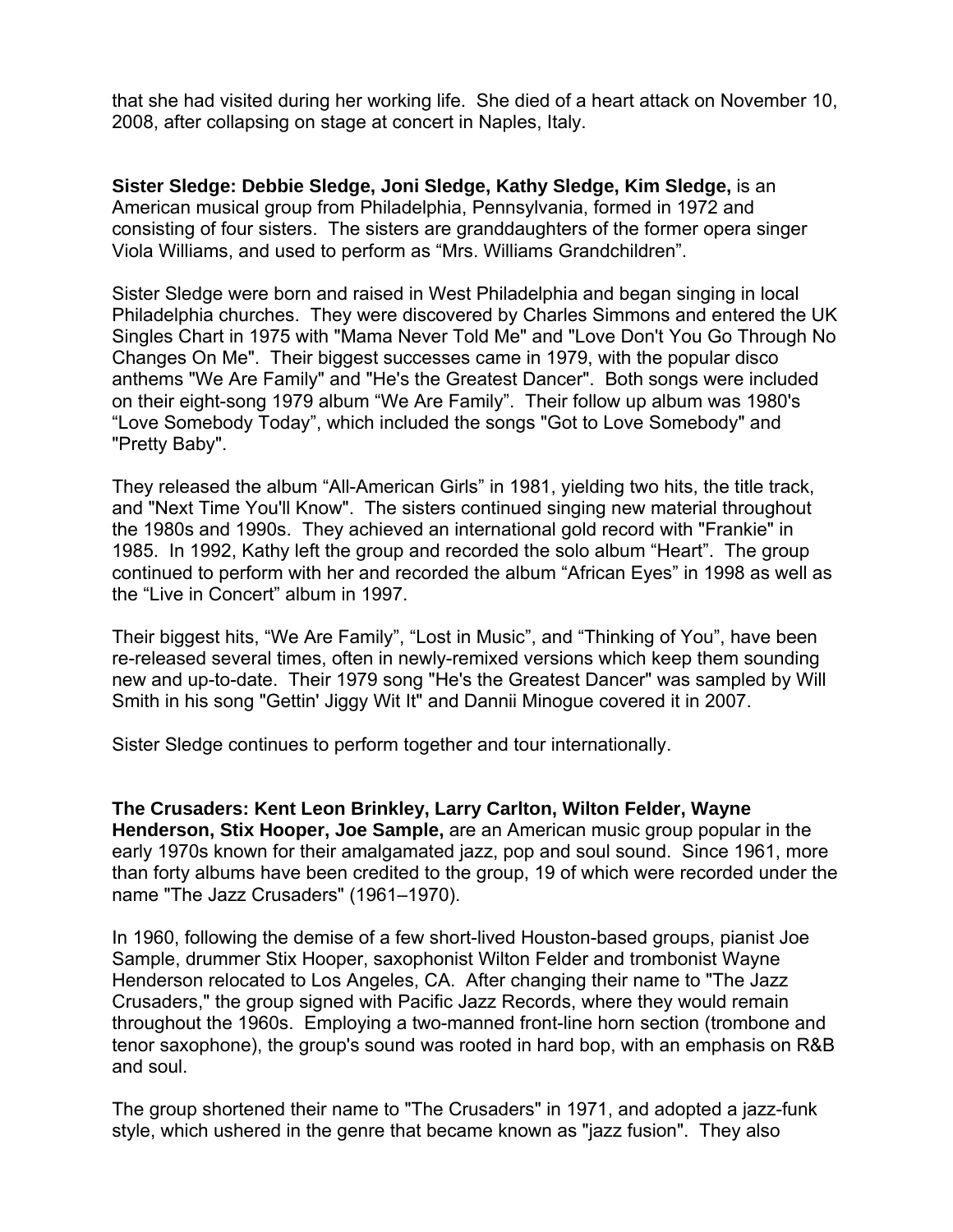incorporated the [electric bass](http://en.wikipedia.org/wiki/Bass_guitar) and [electric guitar](http://en.wikipedia.org/wiki/Electric_guitar) into their music. Bass guitarist ["Pops"](http://en.wikipedia.org/wiki/Robert_Popwell)  [Popwell](http://en.wikipedia.org/wiki/Robert_Popwell) and guitarist [Larry Carlton](http://en.wikipedia.org/wiki/Larry_Carlton) joined the band, and featured on the group's albums throughout most of the 1970s. With this new style came increased crossover appeal, and the group's recordings started to appear on the [Billboard](http://en.wikipedia.org/wiki/Billboard_magazine) pop charts. The height of the group's commercial success came with 1979's ["Street Life](http://en.wikipedia.org/wiki/Street_Life_(album))".

In 1975, following the release of their 28th album (their ninth as "The Crusaders"), Henderson left the group to pursue a full-time career as a [producer.](http://en.wikipedia.org/wiki/Record_producer) His departure created a void, permanently changing the character of the group. Another founding member, Hooper, left the group in 1983, thus signaling the end to the group's most popular period. Three more albums were recorded in the mid-1980s; however by the 1990s, "The Crusaders", for the most part, had disbanded, with a comprehensive discography behind them.

In 1991, The Crusaders (with Sample and Felder the only original members present) released "Healing the Wounds". The group did not release any more albums during the decade, as Sample focused on a solo career. Henderson, who had left the group in 1975, revived the "Jazz Crusaders" moniker (despite Sample's objections) for 1995's "Happy Again". The lineup for "Happy Again" included founding member Wilton Felder and former Crusaders guitarist Larry Carlton. The new Jazz Crusaders released a series of recordings in the late 1990s, but the music bore little resemblance to the acoustic, hard bop style of the original group.

In 2003, founding members Sample, Felder and Hooper revived The Crusaders and released "Rural Renewal". [Ray Parker Jr.](http://en.wikipedia.org/wiki/Ray_Parker_Jr.) and [Eric Clapton](http://en.wikipedia.org/wiki/Eric_Clapton) played guitar on the album. That same year, the Henderson-led Jazz Crusaders released "Soul Axess".

**Conga Musician Danny "Big Black" Ray** (Born 1934) was born in Savannah, Georgia in 1934, and grew up in the Carolinas. Ray got his nickname from an older brother when he showed interest in drumming as a child. After high school, Ray spent five years alternating between Florida and the Bahamas. During these formative years, he played with Lord Flea's Calypso band in the Bahamas and with the Calypso Eddy Trio. He worked in Miami with Jack Contanzo, Moe Coffman and the Contemporary Jazz Orchestra. Ray later formed a band with Jamaican trumpeter Billy Cook in Nassau and began mixing Caribbean and jazz rhythms.

During the 1960s, he often worked with jazz giants Randy Weston, Freddie Hubbard, Ray Bryant, Johnny Barracuda, Junior Cook, Eric Dolphy and Dizzy Gillespie. He subsequently was dubbed "The King of Congas". A recording contract with UNI/MCA, led to the release of "Message to our Ancestors" ('67), "Elements of Now" ('68), "Lion Walk" ('68), and "Big Black and the Blues" in 1972. He is featured on "Night of the Cookers", which is considered a collector's essential.

Big Black continued to record and perform over the next two decades. He appeared in Dizzy Gillespie's film HAVANA BOP, and played at international jazz festivals including Montreal, Monterey, Newport, The Playboy Jazz and Music Festival, and Zaire '74. It was Big Black on congas in Ali's corner that opened the fight's festivities.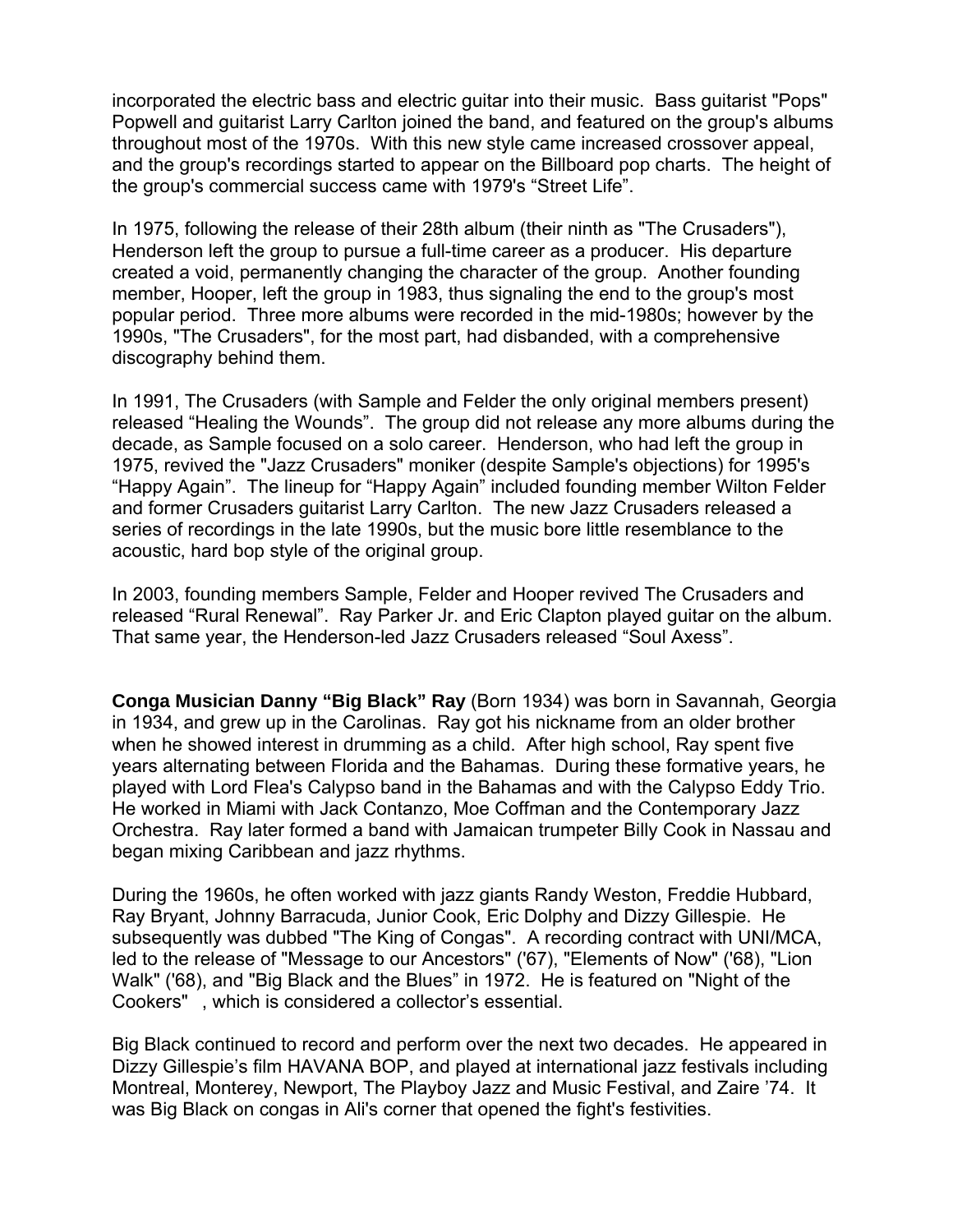Big Black's technique is considered unorthodox for a drummer, because he prefers to set out and approach the drums as a pianist would approach their instrument; left hand being bass or lower keys and the right hand, treble or the high keys. His distinctive feel of melody and harmony is what distinguishes Big Black from other hand drummers and percussionists. Big Black was inducted into the Coastal Jazz Association of Savannah Hall of Fame in 2008. He continues to perform with the Coastal Jazz All-Stars.

**Orchestre Afrisa International Lead Singer Tabu Ley Rochereau** (born 1940) is the leader of Orchestre Afrisa International and one of [Africa](http://en.wikipedia.org/wiki/Africa)'s most influential [vocalists](http://en.wikipedia.org/wiki/Vocalist) and prolific [songwriters](http://en.wikipedia.org/wiki/Songwriter). Along with [guitarist](http://en.wikipedia.org/wiki/Guitar) [Dr Nico Kasanda](http://en.wikipedia.org/wiki/Dr_Nico_Kasanda), Tabu Ley pioneered [soukous,](http://en.wikipedia.org/wiki/Soukous) and fused elements of [Congolese](http://en.wikipedia.org/wiki/Congo) folk music with [Cuban](http://en.wikipedia.org/wiki/Cuba), [Caribbean](http://en.wikipedia.org/wiki/Caribbean), and [Latin American](http://en.wikipedia.org/wiki/Latin_America) [rumba](http://en.wikipedia.org/wiki/Cuban_Rumba).

Tabu Ley was born in [Bandundu,](http://en.wikipedia.org/wiki/Bandundu) [Democratic Republic of the Congo](http://en.wikipedia.org/wiki/Democratic_Republic_of_the_Congo), as Pascal Tabu. In 1954, at the age of fourteen, he wrote his first song "Bessama Muchacha", which he recorded with Joseph "[Grand Kalle"](http://en.wikipedia.org/wiki/Grand_Kalle) Kabasele's band, [African Jazz.](http://en.wikipedia.org/wiki/Grand_Kalle_et_l%27African_Jazz) After finishing high school he joined the band as a full time musician. Tabu Ley sang the pan-African hit "Independence Cha Cha" when Congo was declared an independent nation in 1960, propelling him to instant fame.

He remained with African Jazz until 1963 when he and [Dr Nico Kasanda](http://en.wikipedia.org/wiki/Dr_Nico_Kasanda) formed their own group, [African Fiesta](http://en.wikipedia.org/wiki/African_Fiesta). Two years later, Tabu Ley and Dr. Nico split and Tabu Ley formed African Fiesta National, also known as African Fiesta Flash. The group became one of the most successful bands in African history, recording African classics like "Afrika Mokili Mobimba", and selling more than a million records by 1970.

In 1970 Tabu Ley formed Orchestre Afrisa International. Along with [Franco Luambo's](http://en.wikipedia.org/wiki/Francois_Luambo_Makiadi) [TPOK Jazz,](http://en.wikipedia.org/wiki/OK_Jazz) Afrisa was one of Africa's greatest bands. They recorded hits such as "Sorozo", "Kaful Mayay", "Aon Aon", and "Mose Konzo". In the mid 1980s, Tabu Ley discovered a young talented singer and dancer, [M'bilia Bel](http://en.wikipedia.org/wiki/M%27bilia_Bel), who helped popularize his band further. She became the first female soukous singer to gain acclaim throughout Africa. Tabu Ley and M'bilia Bel later married and had one child together. In 1988 Tabu Ley introduced another female vocalist known as [Faya Tess,](http://en.wikipedia.org/w/index.php?title=Faya_Tess&action=edit&redlink=1) and M'bilia Bel left the band for a solo career. Afrisa's influence along with that of their rivals TPOK Jazz began to wane as fans gravitated toward the faster version of soukous.

In 1985, the Government of [Kenya](http://en.wikipedia.org/wiki/Kenya) banned all foreign music from the National Radio service. After Tabu Ley composed the song "Twende Nairobi" (Let's go to Nairobi), sung by [M'bilia Bel,](http://en.wikipedia.org/wiki/M%27bilia_Bel) in praise of Kenyan president [Daniel Arap Moi](http://en.wikipedia.org/wiki/Daniel_arap_Moi), the ban was promptly lifted.

In the early 1990s, Tabu briefly settled in [Southern California](http://en.wikipedia.org/wiki/Southern_California). He began to tailor his music towards an International audience by including more English lyrics and more international dance styles such as Samba. He found success with the release of albums such as "Muzina", "Exil Ley", "Africa Worldwide" and "Babeti Soukous". In 1996, Tabu Ley participated in the album "Gombo Salsa" by the [salsa music](http://en.wikipedia.org/wiki/Salsa_music) project [Africando.](http://en.wikipedia.org/wiki/Africando) The song "Paquita" from that album is a remake of a song that he recorded in the late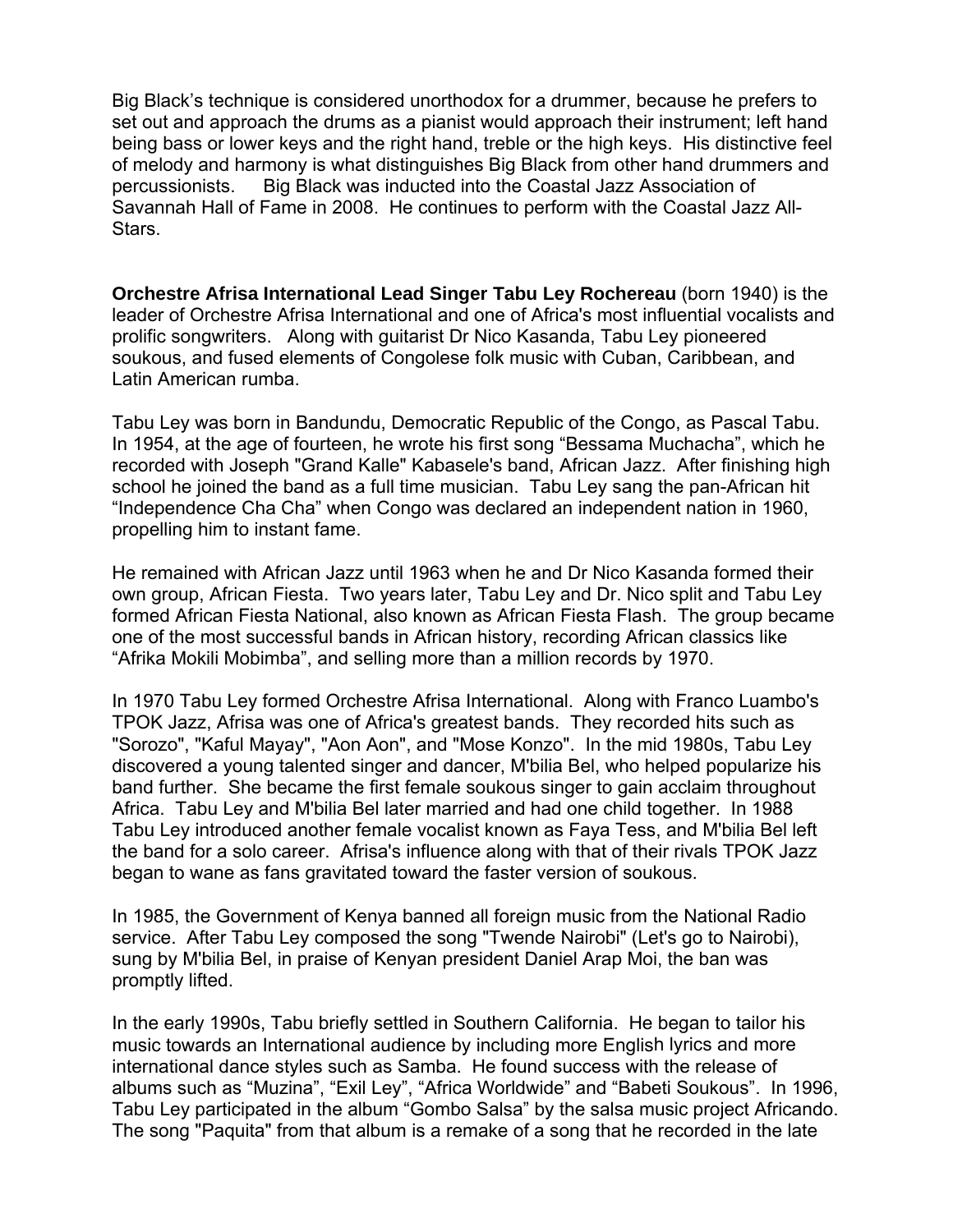1960s with African Fiesta.

When President [Mobutu Sese Seko](http://en.wikipedia.org/wiki/Mobutu_Sese_Seko) was deposed in 1997, Tabu Ley returned to [Congo](http://en.wikipedia.org/wiki/Kinshasa)  and took up a position as a [cabinet minister](http://en.wikipedia.org/wiki/Cabinet_minister) in the government of new President [Laurent](http://en.wikipedia.org/wiki/Laurent_Kabila)  [Kabila](http://en.wikipedia.org/wiki/Laurent_Kabila). Following Kabila's death, Tabu Ley joined the appointed transitional parliament created by Laurent Kabila, until it was dissolved. In November 2005, Tabu Ley was appointed Vice-Governor in charge of political, administrative, and socio-cultural questions for the city of [Kinshasa](http://en.wikipedia.org/wiki/Kinshasa). He is an Honorary Knight of [Senegal,](http://en.wikipedia.org/wiki/Senegal) and an Officer of the National Order, the Republic of [Chad.](http://en.wikipedia.org/wiki/Chad)

# **OTHER CHARACTERS:**

**Festival / Fight Promoter Don King** (Born August 20, 1931) is a legendary American boxing promoter particularly known for his flamboyant personality.

A product of the hard-core Cleveland ghetto, he beat the system to become the world's greatest promoter. His shocking hairstyle, infectious smile, booming laugh and inimitable vocabulary have made Don King universally recognizable. He has been featured on the covers of *Time*, *Sports Illustrated*, *Forbes*, *Ebony*, *Jet*, and many other magazines. He has appeared in movies, television shows and on numerous television and radio talk shows.

Don's promotions have entertained billions around the globe. His life has been devoted to staging the best in world-championship boxing as well as always giving something back to the people. Don King-promoted events have given the sports and entertainment world some of its most thrilling and memorable moments.

Inducted into the Boxing Hall of Fame in 1997, King was the only boxing promoter named to *Sports Illustrated*'s list of the "40 Most Influential Sports Figures of the Past 40 Years." *The New York Times* published a list that included Don King among "100 African Americans who have helped shape this country's history during the last century".

King's career as a promoter spans three decades and includes more than 500 worldchampionship fights, but it began as a plea to help save a Cleveland hospital in 1972. Facing a severe shortage of funds, Forest City Hospital was prepared to shut down. King knew the hospital served a vital function to a poor, working-class community. He sought out heavyweight champion Muhammad Ali and asked him to come and support a fundraising benefit to help turn around the hospital. The two men hit it off, and a new era began in boxing.

King inked a fight between Ali and George Foreman in 1974 that promised both fighters more than \$5 million each, which was unheard of at the time. When his financial backers lost faith and pulled out and everyone else turned their backs on Don, he held the fight together on his own and took it to Zaire. He proved the doubters and critics wrong by staging one of the greatest fights in history with The Rumble in the Jungle.

King has gone on to set new high-water marks in the boxing promotion business.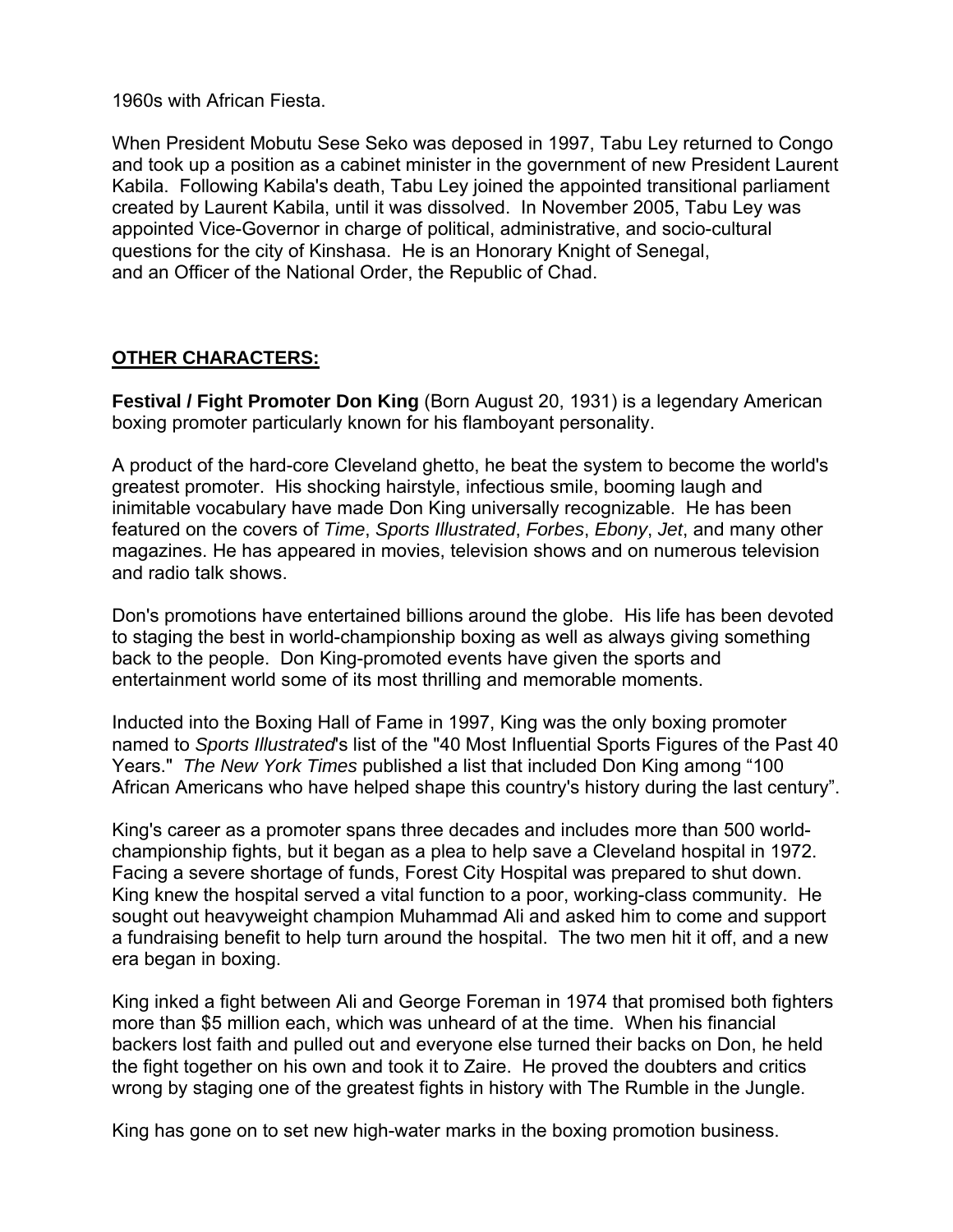Nearly 100 individual boxers have earned \$1 million, or more, under Don King Productions-promoted events. The first Mike Tyson vs. Evander Holyfield fight shattered all previous viewing records for a boxing event, seen in more than 100 countries by more than two billion people. Holyfield-Tyson II created even more attention, attracting 1.99 million domestic households in addition to a massive global audience. The live gate sold out in days as a crowd of 16,279 paid a record \$14.2 million to see the fight in person.

Don made a commitment to provide quality fight cards, and in 1993 he staged a fight in Mexico headlined by Julio Cesar Chavez that featured four world championship bouts on one night. The public responded as 136,274 fans flocked to Estadio Azteca in Mexico City, Mexico, and established a paid live-gate record of more than 132,000 that is still listed in the Guinness Book of World Records. Twice, he has promoted fight cards with six world-title fights. In 1994 he staged a record 47 world-championship bouts. In 1981 King was the first promoter in history to guarantee \$1 million paydays to non-heavyweights when featherweights Salvador Sanchez and Wilfredo Gomez clashed. That same year he became the first promoter to guarantee one fighter (Sugar Ray Leonard) a \$10 million purse in the first Leonard vs. Roberto Duran fight.

For every successful boxing event Don promotes, he makes it a personal rule to give back far more than he ever receives. He established the Don King Foundation, which has donated millions of dollars to worthy causes and organizations. As a reminder of the economic hardship he endured growing up, King has gone into neighborhoods every holiday season and personally handed out turkeys to needy families. Don's "Turkey Tour" has given away hundreds of thousands of turkey dinners over the years in cities across the country during the holiday season.

King is a longtime supporter of the National Organization for the Advancement of Colored People (NAACP), the United Negro College Fund (UNCF), the Martin Luther King Jr. Foundation, the Simon Wiesenthal Center, National Hispanic Scholarship Fund, National Coalition of Title 1/Chapter 1 Parents, Wheelchair Charities, Our Children's Foundation among other organizations, charities, colleges and hospitals.

Don has been bestowed with many honors, including the Black Achievement Award and being named Man of the Year by the Black United Fund and Brotherhood Crusade. He received the Martin Luther King Jr. Humanitarian Award from the Southern Christian Leadership Conference's women's membership in 1987. Cities including Newark, N.J., have declared "Don King Day" and presented him with official proclamations for behindthe-scenes contributions he's made towards community projects.

The NAACP recognized Don with its highest honor, the President's Award, and he received Lifetime Achievement accolades from Grambling State University. Shaw University, the oldest black college in the South, bestowed Don with an honorary doctorate degree and named him to its prestigious Board of Trustees. He also recently received the prestigious "Legacy Award" for Outstanding Community Service from Medgar Evers College in Brooklyn, NY. All three major boxing organizations, the IBF, WBA and WBC, have proclaimed Don King the "Greatest Promoter in History".

He got together with Felix Trinidad, Sr. and Felix "Tito" Trinidad to donate a much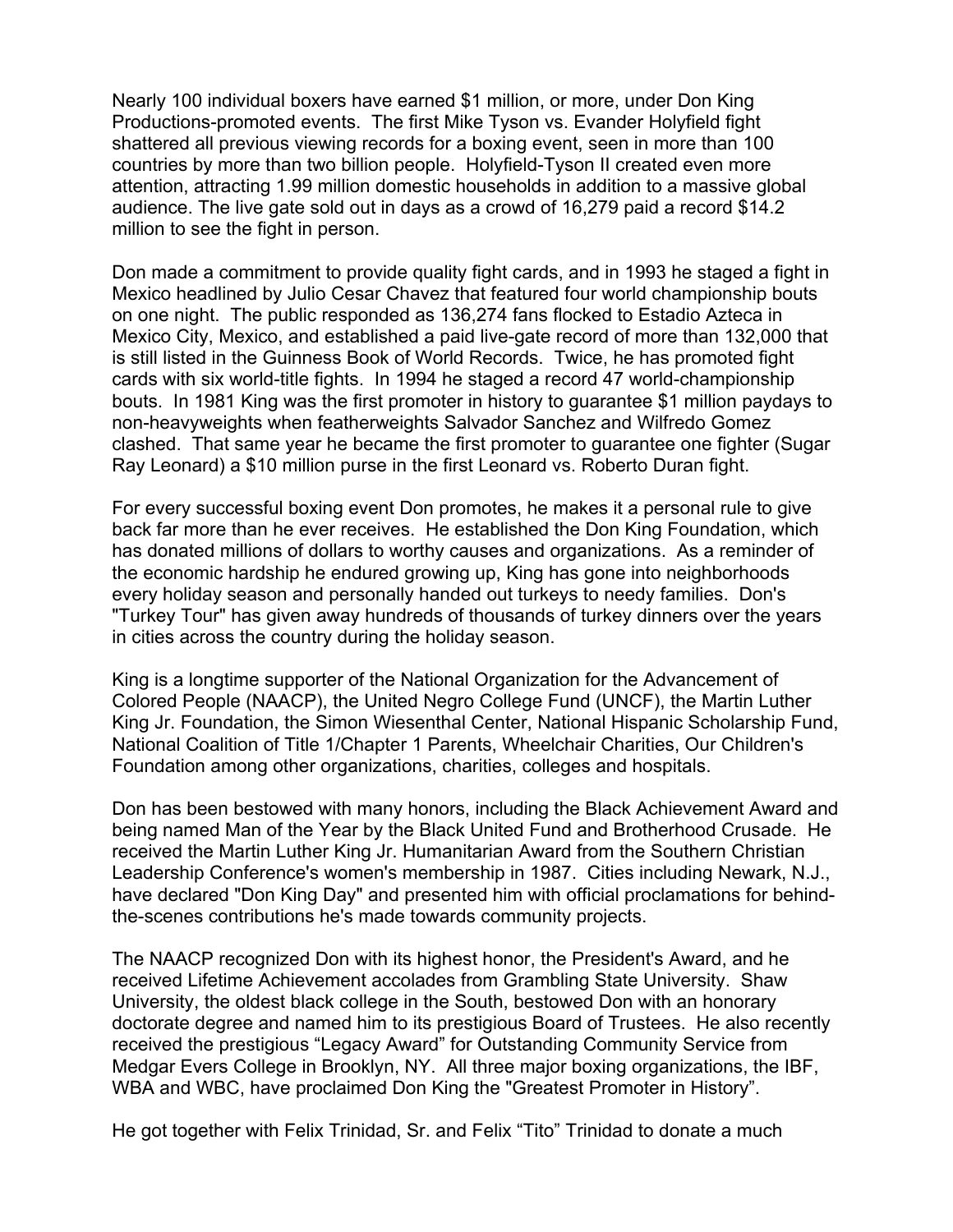needed Fire Truck to Ladder Company 30 in New York's Harlem. Together with many celebrity friends, Don helped raise enough money to pay off the \$5,000,000.00 mortgage at Ms. Dorothy Height's building in Washington, D.C.

On Dec. 13, 2003, he promoted a sold-out event in Boardwalk Hall in Atlantic City, N.J. featuring a record-breaking eight world championship fights, breaking his own record of six world championship bouts on one card.

Don is always supportive of Armed Forces in the U.S. and around the globe. He has visited various military bases and has pledged to help them with their projects.

At age 78, King has no plans to slow down.

**"The Greatest" Muhammad Ali (**Born January 17, 1942) is a former heavyweight boxing champion and the dominant heavyweight fighter of the 1960s and 1970s. Over 40 years after he burst upon the scene as a gold-medal winner at the 1960 Olympics in Rome, Muhammad Ali remains a magical figure, known and loved throughout the world.

As a boxer, Muhammad brought unprecedented speed and grace to his sport, winning the world heavyweight title on three separate occasions over a span of 15 years, while his charm and wit changed forever what the public expected a champion to be. His accomplishments in the ring were the stuff of legend. But there was always far more to Muhammad than what took place in a boxing ring.

## MUHAMMAD ALI TIMELINE:

Jan 17, 1942 Born Cassius Marcellus Clay, Jr. in Louisville, Kentucky.

October, 1954

Cassius Clay's bicycle is stolen outside Columbia Auditorium during the Louisville Home Show.

Clay finds Joe Martin, a Louisville policeman, and tells him he wants to "whup" whoever stole his bike. By chance, Martin also trains young boxers at a Louisville gym.

Martin begins to train Clay, who soon makes his amateur ring debut—a three-minute, three-round split decision over another novice named Ronnie O'Keefe. The future world heavyweight champion earns \$4 for the fight.

1954-1959 Training with Joe Martin

1956

Wins novice Golden Gloves Championship, fighting as a Light Heavyweight.

1959 Wins Golden Gloves Tournament of Champions Wins National AAU light-heavyweight title.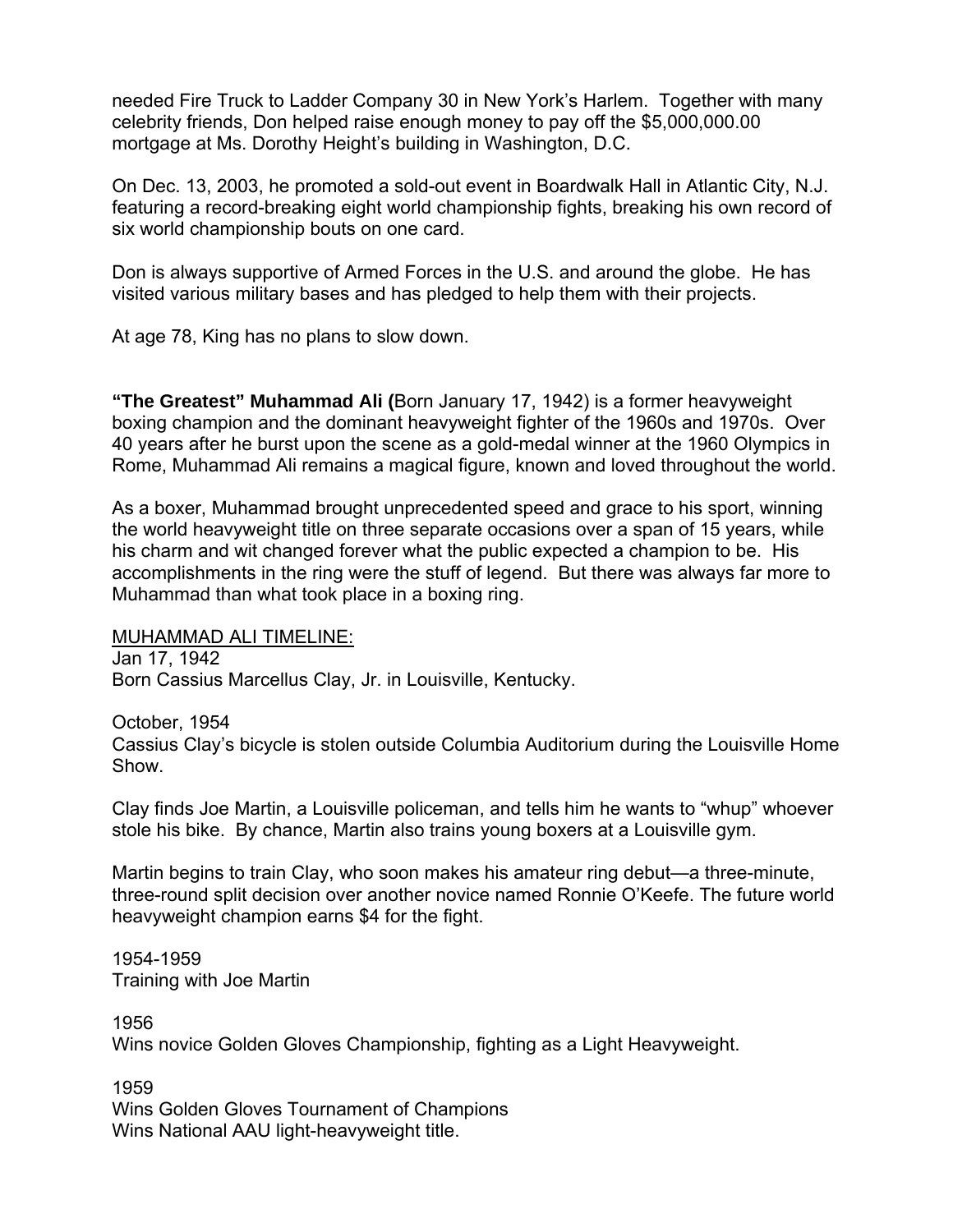## August, 1960

After winning a spot on the coveted US Olympic team, Ali nearly refuses participate because of his fear of flying.

## August, 1960

Introducing himself and trading lapel pins with fellow international Olympians, Clay's outgoing personality earns him the nickname "Mayor of Olympic Village." During their visits to the Olympics, Clay meets with both Bing Crosby and then heavyweight champion Floyd Patterson.

## September 5, 1960

After winning three preliminary bouts, Clay defeats Zbigniew Pietrzkowski from Poland to win the light- heavyweight gold medal. He is World Light Heavyweight Olympic Champion less than six years after his bicycle is stolen in Louisville.

## September, 1960

Ali returns to the US with a hero's welcome. He is an honoree at parades in both New York City and Louisville. Despite his accomplishments for the US, he is denied service in a segregated restaurant in Kentucky.

## October, 1960

He signs a contract with the Louisville Sponsoring Group. He buys his mother a pink Cadillac when he receives \$10,000 signing bonus.

October 29, 1960

First professional fight against Tunney Hunsaker, police chief of Fayetteville, West Virginia.

1961

Angelo Dundee becomes Ali's trainer.

The young Clay had fearlessly approached Dundee when the trainer was in Louisville with one of his boxers, Willie Pastrano.

June, 1961 Clay meets professional wrestler "Gorgeous George" Wagner in Las Vegas.

## 1963

Henry Cooper, London, England, KO5 (first pro bout overseas) In his first foreign professional bout, Cassius Clay defeats British heavyweight champion Henry Cooper before fifty-five thousand fans in London, United Kingdom. Cooper suffers a cut above his left eye, making this one of the bloodiest fights in Clay's young career. As Clay predicted to reporters before the fight, Cooper falls in the fifth round.

1964

With a record of 19-0, Clay earns the chance to fight the hard hitting and much-feared heavyweight champion, Sonny Liston.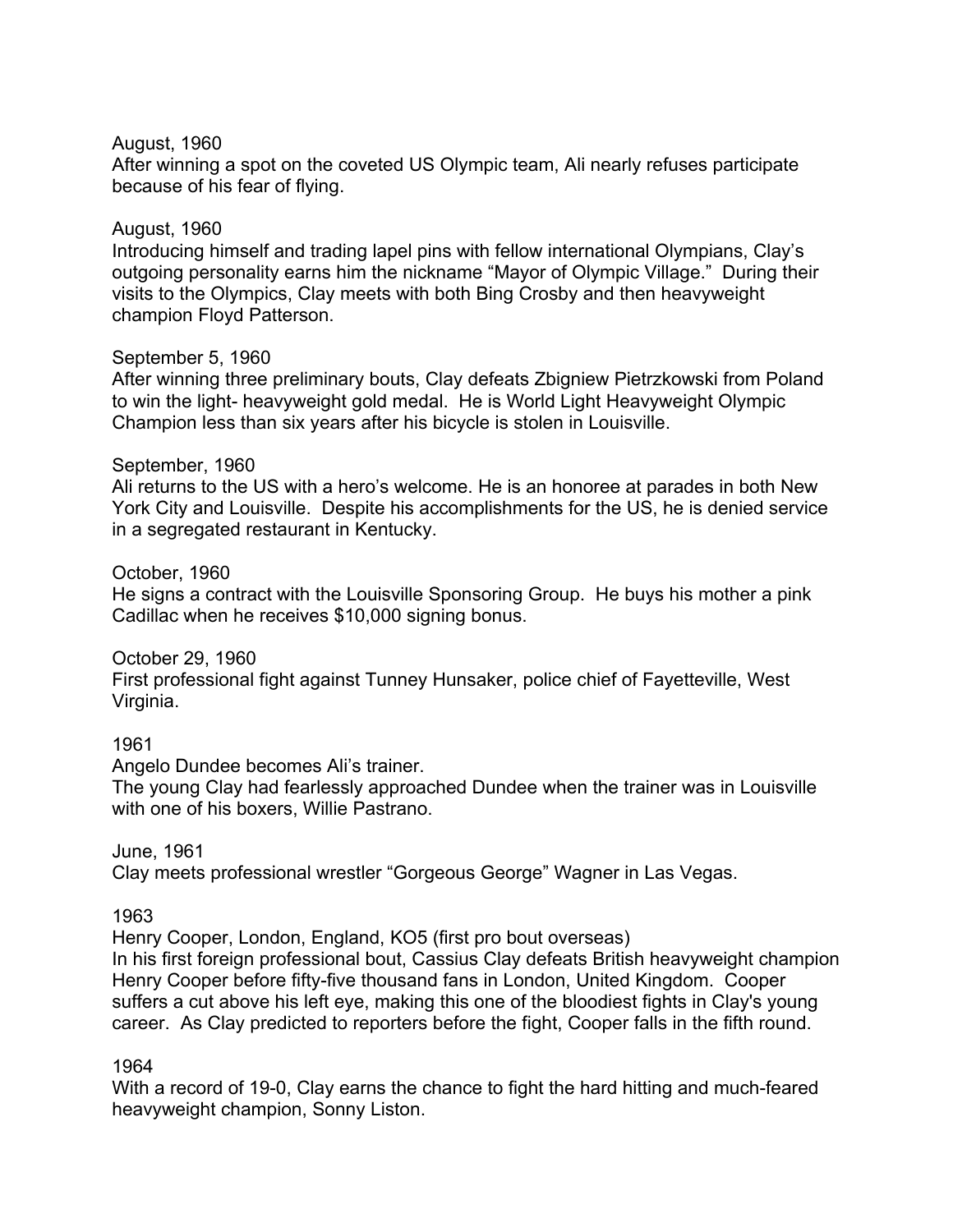## February 25, 1964

Despite being a 7-1 underdog, Ali upsets Sonny Liston to win the world heavyweight championship at age 22.

## February 26, 1964

"Cassius X" announces membership in Nation of Islam. This comes the day after he's won the most coveted sporting crown in existence. His announcement is a bold step, jeopardizing potential boxing and money-making opportunities.

## March 6, 1964

Adopts new name given to him by the leader of the Nation of Islam, "Muhammed Ali," which means "Praiseworthy One."

US Army changes conscription standards, Ali is drafted. It is understood that he would not actually fight as a member of the military, but rather serve as an entertainer and spokesperson.

## 1966

Ali refuses military service. He asserts conscientious objector status as a practicing Muslim minister, claiming his religious beliefs prohibit fighting in Viet Nam.

Muhammad Ali defeats Karl Mildenberger in Frankfurt, Germany on September. This bout marks the first color broadcast of a sporting event ever transmitted via satellite. It also marks the first challenger for a world heavyweight championship by a German since Max Schmeling. Though Mildenberger loses in the twelfth round, Ali,A o s popularity in Germany widens.

# April 28, 1967

Ali's claim is denied. U.S. Justice Department finds that his objections are political, not religious. Ali reports for induction ceremony, but refuses to step forward when called.

# June 27, 1967

Ali is found guilty of refusing induction into the armed forces by the US Justice Department. They revoke his passport while Ali appeals their decision. Further, he is stripped by the boxing association of his title and effectively banned from boxing. The bans last for 3 1/2 years.

## October 26, 1970

Certain states and boxing commissions begin to consider allowing Ali to fight. After a three-year exile, Muhammad Ali returns to the ring in Atlanta for a legendary fight with Jerry Quarry on October 26. Ali takes the first round; Quarry gains strength in round two before Ali returns with a surprise right hook in round three that ends the fight. Ali emerges victorious despite the years in exile for his conscientious objector conviction, which is on appeal.

## March 8, 1971

Ali takes on Joe Frazier, the fighter who was given Ali's title after Ali declined draft induction. The bout between the two is known as the "Fight of the Century." Almost every US celebrity is in attendance at Madison Square Garden for the fight.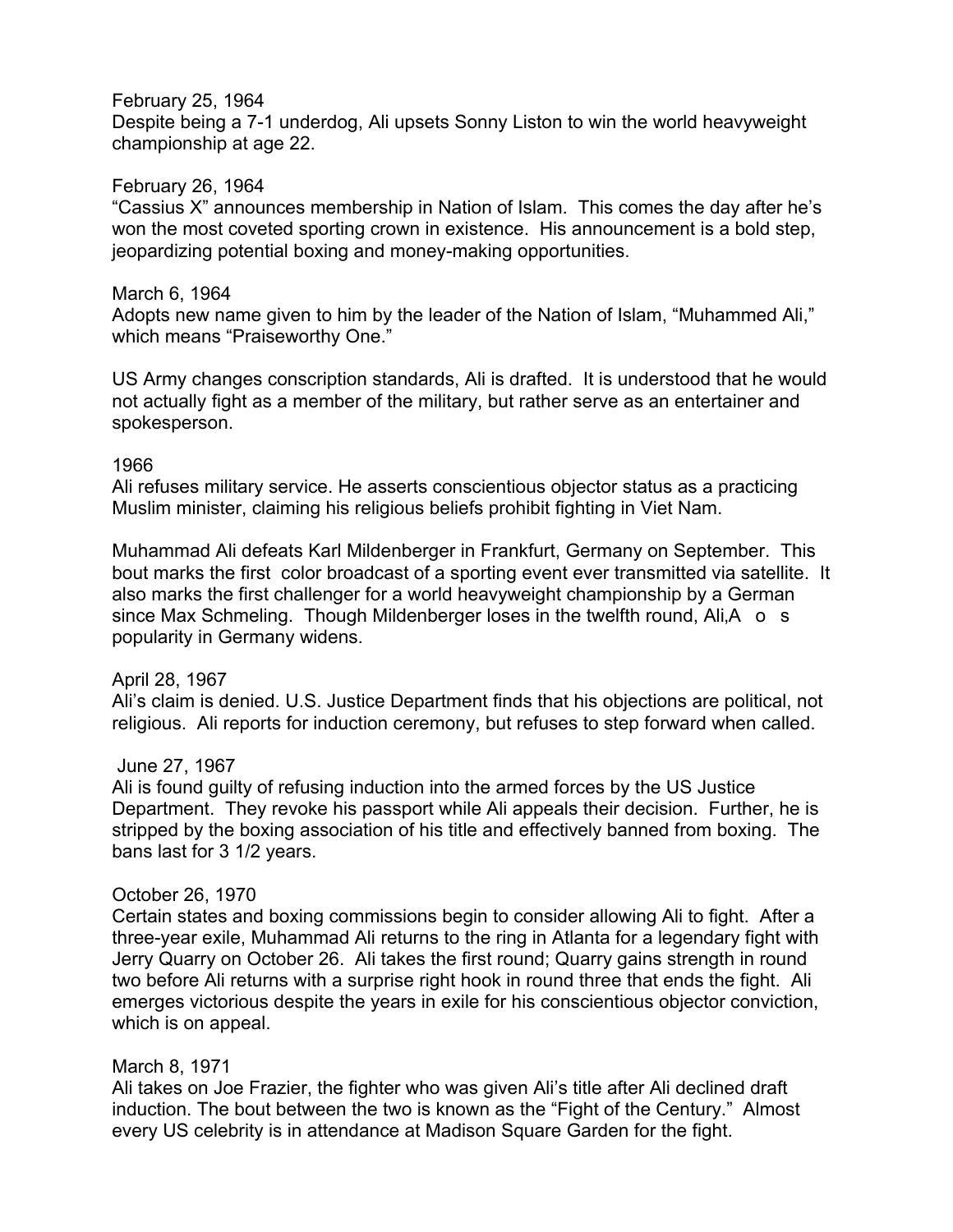Ali is knocked out after 15 brilliant and brutal rounds.

# June 28, 1971

The Supreme Court reverses its 1967 conviction, finds that Ali's objection to the draft was justifiably founded upon his religious beliefs.

# 1971-1974

Ali has not fought for three of his best years as an athlete. Between 1971 and 1974, however, he defeats Norton, Chuvalo, Patterson, and Joe Frazier in a re-match. He struggles successfully to regain prominence among fighters who are now younger than he is.

# October 30, 1974

Don King organizes a fight between the old champ Ali and the reigning champion George Foreman. Contested in an outdoor arena in Kinshasa, Zaire, the fight is as the "Rumble in the Jungle." Ali is a huge underdog against the younger, hard-hitting Foreman. Using his novel "rope-a-dope" strategy, Ali defeats Foreman and reclaims the title of Heavyweight Champion of the World.

# October 1, 1975

Ali defeats Joe Frazier in the "Thrilla in Manila." It is the third fight the men have had against each other, each winning once before. Ali had expected an easy bout, but Frazier takes it to the champ. Ali wins the bout in one of the greatest battles in the history of boxing.

# 1976

Muhammad Ali defeats Ken Norton in the fifteenth and final round at Yankee Stadium in New York on September 28. Though Norton is ahead through the first eight rounds, Ali pulls through to win all but one of the subsequent rounds. As with Frazier the year before, this bout ends the three-fight series between Ali and Norton.

# February 15, 1978

Probably taking his young challenger too lightly, Ali loses his heavyweight title to Leon Spinks in a split decision.

# September 15, 1978

Exactly seven months after losing to Spinks, Ali battles him in the Superdome in New Orleans. Ali defeats the younger Spinks, becoming boxing's first three-time heavyweight champion.

# 1978

Walnut Street in Louisville is renamed Muhammad Ali Boulevard.

# December 12, 1981

Ali is now much older than the best fighters in the world. At age 39, he fights the top heavyweight title contender, Trevor Berbick. A day after losing a decision to Berbick, Ali announces his retirement from boxing.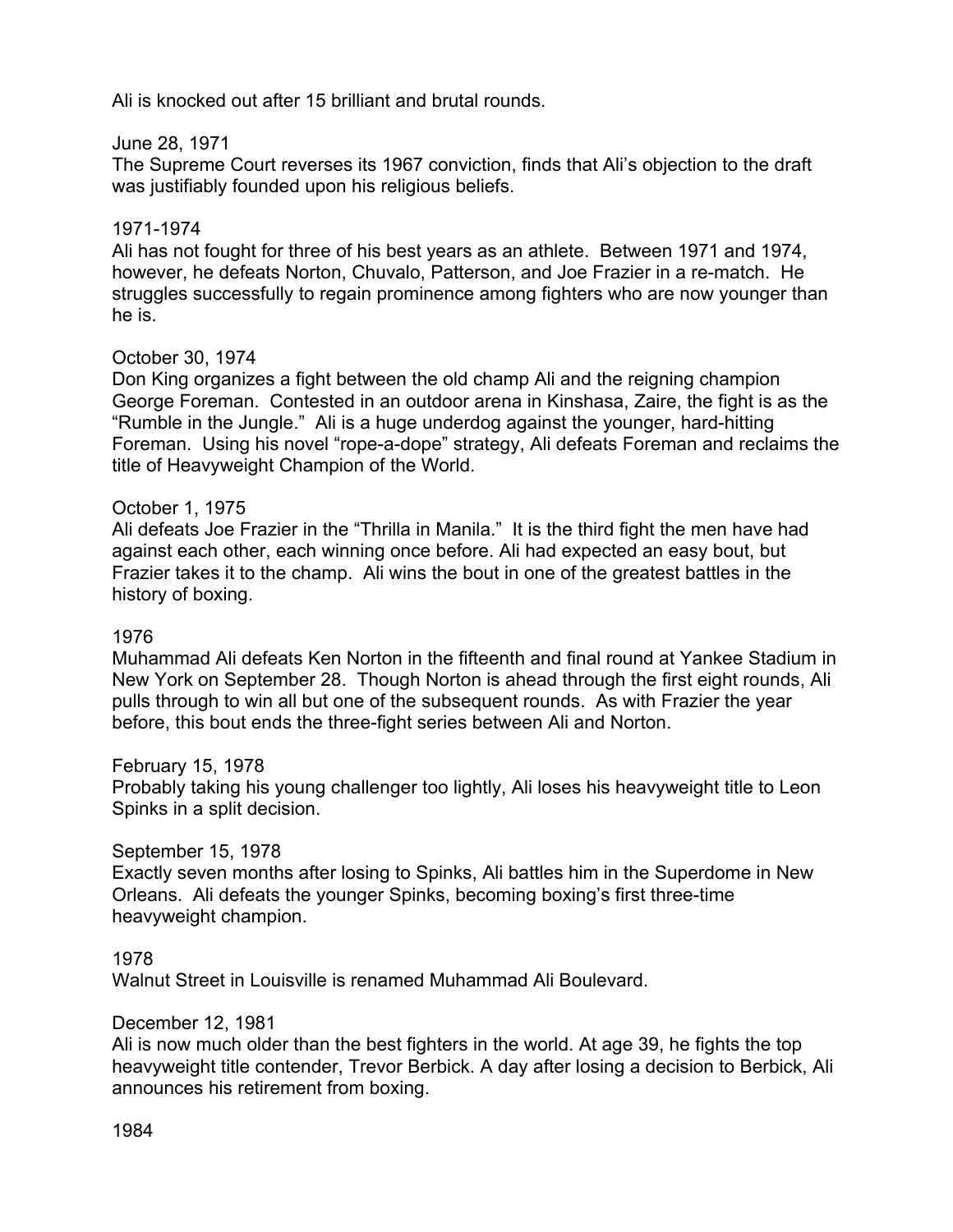Ali announces his Parkinson's Disease diagnosis.

1990

Visits Iraq and negotiates the release of 14 U.S. hostages from Sadadam Hussein.

1996

Lights the flame at the Olympic Games in Atlanta, Georgia.

1998

Secretary-General Kofi Annan names Ali a United Nations Messenger of Peace.

1999

Named Sportsman of the Century by Sports Illustrated Named BBC Sports Personality of the Century Debuts on cover of the Wheaties cereal box

2005

Awarded the Presidential Medal of Freedom, the highest U.S. civilian honor Muhammad Ali Center opens in Louisville

# Today

Muhammad Ali remains active in civic and humanitarian enterprises. His annual Celebrity Fight Night has raised over \$45 million for the Muhammad Ali Parkinson Center at Barrow Neurological Institute, as well as large sums for other charities.

**Ali's Cornerman Drew "Bundini" Brown** ([March 21,](http://en.wikipedia.org/wiki/March_21) [1928](http://en.wikipedia.org/wiki/1928) - [September 24](http://en.wikipedia.org/wiki/September_24), [1987](http://en.wikipedia.org/wiki/1987)) worked as a cornerman and assistant trainer for Muhammad Ali throughout the heavyweight champion's career. Mr. Brown joined the entourage of Ali in the early 1960's when the young boxer was known as Cassius Clay and remained with him until his final fight, a loss to Trevor Berbick in 1981. He was credited with originating the champion's famous battle cry, ''Float like a butterfly, sting like a bee.'' Mr. Brown also appeared as an actor in several films, including SHAFT and THE COLOR PURPLE.

**Festival Promoter Stewart Levine** was born and raised in the Bronx. At the age of 7 Levine began his lifelong musical journey by taking up the clarinet, switching to the saxophone at 12 he was playing professionally at 14.

He entered the Manhattan School of Music at age 17 alongside people like Herbie Hancock, Donald Byrd, and most importantly a young South African trumpet player by the name of Hugh Masekela. They became roommates and lifelong friends. Levine left school after one year to pursue a career as a horn player and arranger. He very quickly developed his skills as an in-demand arranger on many high profile Pop and R&B recordings. This experience led Levine into forming a production company with Hugh Masekela. They began by producing records that were a hybrid of South African township grooves crossed with Rhythm and Blues and Jazz.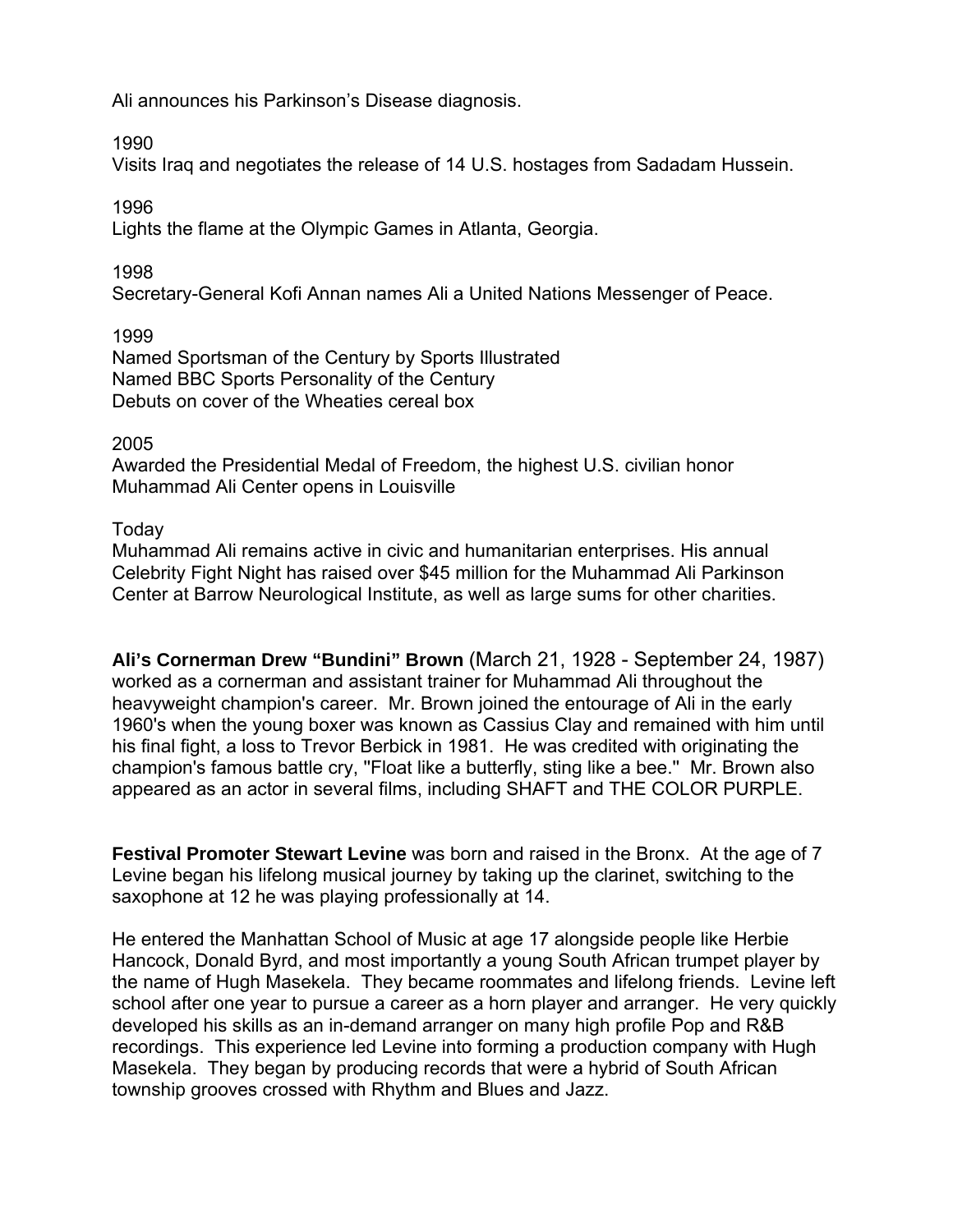They left New York and moved to Los Angeles and formed Chisa Records as an independent label and had immediate acceptance. Levine produced Masekela's 'Grazing in the Grass" which became a #1 Pop single quickly selling over 2 million copies. While in California, Levine met members of the Jazz Crusaders, who had a small but loyal following. Levine signed them to Chisa Records with the idea of combining the "Funk" of their native Texas alongside the Jazz for which they were known. This was the beginning of a style that would become known as Jazz Funk, now called Rare Groove. Levine produced over a dozen albums with the Crusaders, many of which were certified gold and considered classics.

In 1974 Levine came up with the idea of putting together a music festival to coincide with the Ali-Foreman fight in Zaire. He produced the festival bringing together all the greats of Soul music alongside Africa's greatest artists.

He returned to recording, producing Minnie Ripperton's second album "Adventures in Paradise", believed by many to be a template for the neo-soul movement. This led to a very productive period in which he produced albums by Van Morrison, Motown legend Lamont Dozier's solo album containing the classic "Goin Back to my Roots" and the debut album of Randy Crawford. From here he produced a series of Gold albums with southern rock artist "The Marshall Tucker Band", in addition to the Allman Bros. band side project, "Sea Level" and the jazz rock grooves of "The Dixie Dregs".

He then produced the first of six albums with blues legend B.B. King. "Midnight Believer" was an instant hit putting B.B. back on the charts after a long absence with a Gold album. This was quickly followed by B.B.'s Grammy winning "There Must Be a Better World Somewhere".

In 1982 Levine produced "Up Where We Belong" with Joe Cocker and Jennifer Warnes. "Up Where We Belong" was the end title song to the film AN OFFICER AND A GENTLEMAN and became a #1 Pop hit, Grammy winner, and Academy award winner. He then produced Sly and the Family Stones debut album for Warner Bros. Records.

Next came Womack & Womack's profound debut "Love Wars". In England it quickly became a critic's darling and a #1 album. Levine moved to London and began working with a wide range of acts from the Techno Dance group Blancmange to the Cult band Killing Joke. Levine produced Simply Red's debut album "Picture Book", which instantly became a huge hit in England then America, propelled by the international #1 single "Holding Back the Years". Levine produced "Curiosity Killed the Cat" in a similar "Soul" style . It contained two #1 singles and became a #1 album in England and Europe. He followed this with Boy George's first solo album 'Sold' containing the #1 hit Reggae influenced single "Everything I Own".

Next came Simply Red's "New Flame" containing the international #1 version of "If You Don't Know Me By Now". This album sold over 8 million copies. In 1991 he produced Simply Red's "Stars" which became the largest selling album in English history selling over 3 ½ million albums. "Stars" contained four massive singles and sold over 11 million albums worldwide.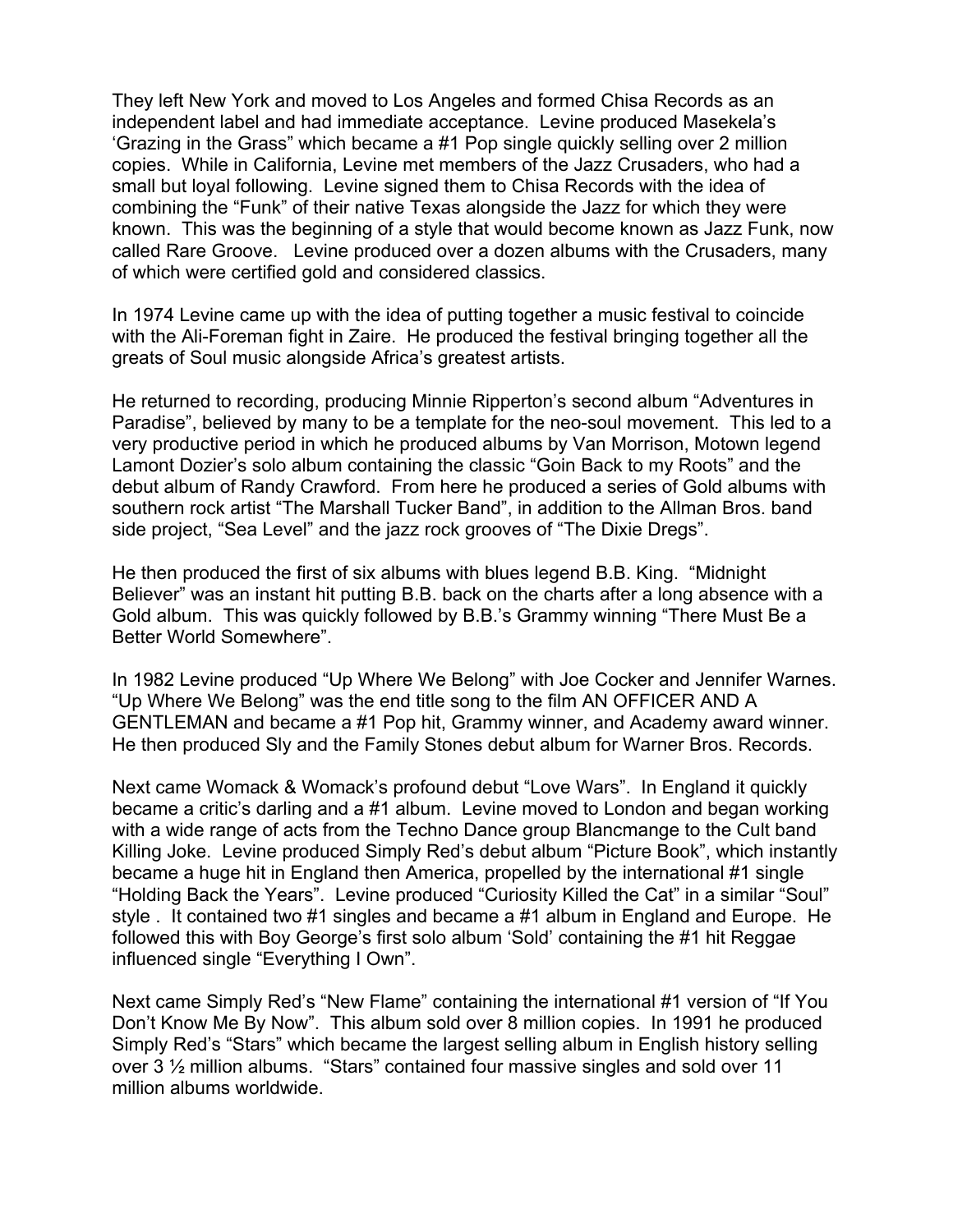Next he produced three new songs for Lionel Ritchie's "Greatest Hits" album. He then produced the Grammy award-winning album by Dr. John "Goin Back to New Orleans". He followed that with albums by Huey Lewis and the News, Oleta Adams, and Ireland's Hot House Flowers. He returned to England to produce Simply Red's next album "Life". This included the #1 single "Fairground".

After this album Levine decided to take a break from the studio to concentrate on composing and playing the saxophone. He emerged re-energized in 2002 by first producing a reunion album with The Crusaders. This was followed by another reunion, this time by Simply Red. Levine produced their hit version of "You Make Me Feel Brand New" putting them back on the charts. Next came David Sanborn's first new album in many years. Sanborn's "Time Again" stayed as the #1 Jazz album for many months.

In the summer of 2003 Levine produced the debut album of young British Jazz artist Jamie Cullum. "Twenty Something" became a massive crossover hit selling 1.3 million copies in England and over 2.5 million copies worldwide. Levine followed this by producing the great "Dr. John in New Orleans", with a Who's Who of New Orleans' greatest musicians featured alongside guests B.B. King, Willie Nelson, Mavis Staples, and Randy Newman. He returned to England to produce Jamie Cullum's  $2^{nd}$  album "Catching Tales" which has established Jamie as and international star.

Levine has most recently produced Aaron Neville's debut for Sony-BMG. "The Soul Classics" is a collection of some of the most memorable and loved R&B songs of all time. Levine called upon many old friends including Joe Sample, David Sanborn and Ray Parker Jr. to accompany Aaron in a style suited to his distinctive interpretive powers.

As far as Levine is concerned that is the function of a producer. "To me it's about framing the artist properly. I guess it goes back to my early days as an arranger. It didn't matter how brilliant the arrangements were if you didn't make the singer sound their best. That was the only reason they hired you again!"

**Festival Promoter Hugh Masekela** (born [Witbank](http://en.wikipedia.org/wiki/Witbank), [South Africa](http://en.wikipedia.org/wiki/South_Africa), [April 4](http://en.wikipedia.org/wiki/April_4), [1939\)](http://en.wikipedia.org/wiki/1939) is a [South African](http://en.wikipedia.org/wiki/South_African) [trumpeter](http://en.wikipedia.org/wiki/Trumpet), [flugelhornist,](http://en.wikipedia.org/wiki/Flugelhorn) [cornetist,](http://en.wikipedia.org/wiki/Cornet) [composer](http://en.wikipedia.org/wiki/Composer), and [singer](http://en.wikipedia.org/wiki/Singer).

Masekela began singing and playing piano as a child. At age 14, after seeing the film YOUNG MAN WITH A HORN (in which Kirk Douglas portrays American jazz trumpeter Bix Beiderbecke), he took up playing the trumpet. His first trumpet was given to him by Archbishop Trevor Huddleston, the anti-apartheid chaplain at St. Peters Secondary School in South Africa.

Huddleston asked the leader of the then Johannesburg "Native" Municipal Brass Band, Uncle Sauda, to teach Masekela to play the trumpet and Hush quickly mastered the instrument. Soon, some of Masekela's schoolmates also became interested in playing instruments, leading to the formation of the Huddleston Jazz Band, South Africa's first youth orchestra. By 1956, after leading other ensembles, Masekela joined Alfred Herbert's African Jazz Revue.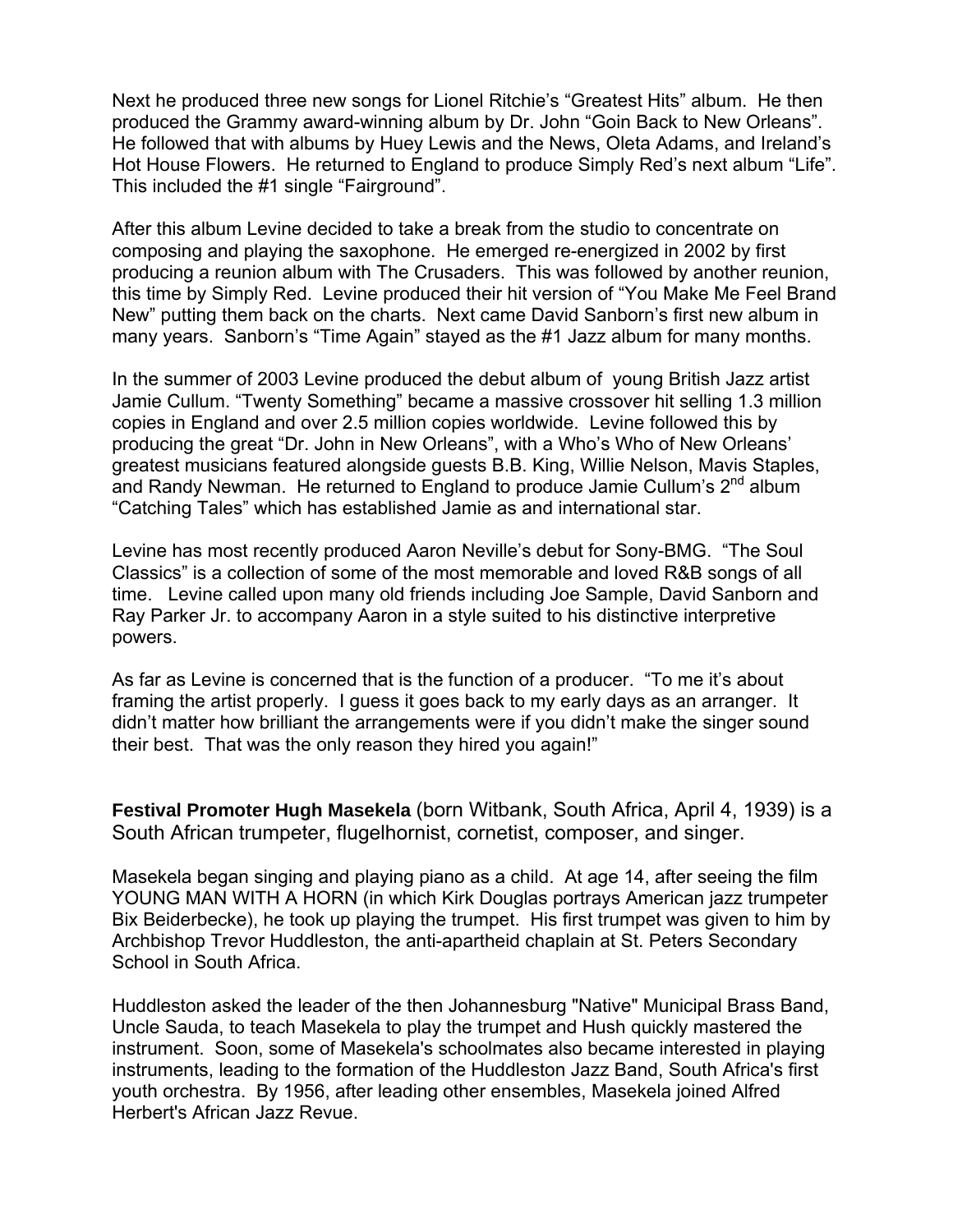Since 1954, Masekela has played music that closely reflected his life experience. The agony, conflict, and exploitation South Africa faced during the 1950's and 1960's, inspired and influenced him to make music. His music vividly portrayed the struggles and sorrows, and joys and passions of his country. His music protested apartheid, slavery, bad government, and the hardships of poverty and oppression.

Following a Manhattan Brothers tour of South Africa in 1958, Masekela was cast in the orchestra for the musical "King Kong", written by Todd Matshikiza. "King Kong" was South Africa's first blockbuster theatrical success, touring the country for a sold-out year with Miriam Makeba and the Manhattan Brothers' Nathan Mdledle in the lead. The musical later went to London's West End for two years. At the end of 1959, Dollar Brand (later known as Abdullah Ibrahim), Kippie Moekesti, Makhaya Ntshoko, Johnny Gertze and Hugh formed The Jazz Epistles, the first African jazz group to record an LP and perform to record-breaking audiences in Johannesburg and Cape Town through late 1959 to early 1960.

As a result of the March 21, 1960, Sharpeville Massacre - where 69 peacefully protesting Africans were shot dead in Sharpeville, and the South African government banned gatherings of ten or more people - and the increased brutality of the Apartheid state, Masekela left South Africa. He was helped by Trevor Huddleston and international friends like Yehudi Menuhin and John Dankworth, who got him admitted into London's Guildhall School of Music. During that period, he visited the United States, where he was befriended by Harry Belafonte. He then attended the Manhattan School of Music in New York where he studied classical trumpet from 1960-64.

With help from Miriam Makeba and Harry Belafonte, Masekela began to record in the US, having his first breakthrough with "The Americanization of Ooga-Booga". Masekela went on to partner with producer Stewart Levine in Chissa Records. Levine also produced hits for Hugh on Uni Records, beginning with "Alive and Well at the Whisky" in 1967 and then ""Promise of A Future", which contained the number one smash "Grazing in the Grass", in 1968. He had another hit with the pop jazz tune "Up, Up and Away".

By the beginning of the 1970's, Masekela had attained international fame, selling out major American festivals, auditoriums and top nightclubs. Heeding the call of his African roots, he moved to Guinea, then Liberia then Ghana after recording the historical "Home is where Music is" with Dudu Pokwana. He traveled and performed throughout Africa during the 1970s.

In 1981, Hugh moved to Botswana where he started the Botswana international School of Music with Dr. Khabi Mngona. His record label Jive Records, helped him to set up a mobile studio in Gaborone where Stewart Levine produced "Techno Bush", which included the hit single "Don't Go Lose it Baby". In Botswana, he re-absorbed and reused mbaqanga strains, a style he has continued to use since his return to South Africa in the early 1990s.

Masekela has played primarily in jazz ensembles, with guest appearances on albums by The Byrds and Paul Simon. In 1987, he had a hit single with "Bring Him Back Home" which became an anthem for the movement to free Nelson Mandela.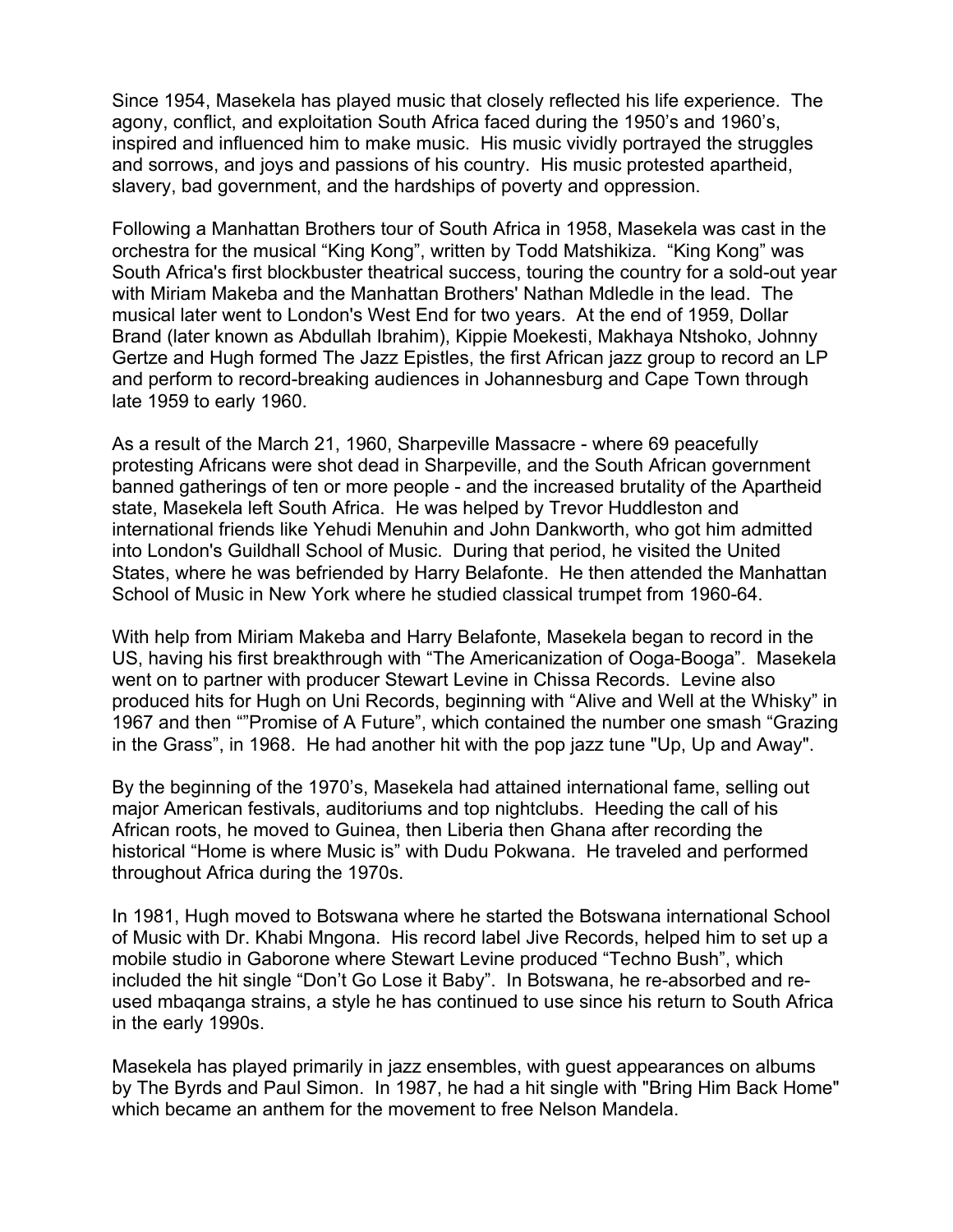In the 1980s, he toured with Paul Simon in support of Simon's album "Graceland", which featured other South African artists such as Ladysmith Black Mambazo, Miriam Makeba, Ray Phiri, and other elements of the band Kalahari, which Masekela recorded with in the 1980s. He also collaborated in the musical development for the Broadway play, "Sarafina!"

From the late 1970s through the 1990s, Masekela's music transitioned from mbaqanga, jazz/funk, and the blending of South African sounds to an adult contemporary sound through two albums he recorded with Herb Alpert, and solo recordings, "Techno-Bush", "Tomorrow" (featuring the anthem "Bring Him Back Home"), "Uptownship" (a lushsounding ode to American R&B), "Beatin' Aroun' de Bush", "Sixty", "Time", and his most recent studio recording, "Revival". His song, "Soweto Blues", sung by his former wife, Miriam Makeba, is a blues/jazz piece that mourns the carnage of the Soweto riots in 1976. He has also provided interpretations of songs composed by Caiphus Semenya, Jonas Gwangwa, Dorothy Masuka, and Fela Kuti.

In 2003, he was featured in the documentary film AMANDLA!. In 2004, he published his autobiography, Still Grazing: The Musical Journey of Hugh Masekela, co-authored with D. Michael Cheers, which details his struggles against apartheid in his homeland, as well as his personal struggles with alcoholism.

In the summer of 2007, Masekela embarked on a tour of the United States and Canada in support of the live recording "Hugh Masekela: Live at the Market Theatre", touring with most of the band mates that supported his highly regarded album, "Uptownship". He has been a Board Member of the Woyome Foundation for Africa, an International HIV/AIDS Charity Foundation based in Accra, Ghana, since October 2007

**Author & Editor George Plimpton** (March 18, 1927 – September 25, 2003) was an [American](http://en.wikipedia.org/wiki/United_States) [journalist,](http://en.wikipedia.org/wiki/Journalist) [writer](http://en.wikipedia.org/wiki/Writer), [editor](http://en.wikipedia.org/wiki/Literary_editor), and [actor.](http://en.wikipedia.org/wiki/Actor) He is best remembered for his [sports writing](http://en.wikipedia.org/wiki/Sports_writing) and for founding *[The Paris Review](http://en.wikipedia.org/wiki/The_Paris_Review)*.

Plimpton was a New York aristocrat and literary journalist who was known for "participatory" journalism. He wrote witty, elegant prose about his frequently hapless adventures — as "professional" athlete, stand-up comedian, movie bad guy or circus performer — chronicling them in over thirty books. His stories told of stints as a boxer, a baseball pitcher, third-string football quarterback, tennis player, hockey goalie, aerialist, and symphonist with the New York Philharmonic; frequently matched up against the greats of the sport or art. As recently as 1997, Plimpton continued his 'participatory" exploits, showing up to perform at Amateur Night at the Apollo Theater in Harlem.

All of his adventures in the sports and entertainment world defined George Plimpton, the popular commercial writer. His alter ego was as the unpaid editor of *The Paris Review*, which was founded in 1952 by Peter Mathiesen and Harold L. Humes, who asked him to be the editor. He did that from 1953 onward, working at it for the rest of his life. The magazine's fame was derived from its publication of quality fiction by initially little-known writers, including Terry Southern and Philip Roth, and for its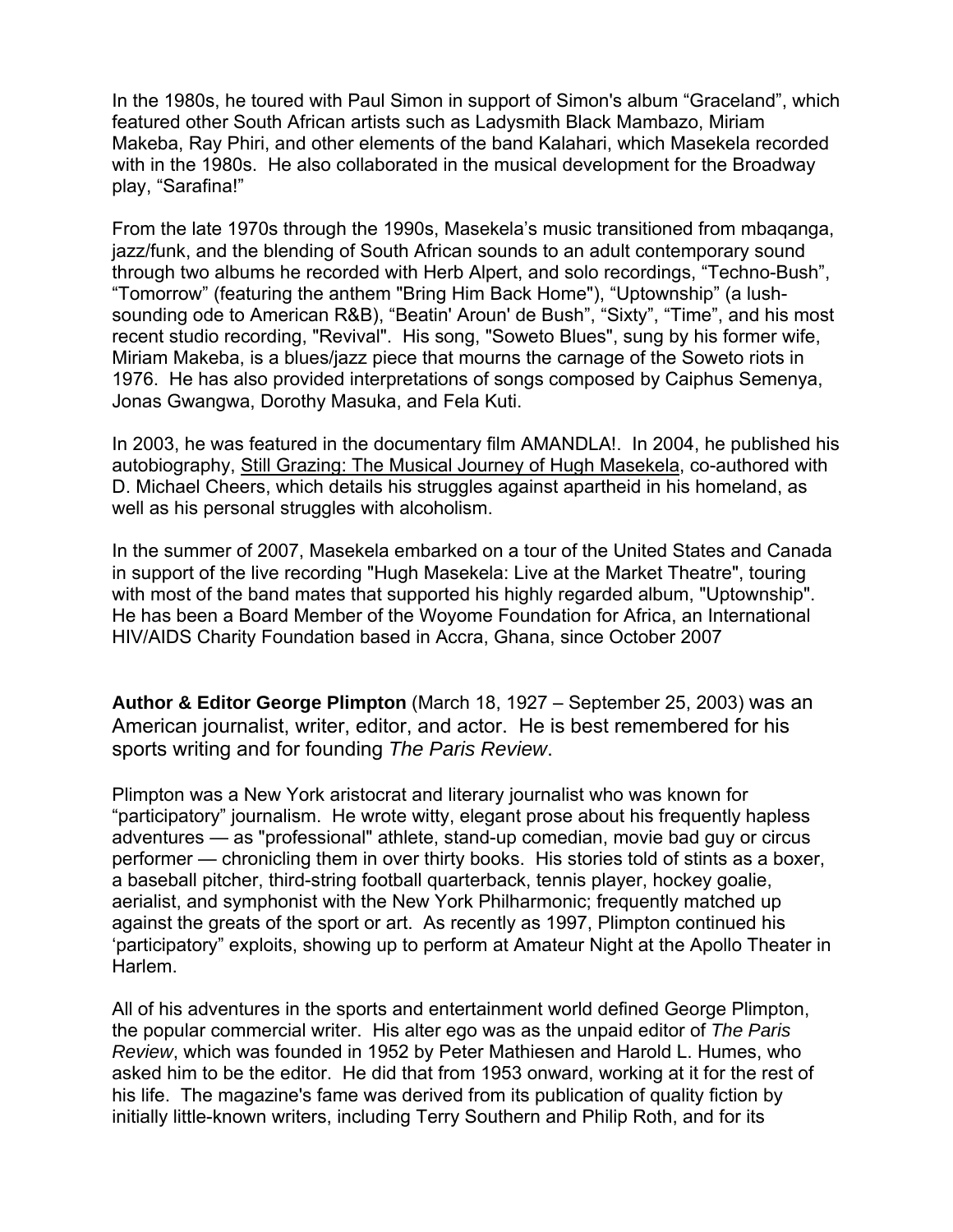interviews with well-known writers, like Ernest Hemingway and William Faulkner.

In 1983, Plimpton volunteered to help the Grucci family plan and execute a fireworks display to commemorate the 100th anniversary of the Brooklyn Bridge. They accepted his offer and for a time, he was regarded as New York City's unofficial fireworks commissioner. In 1984, he wrote a book on his love of the rocket's red glare, Fireworks.

He was given to practical jokes. While he was a writer for Sports Illustrated, he invented a pitcher he called Sidd Finch, who was described as a Buddhist with a 168 mile-an-hour fastball. This unlikely individual became the centerpiece of his 1987 novel, The Curious Case of Sidd Finch.

George Ames Plimpton was born in New York on March 18, 1927, the son of Francis T. Plimpton, a successful corporate lawyer who became the American ambassador to the United Nations. His mother was the former Pauline Ames. His grandfather, George A. Plimpton, had been a publisher. The family traced its roots in this country to the Mayflower.

He was educated at Phillips Exeter Academy, Harvard and Cambridge. At Harvard, where he studied literature, his education was interrupted in 1945, near the end of World War II. He spent two years in the Army, then returned and received his bachelor's degree in 1950. He earned a second baccalaureate degree at Cambridge, where also earned a master's in English in 1952.

Mr. Plimpton's career included teaching at Barnard College from 1956 to 1958, editing and writing at Horizon magazine from 1959 to 1961, and at *Harper's* magazine, where he worked from 1972 to 1981. He also contributed material to *Food and Wine* magazine in the late 1970's. In the late 1960's, he was seen frequently as a host or guest on several television shows, and still later, he made some commercials for DeBeers diamonds.

Many of Mr. Plimpton's books dealt with his adventures, most notably Out of My League (baseball, 1961); Paper Lion (football, 1966); and The Bogey Man (golf, 1968). Among Plimpton's other writings were a children's book in 1955, The Rabbit's Umbrella. He also wrote American Journey: The Times of Robert F. Kennedy. He was a friend of the Kennedy family and was with Mr. Kennedy the day he was shot to death in Los Angeles by Sirhan Sirhan.

In 1998, he also wrote an unconventional oral biography of Truman Capote, in which he meshed the techniques of oral history and traditional biography. And in 2002, joined by Terry Quinn, he created "Zelda, Scott and Ernest," a dramatization of the letters that went to and from F. Scott Fitzgerald, his wife, Zelda, and Hemingway. It was produced in Paris.

Mr. Plimpton was an actor as well. He played a Bedouin extra in LAWRENCE OF ARABIA in 1961, and in RIO LOBO (1970) he played a crook who is shot dead by a heroic, indestructible John Wayne. When the movie version of PAPER LION was made in 1968, Mr. Plimpton's part was played by Alan Alda. Mr. Plimpton played a minor role. He also appeared in the films REDS and GOOD WILL HUNTING among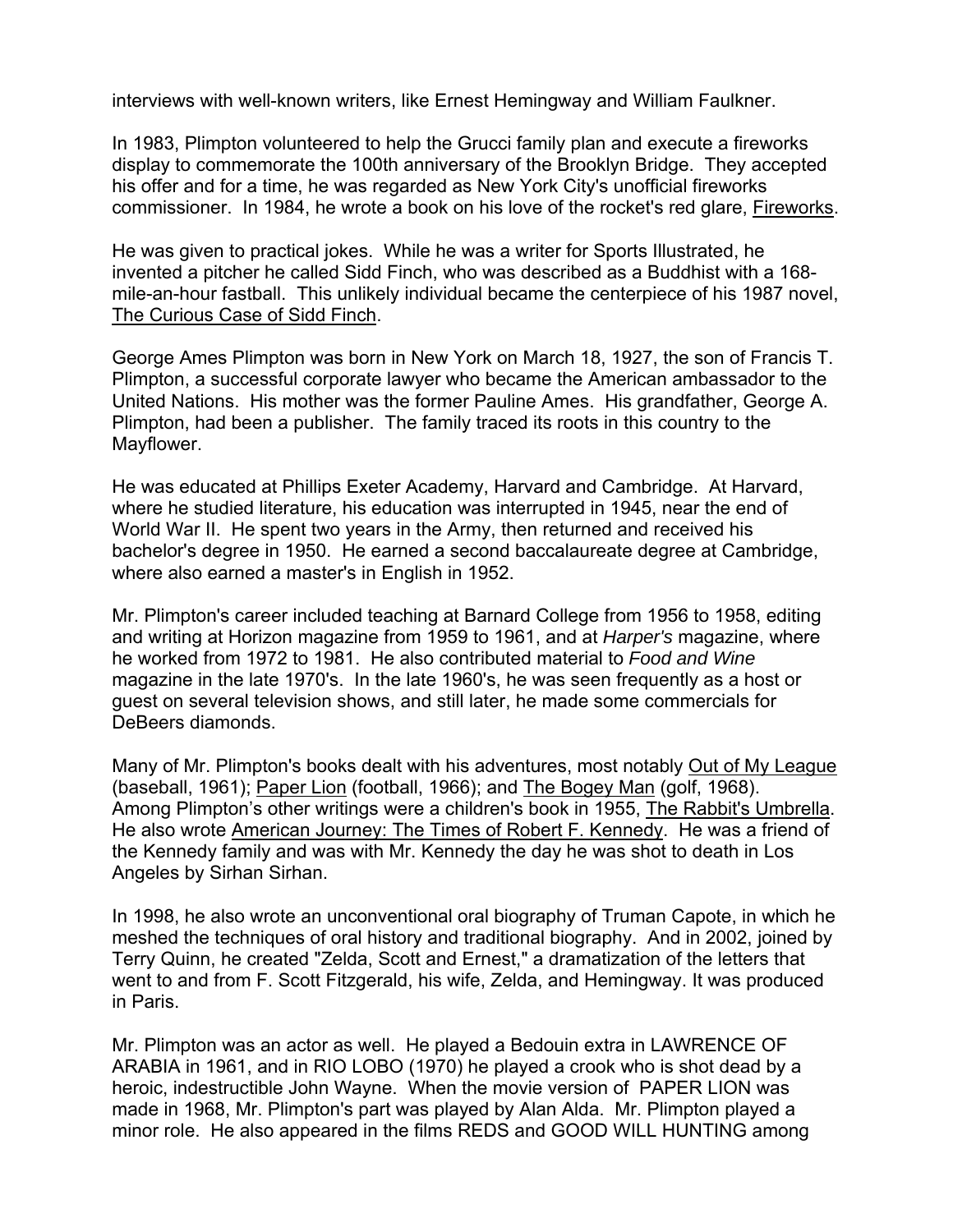others.

George Plimpton died in 2003 at his home in Manhattan, at the age of 76.

**Photographer Lynn Goldsmith** (Born February 11, 1948) is an award winning portrait photographer whose work has appeared on and between the covers of magazines including *Life, Newsweek*, *Time*, *Rolling Stone*, *Sports Illustrated*, *People*, *Elle*, *Interview*, *US*, *Bunte*, and *Paris Match*. Her subjects have included entertainment personalities, sports stars, film directors, authors, and the ordinary man on the street.

Her forty years of photography have not only been an investigation into the nature of the human spirit, but also into the natural wonders of our planet. Lynn has been a consistent contributor to the highly acclaimed series of "Day in the Life" of books as well as many other photography collections. Eight of her own photographic books have been published: Bruce Springsteen, The Police, New Kids, Circus Dreams, PhotoDiary, Springsteen: Access All Areas, and Flower. Lynn's professional achievements are not limited to the world of photography. She is the youngest member ever to be inducted into the DGA (Director's Guild of America). In 1971, she was the director of Joshua Television, the first company to do video magnification for rock groups entertaining at large venues. In 1972, she was a director for the first rock show on network television; ABC's "In Concert". In 1973, Lynn directed WE'RE AN AMERICAN BAND, the first music documentary to be released as a theatrical short. In the mid-seventies, Lynn stopped her directing to concentrate more fully on photography.

In the early 80's Lynn departed from the worlds of both photography and film, to become a recording artist. Under the name Will Powers, she signed with Island Records as the first optic-music artist. Lynn has written songs with recording artists such as Sting, Steve Winwood, Todd Rundgren and Nile Rogers. Her debut album entitled "Dancing for Mental Health" won critical acclaim and her single, "Kissing With Confidence", reached #3 on the British charts. As was her plan, the videos from the album which she produced and directed became more than just commercials for the album. They were used by the United States Department of Labor to inspire unemployed youths, and by the National Marriage Counsel in England. Will Powers' videos have also been used by Harvard University to help with language instruction, and by other schools throughout the United States, as well as for their individual teaching needs. The Museum of Modern Art in New York City purchased two Will Powers performance pieces for their permanent collection.

Though a Magna Cum Laude graduate from the University of Michigan, with a B.A. in both English and Psychology, Lynn considers herself a self-taught artist and entrepreneur. She was the founder of LGI Photo Agency, an organization which represented the work of over two hundred worldwide photographers. E stablished in 1976, LGI was one of the first agencies to specialize in servicing celebrity portraiture for editorial usage. LGI was sold in 1997 so that Lynn could more fully concentrate on photography. The wide range of Lynn's talents, skills and achievements are products of a belief she holds constant: creativity is based on breaking limiting thought patterns.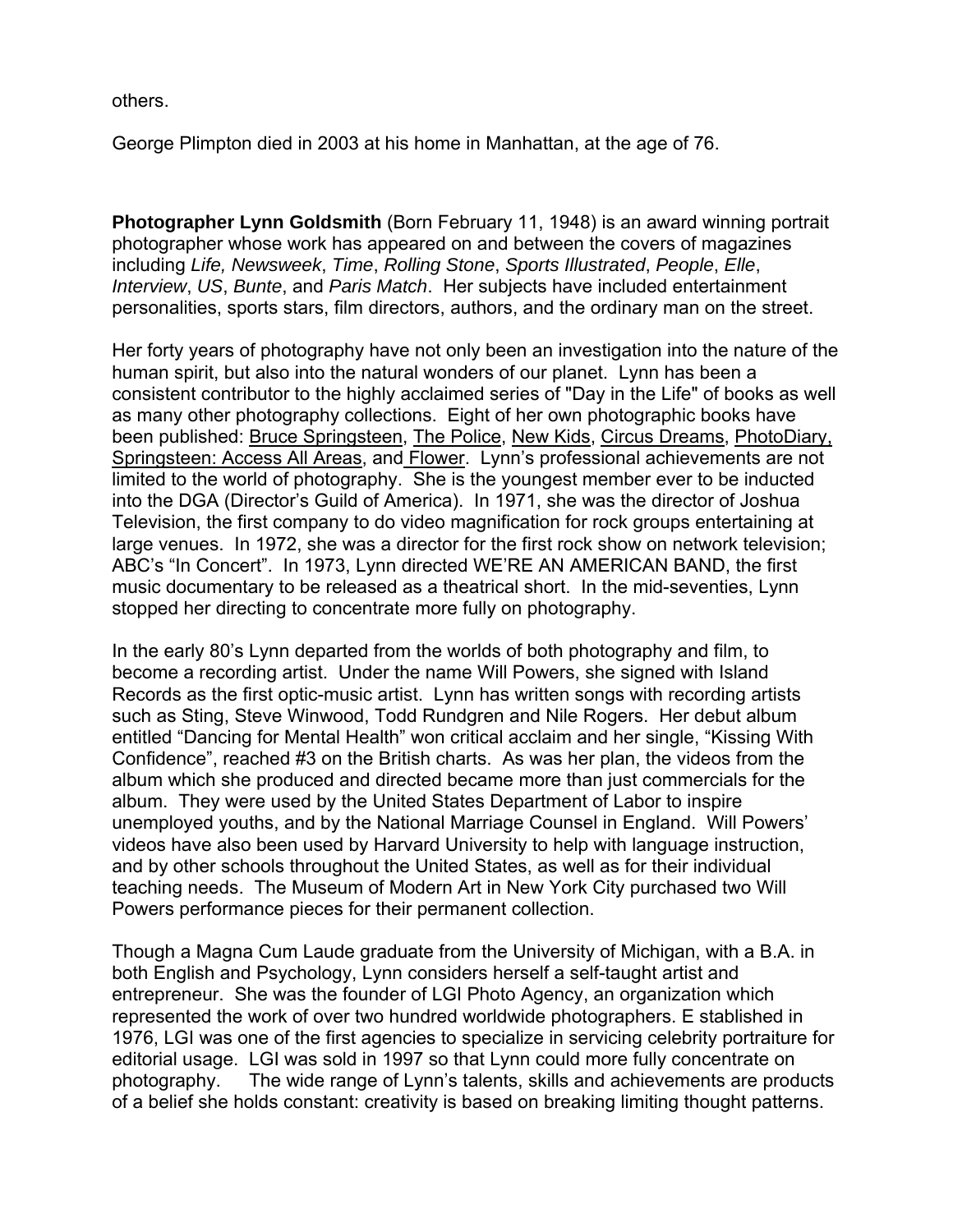**Black Nationalist Stokely Carmichael a.k.a. "Kwame Ture"** [\(June 29,](http://en.wikipedia.org/wiki/June_29) [1941](http://en.wikipedia.org/wiki/1941) – [November 15](http://en.wikipedia.org/wiki/November_15), [1998](http://en.wikipedia.org/wiki/1998)), also known as Kwame Ture, was a [Trinidadian](http://en.wikipedia.org/wiki/Trinidad_and_Tobago)[-American](http://en.wikipedia.org/wiki/United_States) black activist active in the 1960s [American Civil Rights Movement.](http://en.wikipedia.org/wiki/African-American_Civil_Rights_Movement_(1955-1968)) He rose to prominence first as a leader of the [Student Nonviolent Coordinating Committee](http://en.wikipedia.org/wiki/Student_Nonviolent_Coordinating_Committee) (SNCC, pronounced "Snick") and later as the "[Honorary](http://en.wikipedia.org/wiki/Honorary) [Prime Minister"](http://en.wikipedia.org/wiki/Prime_Minister) of the [Black Panther Party.](http://en.wikipedia.org/wiki/Black_Panther_Party) Initially an [integrationist,](http://en.wikipedia.org/wiki/Racial_integration) Carmichael later became affiliated with [black nationalist](http://en.wikipedia.org/wiki/Black_nationalism) and [Pan-](http://en.wikipedia.org/wiki/Pan-African)[Africanist](http://en.wikipedia.org/wiki/Pan-African) movements.

Stokely Carmichael was born in Port of Spain, Trinidad in 1941. Carmichael moved to the United States in 1952 and attended high school in New York City. He entered [Howard University](http://www.spartacus.schoolnet.co.uk/USAChoward.htm) in 1960 and soon afterwards joined the [Student Nonviolent](http://www.spartacus.schoolnet.co.uk/USAsncc.htm)  [Coordinating Committee](http://www.spartacus.schoolnet.co.uk/USAsncc.htm) (SNCC).

In 1961 Carmichael became a member of the [Freedom Riders](http://www.spartacus.schoolnet.co.uk/USAfreedomR.htm); after training in nonviolent techniques, black and white volunteers sat next to each other as they traveled through the Deep South. Local police were unwilling to protect these passengers and in several places they were beaten up by white mobs. In Jackson, Mississippi, Carmichael was arrested and jailed for 49 days in Parchman Penitentiary. Carmichael also worked on the [Freedom Summer](http://www.spartacus.schoolnet.co.uk/USAfreedomS.htm) project and in 1966 became chairman of [SNCC](http://www.spartacus.schoolnet.co.uk/USAsncc.htm).

On June 5<sup>th</sup>, 1966, [James Meredith](http://www.spartacus.schoolnet.co.uk/USAmeredith.htm) started a solitary [March Against Fear](http://www.spartacus.schoolnet.co.uk/USAmeredithM.htm) from Memphis to Jackson to protest racism, and was shot by a sniper soon after starting his march. When they heard the news, other civil rights campaigners, including Carmichael, [Martin](http://www.spartacus.schoolnet.co.uk/USAkingML.htm)  [Luther King](http://www.spartacus.schoolnet.co.uk/USAkingML.htm) and [Floyd McKissick](http://www.spartacus.schoolnet.co.uk/USAmckissick.htm), decided to continue the march in Meredith's name. When the marchers got to Greenwood, Mississippi, Carmichael and some of the other marchers were arrested by the police. It was the 27th time that Carmichael had been arrested, and on his June 16<sup>th</sup> release he made his famous [Black Power](http://www.spartacus.schoolnet.co.uk/USAblackpower.htm) speech. Carmichael called for "black people in this country to unite, to recognize their heritage, and to build a sense of community". He also advocated that African Americans should form and lead their own organizations and urged a complete rejection of the values of American society. The following year Carmichael joined with Charles Hamilton to write the book, Black Power (1967). Some leaders of civil rights groups such as the [National Association for the Advancement of Coloured People](http://www.spartacus.schoolnet.co.uk/USAnaacp.htm) (NAACP) and [Southern](http://www.spartacus.schoolnet.co.uk/USAsclc.htm)  [Christian Leadership Conference](http://www.spartacus.schoolnet.co.uk/USAsclc.htm) (SCLC) rejected Carmichael's ideas and accused him of black racism.

Carmichael also adopted the slogan of "Black is Beautiful" and advocated a mood of black pride and a rejection of white values of style and appearance. This included adopting Afro hairstyles and African forms of dress. Carmichael began to criticize [Martin Luther King](http://www.spartacus.schoolnet.co.uk/USAkingML.htm) and his ideology of nonviolence. He eventually joined the [Black](http://www.spartacus.schoolnet.co.uk/USApantherB.htm)  [Panther Party](http://www.spartacus.schoolnet.co.uk/USApantherB.htm) where he became "honorary prime minister".

When Carmichael denounced United States involvement in the [Vietnam War](http://www.spartacus.schoolnet.co.uk/vietnam.html), his passport was confiscated and held for ten months. When his passport was returned, he moved with his wife, Miriam Makeba, to Guinea, West Africa, where he wrote the book, Stokely Speaks: Black Power Back to Pan-Africanism (1971).